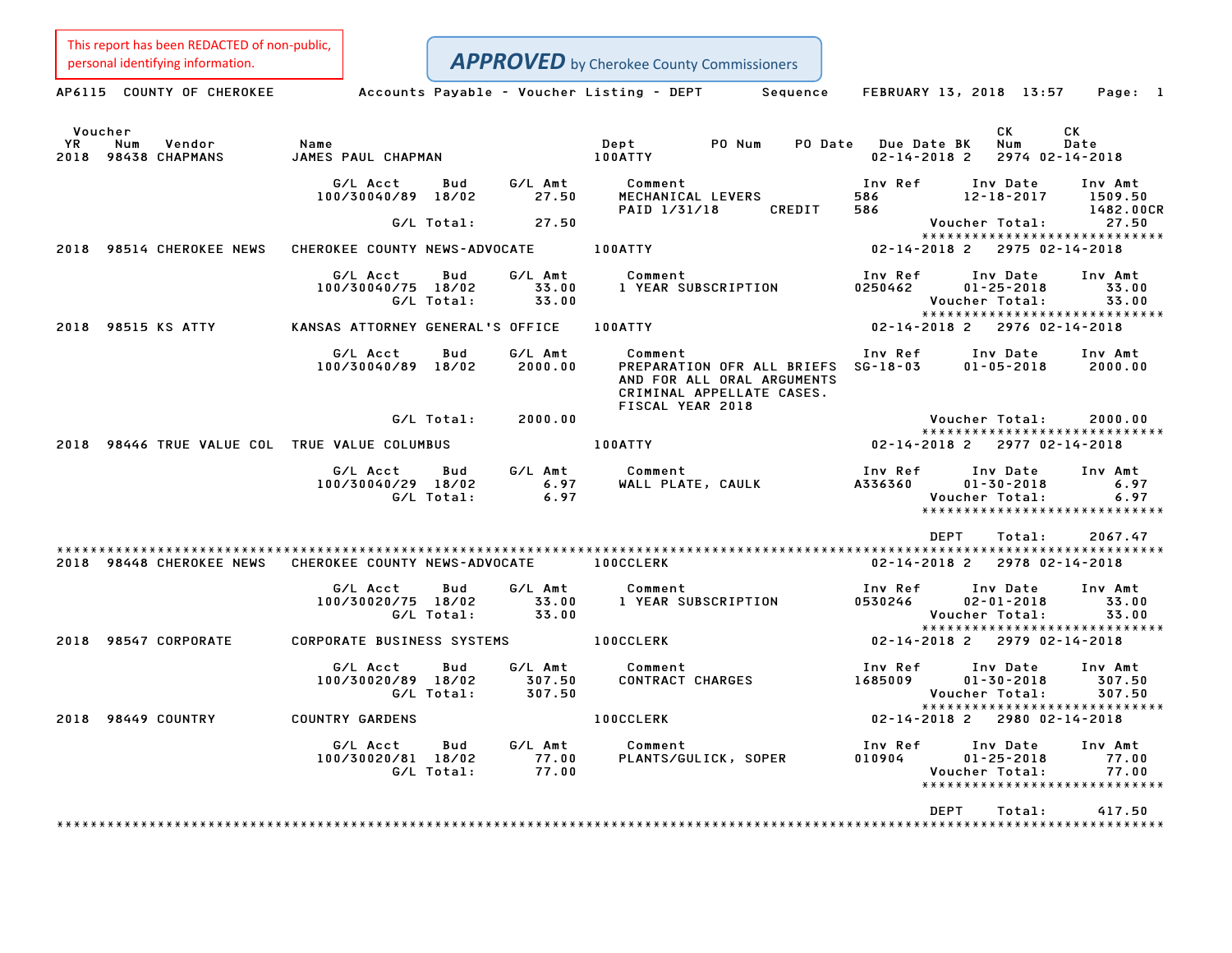|    | AP6115 COUNTY OF CHEROKEE                      | Accounts Payable - Voucher Listing - DEPT Sequence                                                                                                                                                                                                                               |                            |                                                                                                                                       |                                                   |                                                 |                                         | FEBRUARY 13, 2018 13:57                                                                                                 | Page: 2                                    |
|----|------------------------------------------------|----------------------------------------------------------------------------------------------------------------------------------------------------------------------------------------------------------------------------------------------------------------------------------|----------------------------|---------------------------------------------------------------------------------------------------------------------------------------|---------------------------------------------------|-------------------------------------------------|-----------------------------------------|-------------------------------------------------------------------------------------------------------------------------|--------------------------------------------|
| YR | Voucher<br>Num<br>Vendor<br>2018 98451 COL TEL | Name<br>COLUMBUS TELEPHONE COMPANY 100CHOUSE                                                                                                                                                                                                                                     |                            |                                                                                                                                       | Dept                                              | PO Num                                          | PO Date Due Date BK<br>02-14-2018 2     | CK.<br>Num<br>2981 02-14-2018                                                                                           | CK<br>Date                                 |
|    |                                                | G/L Acct<br>100/30040/74 18/02<br>100/30020/74 18/02<br>100/30080/81 18/02<br>100/30010/74 18/02<br>100/30095/74 18/02<br>100/30150/74 18/02<br>100/30070/74 18/02<br>100/30090/74 18/02<br>100/30050/74 18/02<br>100/30030/74 18/02<br>100/30190/74 18/02<br>230/30230/74 18/02 | Bud<br>G/L Total:          | G/L Amt<br>305.05<br>86.65<br>1012.33<br>83.84<br>38.04<br>110.00<br>475.44<br>83.78<br>87.27<br>162.73<br>84.87<br>273.46<br>2803.46 | Comment<br><b>ACCT 7577</b>                       |                                                 | Inv Ref                                 | Inv Date<br>$02 - 01 - 2018$<br>Voucher Total:                                                                          | Inv Amt<br>2803.46<br>2803.46              |
|    | 2018 98452 CULLIGAN                            | CULLIGAN OF JOPLIN                                                                                                                                                                                                                                                               |                            |                                                                                                                                       | <b>100CHOUSE</b>                                  |                                                 | 02-14-2018 2                            | *****************************<br>2982 02-14-2018                                                                        |                                            |
|    |                                                | G/L Acct<br>100/30080/89 18/02                                                                                                                                                                                                                                                   | Bud<br>18/02<br>G/L Total: | G/L Amt<br>44.04<br>44.04                                                                                                             | Comment<br>WATER<br><b>COOLER RENTAL</b><br>WATER |                                                 | Inv Ref<br>113339<br>114253<br>90340300 | Inv Date<br>$01 - 24 - 2018$<br>$01 - 31 - 2018$<br>$02 - 05 - 2018$<br>Voucher Total:<br>***************************** | Inv Amt<br>26.64<br>6.50<br>10.90<br>44.04 |
|    |                                                | 2018 98453 FISHER, PATTERS FISHER, PATTERSON, SAYLER & SMITH L 100CHOUSE                                                                                                                                                                                                         |                            |                                                                                                                                       |                                                   |                                                 | $02 - 14 - 2018$ 2                      | 2983 02-14-2018                                                                                                         |                                            |
|    |                                                | G/L Acct<br>100/30080/89 18/02                                                                                                                                                                                                                                                   | Bud<br>G/L Total:          | G/L Amt<br>3959.98<br>3959.98                                                                                                         | Comment                                           | TAX EXEMPTION/GALENA<br>APPEAL OF TAX APPRAISAL | Inv Ref<br>83144<br>83163               | Inv Date<br>$01 - 10 - 2018$<br>$01 - 10 - 2018$<br>Voucher Total:                                                      | Inv Amt<br>3859.98<br>100.00<br>3959.98    |
|    |                                                | 2018 98445 JOPLIN BUILDING JOPLIN BUILDING MATERIAL                                                                                                                                                                                                                              |                            |                                                                                                                                       | <b>100CHOUSE</b>                                  |                                                 |                                         | *****************************<br>02-14-2018 2 2984 02-14-2018                                                           |                                            |
|    |                                                | G/L Acct<br>100/30080/89 18/02                                                                                                                                                                                                                                                   | Bud<br>G/L Total:          | G/L Amt<br>1497.08<br>1497.08                                                                                                         | Comment<br>WALL COPING-PRO MIX                    |                                                 |                                         | Inv Ref Inv Date<br>253886 12-28-2017<br>Voucher Total:<br>*****************************                                | Inv Amt<br>1497.08<br>1497.08              |
|    |                                                | 2018 98454 KANSAS HIGHWAY KANSAS HIGHWAY PATROL                                                                                                                                                                                                                                  |                            |                                                                                                                                       | <b>100CHOUSE</b>                                  |                                                 |                                         | 02-14-2018 2 2985 02-14-2018                                                                                            |                                            |
|    |                                                | G/L Acct<br>100/30080/89 18/02                                                                                                                                                                                                                                                   | Bud<br>G/L Total:          | G/L Amt<br>46750.00<br>46750.00                                                                                                       | Comment<br>2016 FORD EXPLORERS                    | $\overline{2}$                                  | Inv Ref<br>20170117                     | Inv Date<br>12-04-2017<br>Voucher Total:<br>*****************************                                               | Inv Amt<br>46750.00<br>46750.00            |
|    |                                                | 2018 98609 TRUE VALUE COL TRUE VALUE COLUMBUS                                                                                                                                                                                                                                    |                            |                                                                                                                                       | <b>100CHOUSE</b>                                  |                                                 |                                         | 02-14-2018 2 2986 02-14-2018                                                                                            |                                            |
|    |                                                | G/L Acct<br>100/30080/29 18/02                                                                                                                                                                                                                                                   | Bud<br>G/L Total:          | 2.49<br>2.49                                                                                                                          | G/L Amt Comment<br>JIG BLADE                      |                                                 | Inv Ref<br>A336913                      | Inv Date<br>$02 - 06 - 2018$<br>Voucher Total:<br>*****************************                                         | Inv Amt<br>2.49<br>2.49                    |
|    |                                                |                                                                                                                                                                                                                                                                                  |                            |                                                                                                                                       |                                                   |                                                 |                                         | <b>DEPT</b><br>Total:                                                                                                   | 55057.05                                   |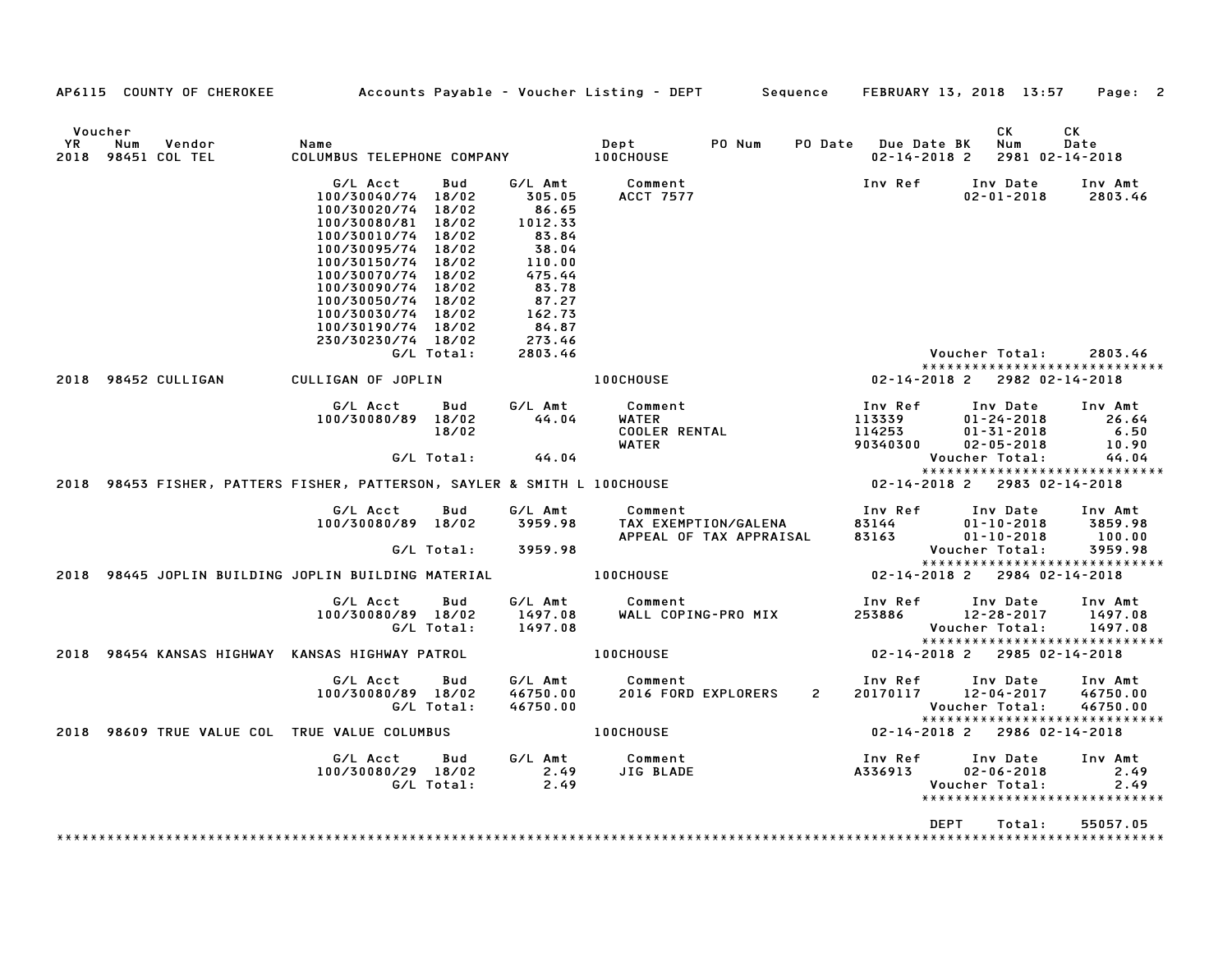| AP6115 COUNTY OF CHEROKEE Accounts Payable - Voucher Listing - DEPT Sequence FEBRUARY 13, 2018 13:57 |                                             |                   |                               |                                                                           |                |                       |                                                                                 | Page: 3                       |
|------------------------------------------------------------------------------------------------------|---------------------------------------------|-------------------|-------------------------------|---------------------------------------------------------------------------|----------------|-----------------------|---------------------------------------------------------------------------------|-------------------------------|
|                                                                                                      |                                             |                   |                               |                                                                           |                |                       |                                                                                 |                               |
| Voucher<br>YR<br>Num<br>Vendor<br>2018 98455 COLUMBUS NEWS                                           | Name<br>COLUMBUS NEWS REPORT 100COMM        |                   |                               | <b>Dept</b>                                                               | PO Num         | PO Date Due Date BK   | СK<br>Num<br>$02 - 14 - 2018$ 2                                                 | CK<br>Date<br>2987 02-14-2018 |
|                                                                                                      | G/L Acct<br>100/30010/78 18/02              | Bud               | G/L Amt<br>248.00             | Comment<br>RESOLUTION 1-2018                                              | $2 - 2018$     | Inv Ref<br>132<br>131 | Inv Date<br>$01 - 31 - 2018$<br>$01 - 31 - 2018$                                | Inv Amt<br>44.00<br>92.00     |
|                                                                                                      |                                             | G/L Total:        | 248.00                        |                                                                           | $3 - 2018$     | 131                   | $01 - 31 - 2018$<br>Voucher Total:                                              | 112.00<br>248.00              |
| 2018 98456 COUNTRY                                                                                   | <b>COUNTRY GARDENS</b>                      |                   |                               | 100COMM                                                                   |                |                       | *****************************<br>02-14-2018 2 2988 02-14-2018                   |                               |
|                                                                                                      | G/L Acct<br>100/30010/89 18/02              | Bud               | G/L Amt<br>88.98              | Comment<br><b>PLANTS</b><br><b>SANDY SOPER</b><br><b>DEBRA GULICK</b>     | $\overline{c}$ | Inv Ref<br>010903     | Inv Date<br>$01 - 25 - 2018$                                                    | Inv Amt<br>88.98              |
|                                                                                                      |                                             | G/L Total:        | 88.98                         |                                                                           |                |                       | Voucher Total:<br>*****************************                                 | 88.98                         |
| 2018 98546 KCCA                                                                                      | KANSAS COUNTY COMMISSIONERS ASSOCIA 100COMM |                   |                               |                                                                           |                |                       | 02-14-2018 2 2989 02-14-2018                                                    |                               |
|                                                                                                      | G/L Acct<br>100/30010/75 18/01              | Bud<br>G/L Total: | G/L Amt<br>485.00<br>485.00   | Comment<br>2018 MEMBERSHIP DUES                                           |                | Inv Ref<br>1797       | Inv Date<br>$01 - 31 - 2018$<br>Voucher Total:<br>***************************** | Inv Amt<br>485.00<br>485.00   |
| 2018 98542 MANATRON                                                                                  | MANATRON, INC                               |                   |                               | 100COMP                                                                   |                |                       | <b>DEPT</b><br>Total:<br>$02 - 14 - 2018$ 2                                     | 821.98<br>2990 02-14-2018     |
|                                                                                                      | G/L Acct<br>100/30150/79 18/02              | Bud               | G/L Amt<br>27296.56           | <b>Comment</b><br>ANNUAL MAINTENANCE/SUPPORT C057741<br><b>WEB PARCEL</b> |                | Inv Ref               | Inv Date<br>$01 - 29 - 2018$                                                    | Inv Amt<br>27080.56           |
|                                                                                                      |                                             |                   |                               | LIEBERT 1500 UPS                                                          |                |                       | ANNUAL MAINTENANCE/SUPPORT C057742 01-29-2018                                   | 216.00                        |
|                                                                                                      |                                             | G/L Total:        | 27296.56                      |                                                                           |                |                       | Voucher Total:<br>*****************************                                 | 27296.56                      |
| 2018 98506 NEX TECH                                                                                  | NEX-TECH                                    |                   |                               | 100COMP                                                                   |                |                       | 02-14-2018 2 2991 02-14-2018                                                    |                               |
|                                                                                                      | G/L Acct<br>100/30150/89 18/02              | Bud<br>G/L Total: | G/L Amt<br>2.50<br>2.50       | Comment<br>ACCT 403167                                                    |                | Inv Ref               | Inv Date<br>$02 - 01 - 2018$<br>Voucher Total:                                  | Inv Amt<br>2.50<br>2.50       |
| 2018 98457 STRONGHOLD                                                                                | STRONGHOLD DATA                             |                   |                               | 100COMP                                                                   |                |                       | *****************************<br>$02 - 14 - 2018$ 2 2992 02-14-2018             |                               |
|                                                                                                      | G/L Acct<br>100/30150/89 18/02              | Bud<br>G/L Total: | G/L Amt<br>4190.00<br>4190.00 | Comment<br>AGREEMENT MSP PLATINUM                                         |                | Inv Ref<br>25365      | Inv Date<br>$02 - 01 - 2018$<br>Voucher Total:<br>***************************** | Inv Amt<br>4190.00<br>4190.00 |
| 2018 98545 ADVANTAGE COMP ADVANTAGE COMPUTER ENTERPRISES INC 100DCOURT                               |                                             |                   |                               |                                                                           |                | $02 - 14 - 2018$ 2    | DEPT<br>Total:                                                                  | 31489.06<br>2993 02-14-2018   |
|                                                                                                      | G/L Acct<br>100/30070/28 17/12              | Bud               | G/L Amt<br>15868.25           | Comment<br>6 NEW PCS, 2 MONITORS<br>3 PRINTERS, 1 LAPTOP                  |                | Inv Ref<br>62725      | Inv Date<br>$12 - 27 - 2017$                                                    | Inv Amt<br>15868.25           |
|                                                                                                      |                                             | G/L Total:        | 15868.25                      |                                                                           |                |                       | Voucher Total:<br>*****************************                                 | 15868.25                      |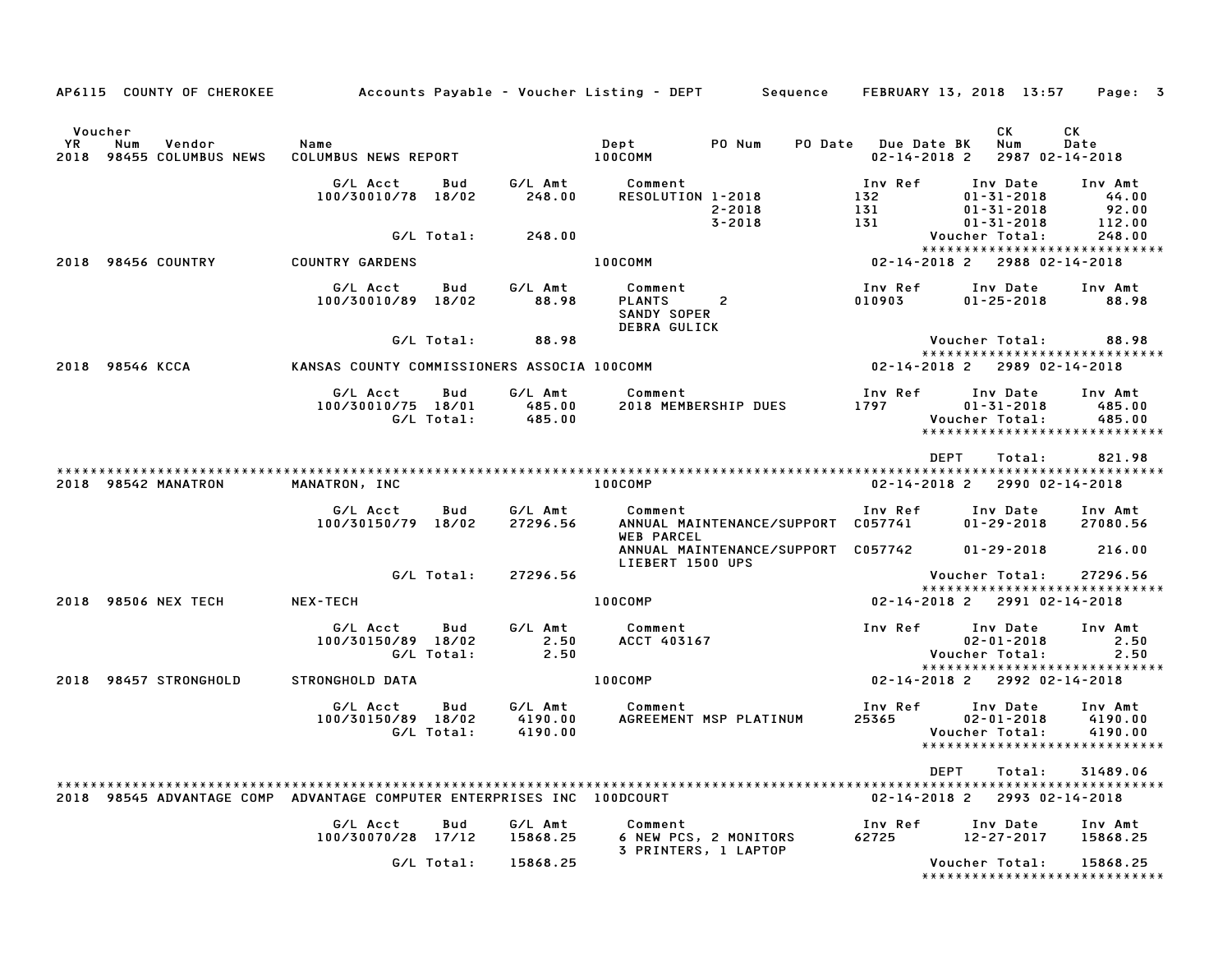|         |                      |                                                        | AP6115 COUNTY OF CHEROKEE Accounts Payable - Voucher Listing - DEPT Sequence FEBRUARY 13, 2018 13:57 Page: 4                                                                                                                            |                                      |                               |
|---------|----------------------|--------------------------------------------------------|-----------------------------------------------------------------------------------------------------------------------------------------------------------------------------------------------------------------------------------------|--------------------------------------|-------------------------------|
| Voucher |                      |                                                        |                                                                                                                                                                                                                                         | CK L<br>02-14-2018 2 2994 02-14-2018 | CK<br>Date                    |
|         |                      |                                                        | G/L Acct Bud G/L Amt Comment Inv Ref Inv Date Inv Amt<br>100/30070/79 18/02 975.00 MAINTENANCE, PRINTER 28930 01-22-2018 975.00<br>G/L Total: 975.00 MAINTENANCE, PRINTER 28930 01-22-2018 975.00<br>2018 98519 BAR ASSN CHEROKEE COUNT |                                      |                               |
|         |                      |                                                        |                                                                                                                                                                                                                                         |                                      |                               |
|         |                      |                                                        |                                                                                                                                                                                                                                         |                                      |                               |
|         |                      |                                                        |                                                                                                                                                                                                                                         |                                      |                               |
|         |                      |                                                        | 6/LAcct Bud G/LAmt Comment InvRef InvDate InvAmt<br>100/30160/86 18/02 145.01 REIMB/JURY SUPPLIES/LUNCH 01-30-2018 145.01<br>100/30070/75 18/02 302.39 LOGMEINSUBSCRIPTION 01-29-2018 302.39<br>6/LTotal: 447.40 WoucherTotal: 447.40   |                                      |                               |
|         |                      |                                                        | 2018 98521 COPY 65807 COPY PRODUCTS INC <b>100DCOURT</b> 100DCOURT 02-14-2018 2 2997 02-14-2018                                                                                                                                         |                                      |                               |
|         |                      |                                                        | 6/L Acct Bud G/L Amt Comment Inv Ref Inv Date Inv Amt<br>100/30070/93 17/12 5275.00 TOSHIBACOPIER 222159 12-30-2017 5275.00<br>6/L Total: 5275.00 FOSHIBACOPIER 222159 Voucher Total: 5275.00<br>2018 98522 CULLIGAN CULLIGAN OF JOPLIN |                                      |                               |
|         |                      |                                                        |                                                                                                                                                                                                                                         |                                      | ***************************** |
|         |                      |                                                        | G/L Acct Bud G/L Amt Comment Inv Ref Inv Date Inv Amt<br>19.00 19/07/30070/89 18/01 19.00 COOLER RENTAL 113979 01-31-2018 19.00<br>C/L Total: 19.00 COOLER RENTAL 113979 Voucher Total: 19.00<br>2018 98499 CURE, K KEVIN T CURE 100DCO |                                      |                               |
|         |                      |                                                        |                                                                                                                                                                                                                                         |                                      |                               |
|         |                      |                                                        |                                                                                                                                                                                                                                         |                                      |                               |
|         | 2018 98525 ETTINGERS |                                                        | ETTINGER'S OFFICE SUPPLY 100DCOURT 02-14-2018 2 3000 02-14-2018                                                                                                                                                                         |                                      |                               |
|         |                      |                                                        |                                                                                                                                                                                                                                         |                                      |                               |
|         |                      | 2018 98500 GAYOSO, C CANDACE BREWSTER GAYOSO 100DCOURT | $02 - 14 - 2018$ $2 \text{ } 3001$ $02 - 14 - 2018$                                                                                                                                                                                     |                                      |                               |
|         |                      |                                                        | G/L Acct       Bud        G/L Amt           Comment                                Inv Ref      Inv Date      Inv Amt<br>100/30070/89    18/02         2750.00           MONTHLY ATTY/CO CONTRACT                                       |                                      | ***************************** |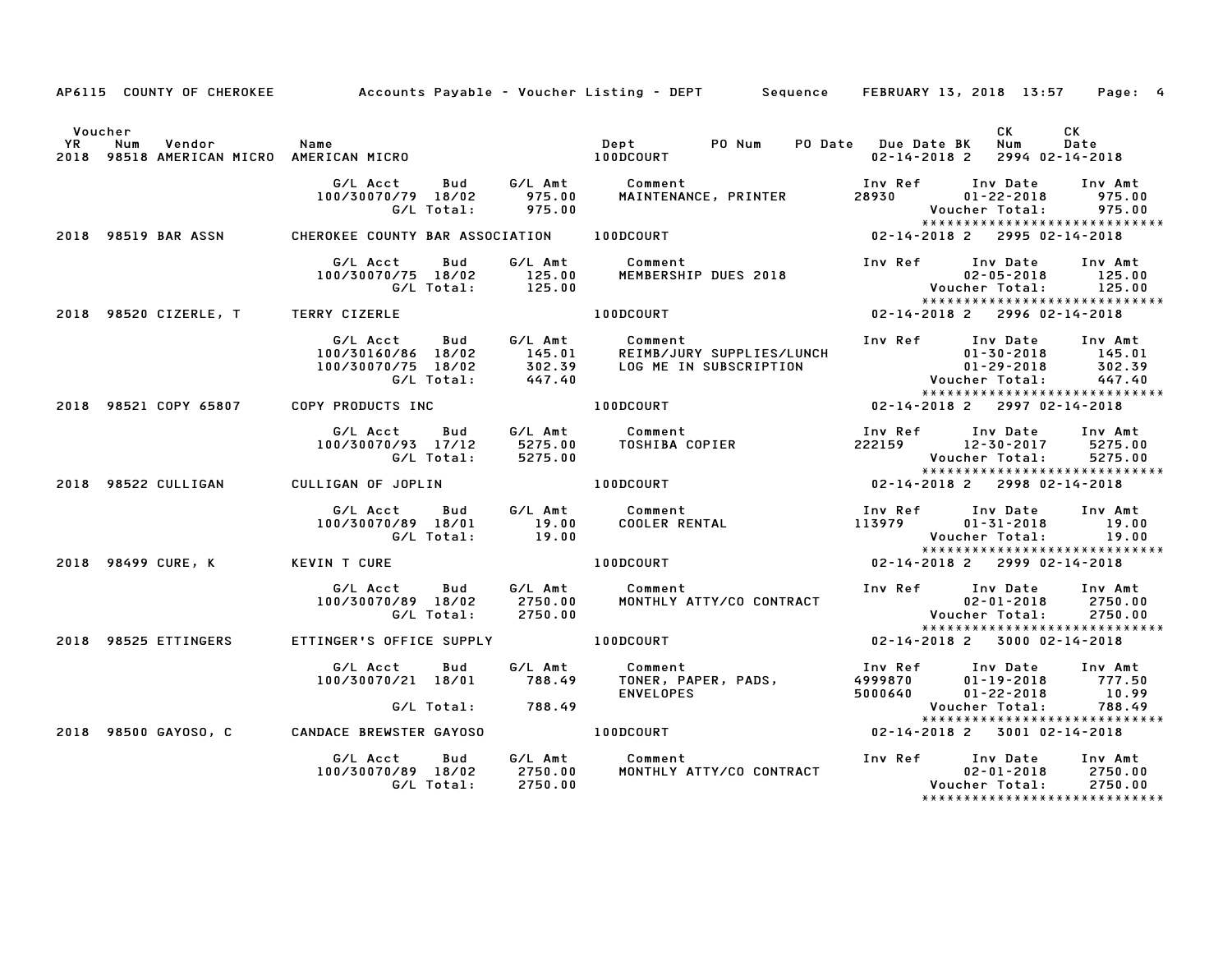|                                                 |                                                                                                                    |                                                                                                                                                                              | AP6115 COUNTY OF CHEROKEE Accounts Payable - Voucher Listing - DEPT Sequence FEBRUARY 13, 2018 13:57 Page: 5                                                                                                                                                                        |
|-------------------------------------------------|--------------------------------------------------------------------------------------------------------------------|------------------------------------------------------------------------------------------------------------------------------------------------------------------------------|-------------------------------------------------------------------------------------------------------------------------------------------------------------------------------------------------------------------------------------------------------------------------------------|
| Voucher                                         |                                                                                                                    |                                                                                                                                                                              | CK<br><b>CK</b><br>02-14-2018 2 3002 02-14-2018                                                                                                                                                                                                                                     |
|                                                 | G/L Acct  Bud  G/L Amt  Comment<br>100/30070/89 18/02  2750.00  MONTHLY ATTY/CO<br>G/L Total: 2750.00              | The Ref The Date<br>MONTHLY ATTY/CO CONTRACT The Ref Assessment                                                                                                              | Inv Amt<br>2750.00<br>Voucher Total: 2750.00<br>*****************************                                                                                                                                                                                                       |
| 2018 98502 STEELE, D                            | DOUGLAS ROPER STEELE                                                                                               | 100DCOURT NOTE                                                                                                                                                               | 02-14-2018 2 3003 02-14-2018                                                                                                                                                                                                                                                        |
|                                                 | G/L Acct<br>100/30070/89 18/02<br>G/L Total:       2750.00                                                         | Inv Ref                                                                                                                                                                      | Inv Date<br>Inv Amt<br>2750.00<br>02-01-2018<br>:Voucher Total<br>2750.00                                                                                                                                                                                                           |
|                                                 |                                                                                                                    |                                                                                                                                                                              | 02-14-2018 2 3004 02-14-2018                                                                                                                                                                                                                                                        |
|                                                 |                                                                                                                    |                                                                                                                                                                              | 6/L Acct Bud G/L Amt Comment Inv Ref Inv Date Inv Amt<br>100/30070/92 18/01 6440.00 AUDIO UPGRADS 65536 01-22-2018 6440.00<br>6/L Total: 6440.00 100DCOURT 100DCOURT 02-14-2018 2 3005-02-14-2018<br>*****************************                                                  |
| 2018 98527 US CELLULAR US CELLULAR              |                                                                                                                    |                                                                                                                                                                              |                                                                                                                                                                                                                                                                                     |
|                                                 |                                                                                                                    |                                                                                                                                                                              | 6/L Acct Bud G/L Amt Comment 100/30070/84 17/12 42.45 ACCT 558976541 100/30070/84 18/01 42.44<br>100/30070/84 18/01 42.44 ACCT 558976541 0230984475 01–20–2018 84.89<br>6/L Total: 84.89 6/L Total: 84.89                                                                           |
|                                                 |                                                                                                                    |                                                                                                                                                                              | *****************************                                                                                                                                                                                                                                                       |
|                                                 |                                                                                                                    |                                                                                                                                                                              | DEPT  Total:  41023.03                                                                                                                                                                                                                                                              |
| 2018 98459 CINTAS 459 CINTAS #459               |                                                                                                                    |                                                                                                                                                                              | 02-14-2018 2 3006 02-14-2018                                                                                                                                                                                                                                                        |
|                                                 | 100/30330/31 18/02 104.59<br>G/L Total: 104.59                                                                     | AS #459<br>G/L Acct Bud G/L Amt Comment<br>The Tagle 18/02 104.59 DUST MOPS                                                                                                  | Inv Ref Inv Date Inv Amt<br>4003441328 01-23-2018<br>328 01-23-2018 104.59<br>Voucher Total: 104.59<br>******************************                                                                                                                                               |
| 2018 98460 ETTINGERS                            | ETTINGER'S OFFICE SUPPLY                                                                                           | 100DEPT OFF                                                                                                                                                                  | 02-14-2018 2 3007 02-14-2018                                                                                                                                                                                                                                                        |
|                                                 | G/L Acct<br>Bud<br>100/30330/31 18/02<br>100/30330/23 18/02 75.98<br>100/30330/23 18/02 75.98<br>6/L Total: 507.52 | G/L Amt Comment<br>248.04 FRAG, CUF                                                                                                                                          | 001110 Comment<br>FRAG, CUPS, SOAP, TOWELS<br>CUSTOM DATER<br>BOX, TAPE, STAPLER<br>BOX, TAPE, STAPLER<br>CUSTOM DATER<br>BOX, TAPE, STAPLER<br>CUSTOM DATER<br>CONGRESS ON TAPE, STAPLER<br>CONGRESS ON TAPE, STAPLER<br>CONGRESS ON TAPE, STAPLE<br>***************************** |
| 2018 98461 MIDWEST COLOR MIDWEST COLOR GRAPHICS |                                                                                                                    | 100DEPT OFF                                                                                                                                                                  | $02 - 14 - 2018$ 2 3008 02-14-2018                                                                                                                                                                                                                                                  |
|                                                 | G/L Acct Bud G/L Amt Comment<br>100/30330/32 18/02 375.00<br>G/L Total: 375.00                                     | Comment<br>ENVELOPES                                                                                                                                                         | Inv Ref Inv Date<br>Inv Amt<br>45017<br>$01 - 25 - 2018$<br>375.00<br>375.00<br>*****************************                                                                                                                                                                       |
| 2018 98462 QUILL CORPORATION                    |                                                                                                                    | 100DEPT OFF                                                                                                                                                                  | Voucher Total: 375.0<br>**************************<br>02-14-2018 2 3009 02-14-2018                                                                                                                                                                                                  |
|                                                 |                                                                                                                    | G/L Acct Bud G/L Amt Comment<br>100/30330/22 18/02 361.90 SANITIZER, NOTES, DIVIDERS<br>100/30330/23 18/02 141.42 TAPE, CD-R, SHREDDER<br>SANITIZER, NOTES, DIVIDERS 4123136 | Inv Ref      Inv Date     Inv Amt<br>361.90<br>01-18-2018                                                                                                                                                                                                                           |
|                                                 | G/L Total: 503.32                                                                                                  |                                                                                                                                                                              | CALC, ROLLS, WASTEBASKET 4465487 01-31-2018 141.42<br>*****************************                                                                                                                                                                                                 |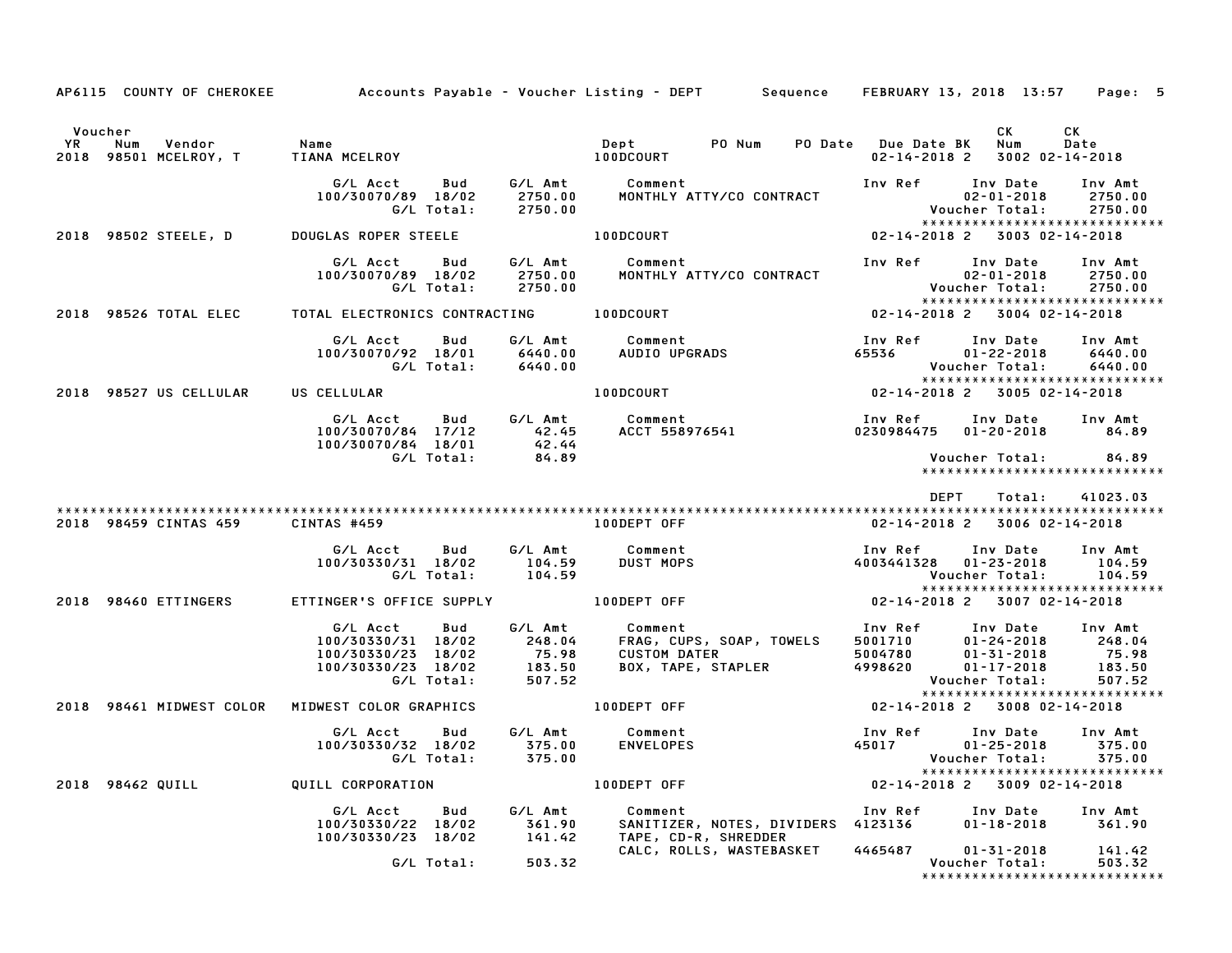|            |     | AP6115 COUNTY OF CHEROKEE | Accounts Payable – Voucher Listing – DEPT Sequence |                   |                             |                                      |        |         | <b>FEBRUARY 13, 2018 13:57</b>             |                                                |                           | Page: 6                                                      |  |
|------------|-----|---------------------------|----------------------------------------------------|-------------------|-----------------------------|--------------------------------------|--------|---------|--------------------------------------------|------------------------------------------------|---------------------------|--------------------------------------------------------------|--|
| Voucher    |     |                           |                                                    |                   |                             | <b>CK</b><br><b>CK</b>               |        |         |                                            |                                                |                           |                                                              |  |
| YR         | Num | Vendor                    | Name                                               |                   |                             | Dept                                 | PO Num | PO Date | <b>Due Date BK</b>                         |                                                | Num                       | Date                                                         |  |
|            |     | 2018 98600 ALLISON, J     | JASON ALLISON                                      |                   |                             | 100E/P                               |        |         | 02-14-2018 2                               | <b>DEPT</b>                                    | Total:<br>3010 02-14-2018 | 1490.43                                                      |  |
|            |     |                           | G/L Acct<br>100/30090/84 18/02                     | Bud<br>G/L Total: | G/L Amt<br>40.00<br>40.00   | Comment<br><b>CELL PHONE STIPEND</b> |        |         | Inv Ref                                    | Inv Date<br>$02 - 05 - 2018$<br>Voucher Total: |                           | Inv Amt<br>40.00<br>40.00<br>*****************************   |  |
|            |     | 2018 98458 DAVIS COMM     | DAVIS COMMUNICATIONS                               |                   |                             | 100E/P                               |        |         | 02-14-2018 2 3011 02-14-2018               |                                                |                           |                                                              |  |
|            |     |                           | G/L Acct<br>100/30090/25 18/02                     | Bud<br>G/L Total: | G/L Amt<br>870.00<br>870.00 | Comment<br>ANTENNA MOUNT KIT         |        |         | Inv Ref<br>180010                          | Inv Date<br>$01 - 05 - 2018$<br>Voucher Total: |                           | Inv Amt<br>870.00<br>870.00<br>***************************** |  |
|            |     | 2018 98602 HEARTLAND      | HEARTLAND ELECTRIC COOPERATIVE INC 100E/P          |                   |                             |                                      |        |         | 02-14-2018 2 3012 02-14-2018               |                                                |                           |                                                              |  |
|            |     |                           | G/L Acct<br>100/30090/89 18/02                     | Bud<br>G/L Total: | G/L Amt<br>45.10<br>45.10   | Comment<br><b>ACCT 50891200</b>      |        |         | Inv Ref Inv Date<br>STORM SIREN 02-01-2018 | Voucher Total:                                 |                           | Inv Amt<br>45.10<br>45.10<br>*****************************   |  |
|            |     | 2018 98601 MALLORY, A     | ARTHUR R MALLORY JR                                |                   |                             | 100E/P                               |        |         | 02-14-2018 2 3013 02-14-2018               |                                                |                           |                                                              |  |
|            |     |                           | G/L Acct<br>100/30090/84 18/02                     | Bud<br>G/L Total: | G/L Amt<br>40.00<br>40.00   | Comment<br><b>CELL PHONE STIPEND</b> |        |         | Inv Ref                                    | Inv Date<br>$02 - 05 - 2018$<br>Voucher Total: |                           | Inv Amt<br>40.00<br>40.00<br>*****************************   |  |
|            |     |                           |                                                    |                   |                             |                                      |        |         |                                            | DEPT                                           | Total:                    | 995.10                                                       |  |
| 2018 98548 |     |                           |                                                    |                   |                             | <b>100JURY</b>                       |        |         | 02-14-2018 2 3014 02-14-2018               |                                                |                           |                                                              |  |
|            |     |                           | G/L Acct<br>100/30160/86 18/02                     | Bud<br>G/L Total: | G/L Amt<br>22.84<br>22.84   | Comment<br>JURY DUTY                 |        |         | Inv Ref Inv Date                           | Voucher Total:                                 | $02 - 05 - 2018$          | Inv Amt<br>22.84<br>22.84                                    |  |
| 2018 98549 |     |                           |                                                    |                   |                             | <b>100JURY</b>                       |        |         | 02-14-2018 2 3015 02-14-2018               |                                                |                           | *****************************                                |  |
|            |     |                           | G/L Acct<br>100/30160/86 18/02                     | Bud<br>G/L Total: | G/L Amt<br>30.33<br>30.33   | Comment<br>JURY DUTY                 |        |         | Inv Ref                                    | Inv Date<br>Voucher Total:                     | $02 - 05 - 2018$          | Inv Amt<br>30.33<br>30.33                                    |  |
| 2018 98550 |     |                           |                                                    |                   |                             | <b>100JURY</b>                       |        |         | 02-14-2018 2 3016 02-14-2018               |                                                |                           | *****************************                                |  |
|            |     |                           | G/L Acct<br>100/30160/86 18/02                     | Bud<br>G/L Total: | G/L Amt<br>27.66<br>27.66   | Comment<br>JURY DUTY                 |        |         | Inv Ref                                    | Inv Date<br>Voucher Total:                     | $02 - 05 - 2018$          | Inv Amt<br>27.66<br>27.66<br>*****************************   |  |
| 2018 98551 |     |                           |                                                    |                   |                             | 100JURY                              |        |         | 02-14-2018 2 3017 02-14-2018               |                                                |                           |                                                              |  |
|            |     |                           | G/L Acct<br>100/30160/86 18/02                     | Bud<br>G/L Total: | G/L Amt<br>19.63<br>19.63   | Comment<br>JURY DUTY                 |        |         | Inv Ref                                    | Inv Date<br>Voucher Total:                     | $02 - 05 - 2018$          | Inv Amt<br>19.63<br>19.63<br>******************************  |  |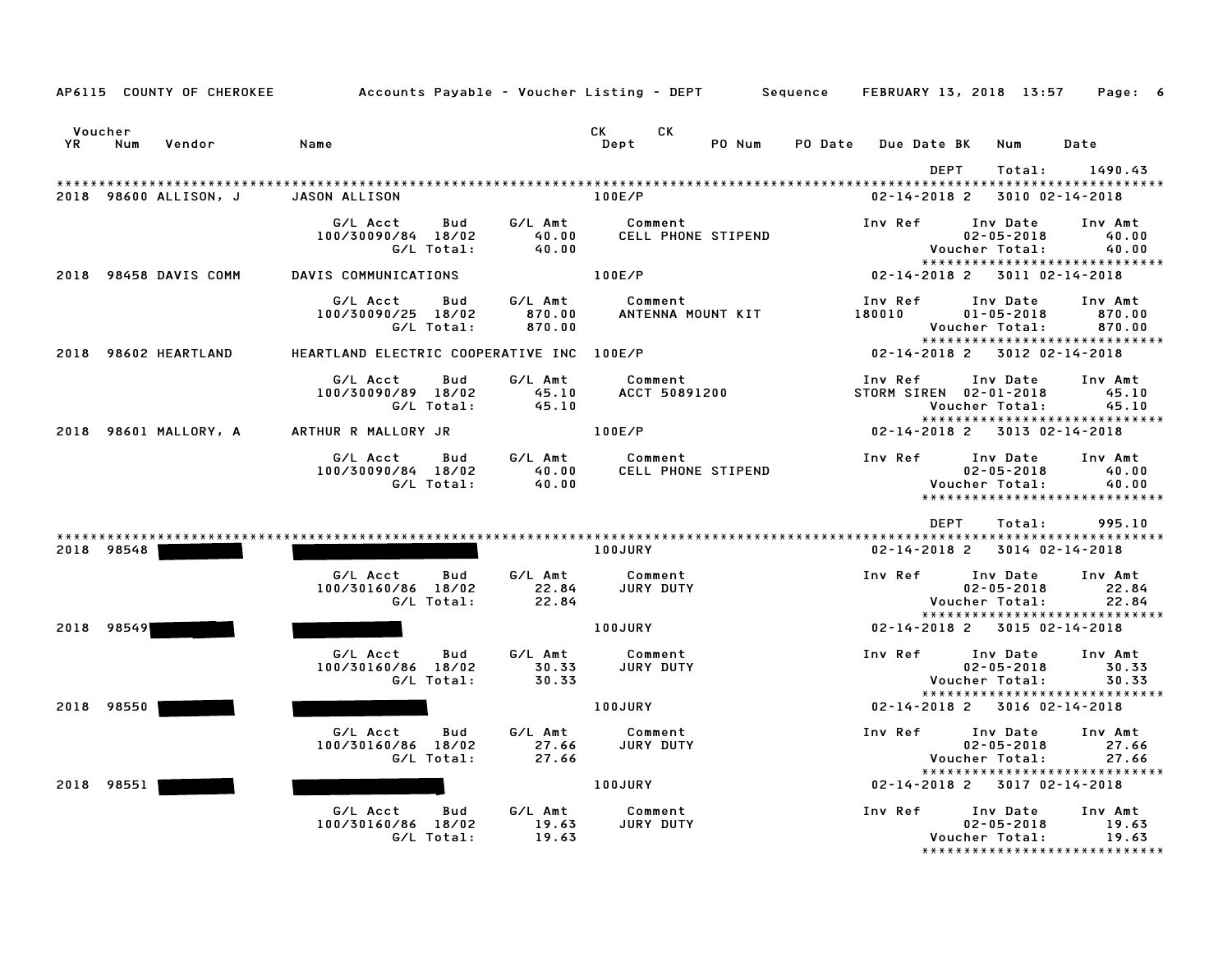| YR | Voucher<br>Num<br>Vendor | Name                                  |                  | CK CK<br>PO Num<br>Dept  | <b>PO Date</b> Due Date BK   | Num                                                           | Date             |
|----|--------------------------|---------------------------------------|------------------|--------------------------|------------------------------|---------------------------------------------------------------|------------------|
|    | 2018 98552               |                                       |                  | 100JURY                  | $02 - 14 - 2018$ 2           | 3018 02-14-2018                                               |                  |
|    |                          | G/L Acct<br>Bud<br>100/30160/86 18/02 | G/L Amt<br>15.89 | Comment<br>JURY DUTY     | Inv Ref                      | Inv Date<br>$02 - 05 - 2018$                                  | Inv Amt<br>15.89 |
|    |                          | G/L Total:                            | 15.89            |                          |                              | Voucher Total:<br>*****************************               | 15.89            |
|    | 2018 98553               |                                       |                  | 100JURY                  |                              | 02-14-2018 2 3019 02-14-2018                                  |                  |
|    |                          | G/L Acct<br>Bud                       | G/L Amt          | Comment                  | Inv Ref                      | Inv Date                                                      | Inv Amt          |
|    |                          | 100/30160/86 18/02<br>G/L Total:      | 63.38<br>63.38   | JURY DUTY                |                              | $02 - 05 - 2018$<br>Voucher Total:                            | 63.38<br>63.38   |
|    |                          |                                       |                  |                          |                              | *****************************                                 |                  |
|    | 2018 98554               |                                       |                  | 100JURY                  |                              | 02-14-2018 2 3020 02-14-2018                                  |                  |
|    |                          | G/L Acct<br>Bud<br>100/30160/86 18/02 | G/L Amt<br>10.00 | Comment<br>JURY DUTY     | Inv Ref                      | Inv Date<br>$02 - 05 - 2018$                                  | Inv Amt<br>10.00 |
|    |                          | G/L Total:                            | 10.00            |                          |                              | Voucher Total:                                                | 10.00            |
|    | 2018 98555               |                                       |                  | 100JURY                  |                              | *****************************<br>02-14-2018 2 3021 02-14-2018 |                  |
|    |                          | G/L Acct<br>Bud                       | G/L Amt          | Comment                  | Inv Ref                      | Inv Date                                                      | Inv Amt          |
|    |                          | 100/30160/86 18/02<br>G/L Total:      | 162.35<br>162.35 | JURY DUTY                |                              | $02 - 05 - 2018$<br>Voucher Total:                            | 162.35<br>162.35 |
|    | 2018 98556               |                                       |                  | 100JURY                  |                              | *****************************<br>02-14-2018 2 3022 02-14-2018 |                  |
|    |                          |                                       |                  |                          |                              |                                                               |                  |
|    |                          | G/L Acct<br>Bud<br>100/30160/86 18/02 | G/L Amt<br>29.80 | Comment<br>JURY DUTY     | Inv Ref                      | Inv Date<br>$02 - 05 - 2018$                                  | Inv Amt<br>29.80 |
|    |                          | G/L Total:                            | 29.80            |                          |                              | Voucher Total:                                                | 29.80            |
|    | 2018 98557               |                                       |                  | 100JURY                  |                              | *****************************<br>02-14-2018 2 3023 02-14-2018 |                  |
|    |                          | G/L Acct<br>Bud                       | G/L Amt          | Comment                  | Inv Ref                      | Inv Date                                                      | Inv Amt          |
|    |                          | 100/30160/86 18/02<br>G/L Total:      | 159.68<br>159.68 | JURY DUTY                |                              | $02 - 05 - 2018$<br>Voucher Total:                            | 159.68<br>159.68 |
|    |                          |                                       |                  |                          |                              | *****************************                                 |                  |
|    | 2018 98558               |                                       |                  | 100JURY                  |                              | 02-14-2018 2 3024 02-14-2018                                  |                  |
|    |                          | G/L Acct<br>Bud<br>100/30160/86 18/02 | G/L Amt<br>30.87 | Comment<br>JURY DUTY     | Inv Ref                      | Inv Date<br>$02 - 05 - 2018$                                  | Inv Amt<br>30.87 |
|    |                          | G/L Total:                            | 30.87            |                          |                              | Voucher Total:                                                | 30.87            |
|    | 2018 98559               |                                       |                  | <b>100JURY</b>           |                              | *****************************<br>02-14-2018 2 3025 02-14-2018 |                  |
|    |                          | G/L Acct<br>Bud                       | G/L Amt          | Comment                  | Inv Ref                      | Inv Date                                                      | Inv Amt          |
|    |                          | 100/30160/86 18/02<br>G/L Total:      | 26.05<br>26.05   | JURY DUTY                |                              | $02 - 05 - 2018$<br>Voucher Total:                            | 26.05<br>26.05   |
|    |                          |                                       |                  |                          |                              | *****************************                                 |                  |
|    | 2018 98524 DAYLIGHT      | DAYLIGHT DONUT SHOP                   |                  | 100JURY                  | 02-14-2018 2 3026 02-14-2018 |                                                               |                  |
|    |                          | G/L Acct<br>Bud<br>100/30160/86 18/01 | G/L Amt<br>25.56 | Comment<br>DONUTS/JURORS | Inv Ref<br>817896            | Inv Date<br>$01 - 30 - 2018$                                  | Inv Amt<br>6.39  |
|    |                          |                                       |                  |                          | 817897                       | $01 - 31 - 2018$                                              | 6.39             |
|    |                          |                                       |                  |                          | 817900<br>280601             | $02 - 01 - 2018$<br>$02 - 02 - 2018$                          | 6.39<br>6.39     |
|    |                          | G/L Total:                            | 25.56            |                          |                              | Voucher Total:<br>*****************************               | 25.56            |
|    |                          |                                       |                  |                          |                              |                                                               |                  |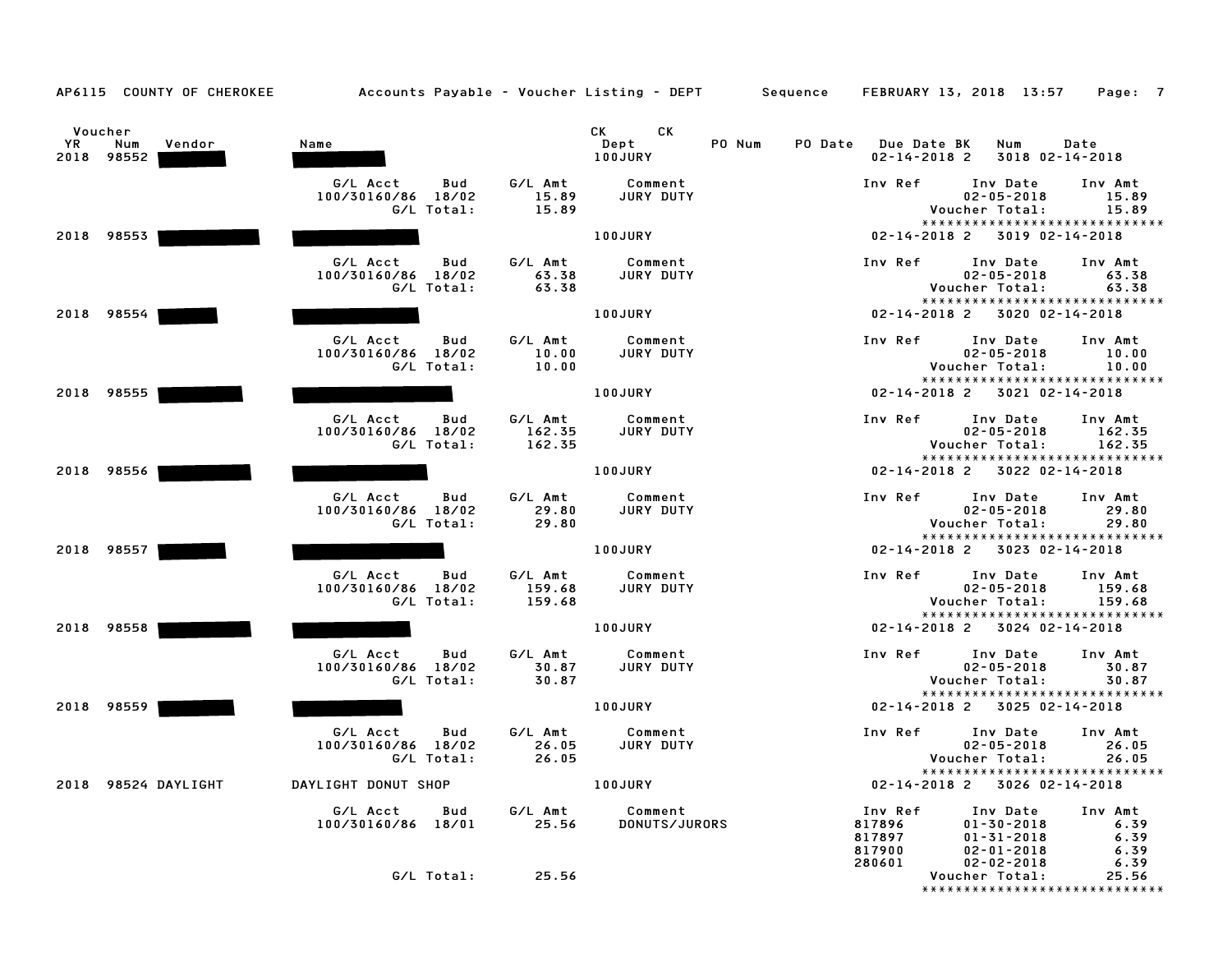| <b>YR</b> | Voucher<br>Num<br>2018 98560 | Vendor | Name                                                |                             | CK <sub>2</sub><br>CK<br>Dept<br>100JURY | PO Num | PO Date Due Date BK<br>$02 - 14 - 2018$ 2 | Num<br>3027 02-14-2018                                                          | Date                        |
|-----------|------------------------------|--------|-----------------------------------------------------|-----------------------------|------------------------------------------|--------|-------------------------------------------|---------------------------------------------------------------------------------|-----------------------------|
|           |                              |        | G/L Acct<br>Bud<br>100/30160/86 18/02<br>G/L Total: | G/L Amt<br>50.00<br>50.00   | Comment<br>JURY DUTY                     |        | Inv Ref                                   | Inv Date<br>$02 - 05 - 2018$<br>Voucher Total:                                  | Inv Amt<br>50.00<br>50.00   |
|           |                              |        |                                                     |                             |                                          |        |                                           | *****************************                                                   |                             |
|           | 2018 98561                   |        |                                                     |                             | <b>100JURY</b>                           |        | $02 - 14 - 2018$ 2                        | 3028 02-14-2018                                                                 |                             |
|           |                              |        | G/L Acct<br>Bud<br>100/30160/86 18/02<br>G/L Total: | G/L Amt<br>10.00<br>10.00   | Comment<br>JURY DUTY                     |        | Inv Ref                                   | Inv Date<br>$02 - 05 - 2018$<br>Voucher Total:<br>***************************** | Inv Amt<br>10.00<br>10.00   |
|           | 2018 98562                   |        |                                                     |                             | <b>100JURY</b>                           |        |                                           | $02 - 14 - 2018$ 2 3029 02-14-2018                                              |                             |
|           |                              |        | G/L Acct<br>Bud<br>100/30160/86 18/02<br>G/L Total: | G/L Amt<br>16.96<br>16.96   | Comment<br>JURY DUTY                     |        | Inv Ref                                   | Inv Date<br>$02 - 05 - 2018$<br>Voucher Total:                                  | Inv Amt<br>16.96<br>16.96   |
|           | 2018 98563                   |        |                                                     |                             | 100JURY                                  |        |                                           | *****************************<br>02-14-2018 2 3030 02-14-2018                   |                             |
|           |                              |        | G/L Acct<br>Bud<br>100/30160/86 18/02<br>G/L Total: | G/L Amt<br>114.20<br>114.20 | Comment<br><b>JURY DUTY</b>              |        | Inv Ref                                   | Inv Date<br>$02 - 05 - 2018$<br>Voucher Total:                                  | Inv Amt<br>114.20<br>114.20 |
|           | 2018 98564                   |        |                                                     |                             | 100JURY                                  |        |                                           | *****************************<br>02-14-2018 2 3031 02-14-2018                   |                             |
|           |                              |        | G/L Acct<br>Bud<br>100/30160/86 18/02<br>G/L Total: | G/L Amt<br>19.63<br>19.63   | Comment<br>JURY DUTY                     |        | Inv Ref                                   | Inv Date<br>$02 - 05 - 2018$<br>Voucher Total:                                  | Inv Amt<br>19.63<br>19.63   |
|           | 2018 98565                   |        |                                                     |                             | 100JURY                                  |        |                                           | *****************************<br>02-14-2018 2 3032 02-14-2018                   |                             |
|           |                              |        | G/L Acct<br>Bud<br>100/30160/86 18/02<br>G/L Total: | G/L Amt<br>31.40<br>31.40   | Comment<br>JURY DUTY                     |        | Inv Ref                                   | Inv Date<br>$02 - 05 - 2018$<br>Voucher Total:                                  | Inv Amt<br>31.40<br>31.40   |
|           | 2018 98566                   |        |                                                     |                             | 100JURY                                  |        |                                           | *****************************<br>02-14-2018 2 3033 02-14-2018                   |                             |
|           |                              |        | G/L Acct<br>Bud<br>100/30160/86 18/02<br>G/L Total: | G/L Amt<br>140.95<br>140.95 | Comment<br>JURY DUTY                     |        | Inv Ref                                   | Inv Date<br>$02 - 05 - 2018$<br>Voucher Total:                                  | Inv Amt<br>140.95<br>140.95 |
|           | 2018 98567                   |        |                                                     |                             | 100JURY                                  |        |                                           | *****************************<br>02-14-2018 2 3034 02-14-2018                   |                             |
|           |                              |        | G/L Acct<br>Bud<br>100/30160/86 18/02<br>G/L Total: | G/L Amt<br>50.00<br>50.00   | Comment<br>JURY DUTY                     |        | Inv Ref                                   | Inv Date<br>$02 - 05 - 2018$<br>Voucher Total:<br>***************************** | Inv Amt<br>50.00<br>50.00   |
|           | 2018 98568                   |        |                                                     |                             | 100JURY                                  |        |                                           | 02-14-2018 2 3035 02-14-2018                                                    |                             |
|           |                              |        | G/L Acct<br>Bud<br>100/30160/86 18/02<br>G/L Total: | G/L Amt<br>22.84<br>22.84   | Comment<br>JURY DUTY                     |        | Inv Ref                                   | Inv Date<br>$02 - 05 - 2018$<br>Voucher Total:<br>***************************** | Inv Amt<br>22.84<br>22.84   |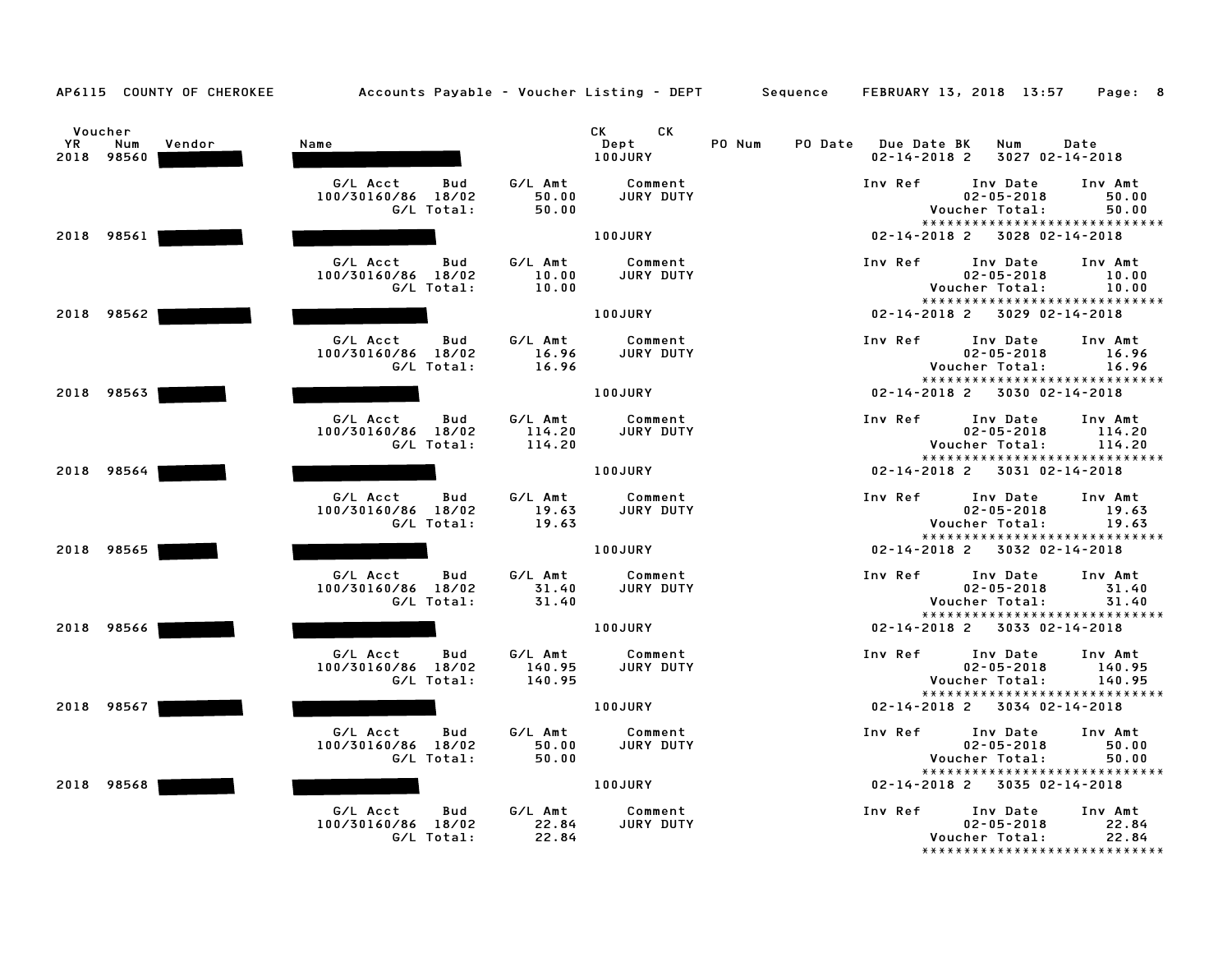|           | Voucher           |        |                                       |                  | CK<br>CK and the set of the set of the set of the set of the set of the set of the set of the set of the set of the set of the set of the set of the set of the set of the set of the set of the set of the set of the set of the se |        |         |                                          |                                                                     |                               |
|-----------|-------------------|--------|---------------------------------------|------------------|--------------------------------------------------------------------------------------------------------------------------------------------------------------------------------------------------------------------------------------|--------|---------|------------------------------------------|---------------------------------------------------------------------|-------------------------------|
| <b>YR</b> | Num<br>2018 98569 | Vendor | Name                                  |                  | Dept<br>100JURY                                                                                                                                                                                                                      | PO Num | PO Date | <b>Due Date BK</b><br>$02 - 14 - 2018$ 2 | Num<br>3036 02-14-2018                                              | Date                          |
|           |                   |        | G/L Acct<br>Bud<br>100/30160/86 18/02 | G/L Amt<br>22.84 | Comment<br>JURY DUTY                                                                                                                                                                                                                 |        |         | Inv Ref                                  | Inv Date<br>$02 - 05 - 2018$                                        | Inv Amt<br>22.84              |
|           |                   |        | G/L Total:                            | 22.84            |                                                                                                                                                                                                                                      |        |         |                                          | Voucher Total:                                                      | 22.84                         |
|           | 2018 98570        |        |                                       |                  | <b>100JURY</b>                                                                                                                                                                                                                       |        |         | $02 - 14 - 2018$ 2                       | *****************************<br>3037 02-14-2018                    |                               |
|           |                   |        |                                       |                  |                                                                                                                                                                                                                                      |        |         |                                          |                                                                     |                               |
|           |                   |        | G/L Acct<br>Bud                       | G/L Amt          | Comment                                                                                                                                                                                                                              |        |         | Inv Ref                                  | Inv Date                                                            | Inv Amt                       |
|           |                   |        | 100/30160/86 18/02<br>G/L Total:      | 27.12<br>27.12   | JURY DUTY                                                                                                                                                                                                                            |        |         |                                          | $02 - 05 - 2018$<br>Voucher Total:                                  | 27.12<br>27.12                |
|           |                   |        |                                       |                  |                                                                                                                                                                                                                                      |        |         |                                          |                                                                     | ***************************** |
|           | 2018 98571        |        |                                       |                  | <b>100JURY</b>                                                                                                                                                                                                                       |        |         |                                          | 02-14-2018 2 3038 02-14-2018                                        |                               |
|           |                   |        | G/L Acct<br>Bud                       | G/L Amt          | Comment                                                                                                                                                                                                                              |        |         | Inv Ref                                  | Inv Date                                                            | Inv Amt                       |
|           |                   |        | 100/30160/86 18/02<br>G/L Total:      | 30.33<br>30.33   | JURY DUTY                                                                                                                                                                                                                            |        |         |                                          | $02 - 05 - 2018$<br>Voucher Total:                                  | 30.33<br>30.33                |
|           |                   |        |                                       |                  |                                                                                                                                                                                                                                      |        |         |                                          | *****************************                                       |                               |
|           | 2018 98572        |        |                                       |                  | 100JURY                                                                                                                                                                                                                              |        |         |                                          | 02-14-2018 2 3039 02-14-2018                                        |                               |
|           |                   |        | G/L Acct<br>Bud                       | G/L Amt          | Comment                                                                                                                                                                                                                              |        |         | Inv Ref                                  | Inv Date                                                            | Inv Amt                       |
|           |                   |        | 100/30160/86 18/02<br>G/L Total:      | 31.40<br>31.40   | JURY DUTY                                                                                                                                                                                                                            |        |         |                                          | $02 - 05 - 2018$<br>Voucher Total:                                  | 31.40<br>31.40                |
|           |                   |        |                                       |                  |                                                                                                                                                                                                                                      |        |         |                                          | *****************************                                       |                               |
|           | 2018 98573        |        |                                       |                  | 100JURY                                                                                                                                                                                                                              |        |         |                                          | 02-14-2018 2 3040 02-14-2018                                        |                               |
|           |                   |        | G/L Acct<br>Bud                       | G/L Amt          | Comment                                                                                                                                                                                                                              |        |         | Inv Ref                                  | Inv Date                                                            | Inv Amt                       |
|           |                   |        | 100/30160/86 18/02                    | 15.89            | JURY DUTY                                                                                                                                                                                                                            |        |         |                                          | $02 - 05 - 2018$                                                    | 15.89                         |
|           |                   |        | G/L Total:                            | 15.89            |                                                                                                                                                                                                                                      |        |         |                                          | Voucher Total:<br>*****************************                     | 15.89                         |
|           | 2018 98574        |        |                                       |                  | 100JURY                                                                                                                                                                                                                              |        |         | $02 - 14 - 2018$ 2                       | 3041 02-14-2018                                                     |                               |
|           |                   |        | G/L Acct<br>Bud                       | G/L Amt          | Comment                                                                                                                                                                                                                              |        |         | Inv Ref                                  | Inv Date                                                            | Inv Amt                       |
|           |                   |        | 100/30160/86 18/02                    | 11.61            | JURY DUTY                                                                                                                                                                                                                            |        |         |                                          | $02 - 05 - 2018$                                                    | 11.61                         |
|           |                   |        | G/L Total:                            | 11.61            |                                                                                                                                                                                                                                      |        |         |                                          | Voucher Total:<br>*****************************                     | 11.61                         |
|           | 2018 98575        |        |                                       |                  | 100JURY                                                                                                                                                                                                                              |        |         | $02 - 14 - 2018$ 2                       | 3042 02-14-2018                                                     |                               |
|           |                   |        |                                       |                  |                                                                                                                                                                                                                                      |        |         |                                          |                                                                     |                               |
|           |                   |        | G/L Acct<br>Bud<br>100/30160/86 18/02 | G/L Amt<br>50.00 | Comment<br>JURY DUTY                                                                                                                                                                                                                 |        |         | Inv Ref                                  | Inv Date<br>$02 - 05 - 2018$                                        | Inv Amt<br>50.00              |
|           |                   |        | G/L Total:                            | 50.00            |                                                                                                                                                                                                                                      |        |         |                                          | Voucher Total:                                                      | 50.00                         |
|           | 2018 98576        |        |                                       |                  | 100JURY                                                                                                                                                                                                                              |        |         |                                          | *****************************<br>$02 - 14 - 2018$ 2 3043 02-14-2018 |                               |
|           |                   |        |                                       |                  |                                                                                                                                                                                                                                      |        |         |                                          |                                                                     |                               |
|           |                   |        | G/L Acct<br>Bud<br>100/30160/86 18/02 | G/L Amt<br>10.00 | Comment<br><b>JURY DUTY</b>                                                                                                                                                                                                          |        |         | Inv Ref                                  | Inv Date<br>$02 - 05 - 2018$                                        | Inv Amt<br>10.00              |
|           |                   |        | G/L Total:                            | 10.00            |                                                                                                                                                                                                                                      |        |         |                                          | Voucher Total:                                                      | 10.00                         |
|           | 2018 98577        |        |                                       |                  | 100JURY                                                                                                                                                                                                                              |        |         |                                          | *****************************<br>02-14-2018 2 3044 02-14-2018       |                               |
|           |                   |        |                                       |                  |                                                                                                                                                                                                                                      |        |         |                                          |                                                                     |                               |
|           |                   |        | G/L Acct<br>Bud                       | G/L Amt          | Comment                                                                                                                                                                                                                              |        |         | Inv Ref                                  | Inv Date                                                            | Inv Amt                       |
|           |                   |        | 100/30160/86 18/02<br>G/L Total:      | 27.66<br>27.66   | JURY DUTY                                                                                                                                                                                                                            |        |         |                                          | $02 - 05 - 2018$<br>Voucher Total:                                  | 27.66<br>27.66                |
|           |                   |        |                                       |                  |                                                                                                                                                                                                                                      |        |         |                                          |                                                                     | ***************************** |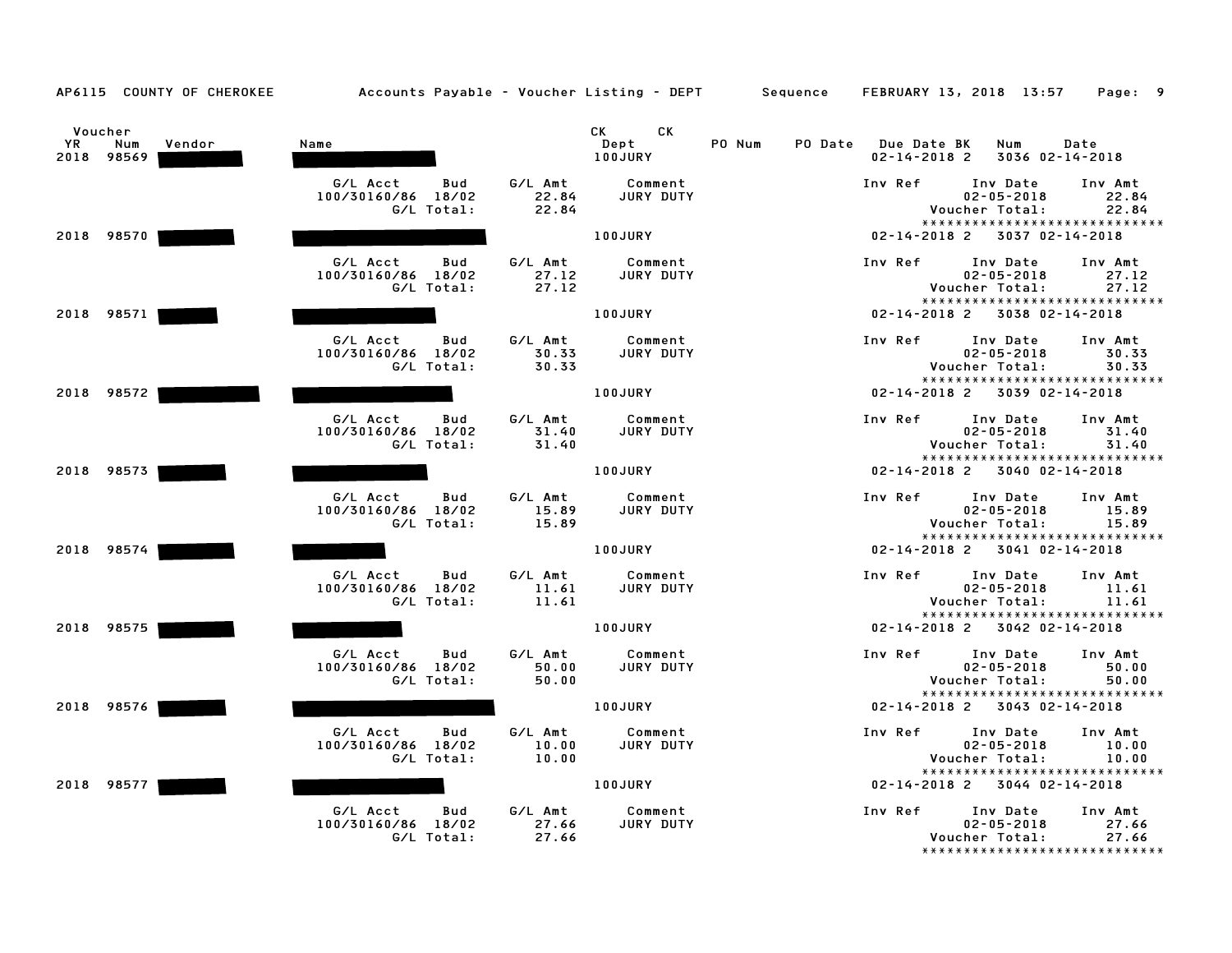|           | Voucher           |        |                                       |                   | CK <sub>2</sub><br>CK       |        |                                     |                                                 |                   |
|-----------|-------------------|--------|---------------------------------------|-------------------|-----------------------------|--------|-------------------------------------|-------------------------------------------------|-------------------|
| <b>YR</b> | Num<br>2018 98578 | Vendor | Name                                  |                   | Dept<br>100JURY             | PO Num | PO Date Due Date BK<br>02-14-2018 2 | Num<br>3045 02-14-2018                          | Date              |
|           |                   |        | G/L Acct<br>Bud<br>100/30160/86 18/02 | G/L Amt<br>24.45  | Comment<br>JURY DUTY        |        | Inv Ref                             | Inv Date<br>$02 - 05 - 2018$                    | Inv Amt<br>24.45  |
|           |                   |        | G/L Total:                            | 24.45             |                             |        |                                     | Voucher Total:                                  | 24.45             |
|           |                   |        |                                       |                   |                             |        |                                     | *****************************                   |                   |
|           | 2018 98579        |        |                                       |                   | <b>100JURY</b>              |        |                                     | 02-14-2018 2 3046 02-14-2018                    |                   |
|           |                   |        | G/L Acct<br>Bud                       | G/L Amt           | Comment                     |        | Inv Ref                             | Inv Date                                        | Inv Amt           |
|           |                   |        | 100/30160/86 18/02<br>G/L Total:      | 15.35<br>15.35    | JURY DUTY                   |        |                                     | $02 - 05 - 2018$<br>Voucher Total:              | 15.35<br>15.35    |
|           |                   |        |                                       |                   |                             |        |                                     | *****************************                   |                   |
|           | 2018 98580        |        |                                       |                   | <b>100JURY</b>              |        |                                     | 02-14-2018 2 3047 02-14-2018                    |                   |
|           |                   |        | G/L Acct<br>Bud                       | G/L Amt           | Comment                     |        | Inv Ref                             | Inv Date                                        | Inv Amt           |
|           |                   |        | 100/30160/86 18/02                    | 30.87             | JURY DUTY                   |        |                                     | $02 - 05 - 2018$                                | 30.87             |
|           |                   |        | G/L Total:                            | 30.87             |                             |        |                                     | Voucher Total:<br>***************************** | 30.87             |
|           | 2018 98581        |        |                                       |                   | <b>100JURY</b>              |        |                                     | 02-14-2018 2 3048 02-14-2018                    |                   |
|           |                   |        | G/L Acct<br>Bud                       | G/L Amt           | Comment                     |        | Inv Ref                             | Inv Date                                        | Inv Amt           |
|           |                   |        | 100/30160/86 18/02                    | 26.59             | JURY DUTY                   |        |                                     | $02 - 05 - 2018$                                | 26.59             |
|           |                   |        | G/L Total:                            | 26.59             |                             |        |                                     | Voucher Total:<br>***************************** | 26.59             |
|           | 2018 98582        |        |                                       |                   | 100JURY                     |        |                                     | 02-14-2018 2 3049 02-14-2018                    |                   |
|           |                   |        | G/L Acct<br>Bud                       | G/L Amt           | Comment                     |        | Inv Ref                             | Inv Date                                        | Inv Amt           |
|           |                   |        | 100/30160/86 18/02                    | 26.05             | JURY DUTY                   |        |                                     | $02 - 05 - 2018$                                | 26.05             |
|           |                   |        | G/L Total:                            | 26.05             |                             |        |                                     | Voucher Total:<br>***************************** | 26.05             |
|           | 2018 98583        |        |                                       |                   | 100JURY                     |        |                                     | $02 - 14 - 2018$ 2 3050 02-14-2018              |                   |
|           |                   |        |                                       |                   |                             |        |                                     |                                                 |                   |
|           |                   |        | G/L Acct<br>Bud<br>100/30160/86 18/02 | G/L Amt<br>114.20 | Comment<br><b>JURY DUTY</b> |        | Inv Ref                             | Inv Date<br>$02 - 05 - 2018$                    | Inv Amt<br>114.20 |
|           |                   |        | G/L Total:                            | 114.20            |                             |        |                                     | Voucher Total:                                  | 114.20            |
|           |                   |        |                                       |                   |                             |        |                                     | ******************************                  |                   |
|           | 2018 98584        |        |                                       |                   | <b>100JURY</b>              |        |                                     | 02-14-2018 2 3051 02-14-2018                    |                   |
|           |                   |        | G/L Acct<br>Bud                       | G/L Amt           | Comment                     |        | Inv Ref                             | Inv Date                                        | Inv Amt           |
|           |                   |        | 100/30160/86 18/02                    | 10.00             | JURY DUTY                   |        |                                     | $02 - 05 - 2018$                                | 10.00             |
|           |                   |        | G/L Total:                            | 10.00             |                             |        |                                     | Voucher Total:<br>***************************** | 10.00             |
|           | 2018 98585        |        |                                       |                   | <b>100JURY</b>              |        |                                     | 02-14-2018 2 3052 02-14-2018                    |                   |
|           |                   |        | G/L Acct<br>Bud                       | G/L Amt           | Comment                     |        | Inv Ref                             | Inv Date                                        | Inv Amt           |
|           |                   |        | 100/30160/86 18/02                    | 16.96             | JURY DUTY                   |        |                                     | $02 - 05 - 2018$                                | 16.96             |
|           |                   |        | G/L Total:                            | 16.96             |                             |        |                                     | Voucher Total:<br>***************************** | 16.96             |
|           | 2018 98586        |        |                                       |                   | <b>100JURY</b>              |        |                                     | 02-14-2018 2 3053 02-14-2018                    |                   |
|           |                   |        | G/L Acct<br>Bud                       | G/L Amt           | Comment                     |        | Inv Ref                             | Inv Date                                        | Inv Amt           |
|           |                   |        | 100/30160/86 18/02                    | 23.38             | JURY DUTY                   |        |                                     | $02 - 05 - 2018$                                | 23.38             |
|           |                   |        | G/L Total:                            | 23.38             |                             |        |                                     | Voucher Total:                                  | 23.38             |
|           |                   |        |                                       |                   |                             |        |                                     | *******************************                 |                   |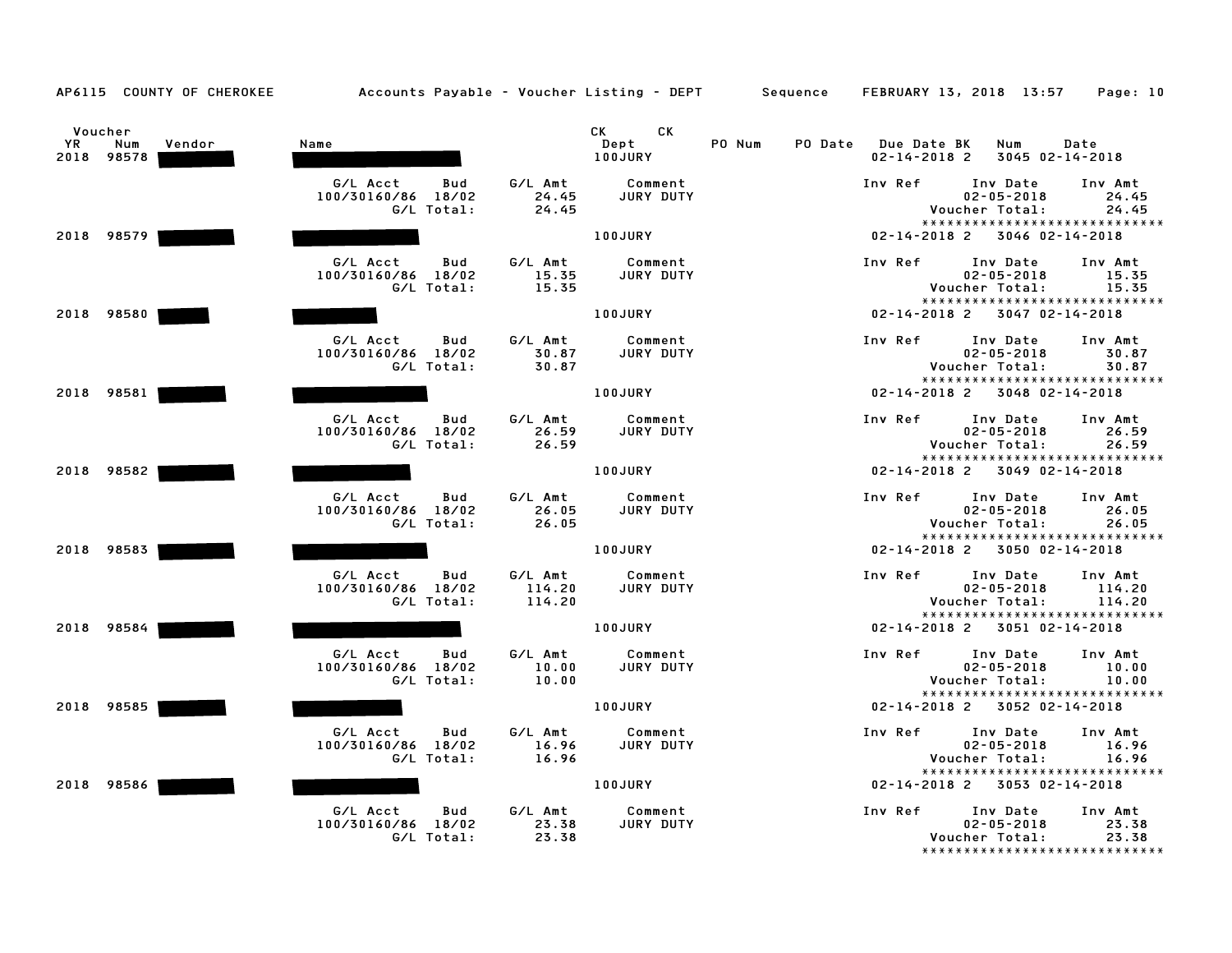|           | Voucher           |        |                                  |                | CK<br>CK the control of the control of the control of the control of the control of the control of the control of the control of the control of the control of the control of the control of the control of the control of the contr |        |                                           |                                                               |                  |
|-----------|-------------------|--------|----------------------------------|----------------|--------------------------------------------------------------------------------------------------------------------------------------------------------------------------------------------------------------------------------------|--------|-------------------------------------------|---------------------------------------------------------------|------------------|
| <b>YR</b> | Num<br>2018 98587 | Vendor | Name                             |                | Dept<br>100JURY                                                                                                                                                                                                                      | PO Num | PO Date Due Date BK<br>$02 - 14 - 2018$ 2 | Num<br>3054 02-14-2018                                        | Date             |
|           |                   |        | G/L Acct<br>Bud                  | G/L Amt        | Comment                                                                                                                                                                                                                              |        | Inv Ref                                   | Inv Date                                                      | Inv Amt          |
|           |                   |        | 100/30160/86 18/02<br>G/L Total: | 27.66<br>27.66 | JURY DUTY                                                                                                                                                                                                                            |        |                                           | $02 - 05 - 2018$<br>Voucher Total:                            | 27.66<br>27.66   |
|           |                   |        |                                  |                |                                                                                                                                                                                                                                      |        |                                           | *****************************                                 |                  |
|           | 2018 98588        |        |                                  |                | <b>100JURY</b>                                                                                                                                                                                                                       |        | $02 - 14 - 2018$ 2                        | 3055 02-14-2018                                               |                  |
|           |                   |        | G/L Acct<br>Bud                  | G/L Amt        | Comment                                                                                                                                                                                                                              |        | Inv Ref                                   | Inv Date                                                      | Inv Amt          |
|           |                   |        | 100/30160/86 18/02               | 50.00          | <b>JURY DUTY</b>                                                                                                                                                                                                                     |        |                                           | $02 - 05 - 2018$                                              | 50.00            |
|           |                   |        | G/L Total:                       | 50.00          |                                                                                                                                                                                                                                      |        |                                           | Voucher Total:                                                | 50.00            |
|           | 2018 98589        |        |                                  |                | <b>100JURY</b>                                                                                                                                                                                                                       |        |                                           | *****************************<br>02-14-2018 2 3056 02-14-2018 |                  |
|           |                   |        |                                  |                |                                                                                                                                                                                                                                      |        |                                           |                                                               |                  |
|           |                   |        | G/L Acct<br>Bud                  | G/L Amt        | Comment                                                                                                                                                                                                                              |        | Inv Ref                                   | Inv Date                                                      | Inv Amt          |
|           |                   |        | 100/30160/86 18/02               | 82.10          | JURY DUTY                                                                                                                                                                                                                            |        |                                           | $02 - 05 - 2018$                                              | 82.10            |
|           |                   |        | G/L Total:                       | 82.10          |                                                                                                                                                                                                                                      |        |                                           | Voucher Total:<br>*****************************               | 82.10            |
|           | 2018 98590        |        |                                  |                | <b>100JURY</b>                                                                                                                                                                                                                       |        |                                           | 02-14-2018 2 3057 02-14-2018                                  |                  |
|           |                   |        | G/L Acct<br>Bud                  | G/L Amt        | Comment                                                                                                                                                                                                                              |        | Inv Ref                                   | Inv Date                                                      | Inv Amt          |
|           |                   |        | 100/30160/86 18/02               | 10.00          | JURY DUTY                                                                                                                                                                                                                            |        |                                           | $02 - 05 - 2018$                                              | 10.00            |
|           |                   |        | G/L Total:                       | 10.00          |                                                                                                                                                                                                                                      |        |                                           | Voucher Total:                                                | 10.00            |
|           |                   |        |                                  |                |                                                                                                                                                                                                                                      |        |                                           | *****************************                                 |                  |
|           | 2018 98591        |        |                                  |                | 100JURY                                                                                                                                                                                                                              |        |                                           | $02 - 14 - 2018$ 2 3058 02-14-2018                            |                  |
|           |                   |        | G/L Acct<br>Bud                  | G/L Amt        | Comment                                                                                                                                                                                                                              |        | Inv Ref                                   | Inv Date                                                      | Inv Amt          |
|           |                   |        | 100/30160/86 18/02               | 23.91          | JURY DUTY                                                                                                                                                                                                                            |        |                                           | $02 - 05 - 2018$                                              | 23.91            |
|           |                   |        | G/L Total:                       | 23.91          |                                                                                                                                                                                                                                      |        |                                           | Voucher Total:                                                | 23.91            |
|           |                   |        |                                  |                |                                                                                                                                                                                                                                      |        |                                           | *****************************                                 |                  |
|           | 2018 98592        |        |                                  |                | 100JURY                                                                                                                                                                                                                              |        |                                           | 02-14-2018 2 3059 02-14-2018                                  |                  |
|           |                   |        | G/L Acct<br>Bud                  | G/L Amt        | Comment                                                                                                                                                                                                                              |        | Inv Ref                                   | Inv Date                                                      | Inv Amt          |
|           |                   |        | 100/30160/86 18/02               | 31.40          | <b>JURY DUTY</b>                                                                                                                                                                                                                     |        |                                           | $02 - 05 - 2018$                                              | 31.40            |
|           |                   |        | G/L Total:                       | 31.40          |                                                                                                                                                                                                                                      |        |                                           | Voucher Total:<br>******************************              | 31.40            |
|           | 2018 98593        |        |                                  |                | <b>100JURY</b>                                                                                                                                                                                                                       |        |                                           | $02 - 14 - 2018$ 2 3060 02-14-2018                            |                  |
|           |                   |        |                                  |                |                                                                                                                                                                                                                                      |        |                                           |                                                               |                  |
|           |                   |        | G/L Acct<br>Bud                  | G/L Amt        | Comment                                                                                                                                                                                                                              |        | Inv Ref                                   | Inv Date                                                      | Inv Amt          |
|           |                   |        | 100/30160/86 18/02               | 50.00          | <b>JURY DUTY</b>                                                                                                                                                                                                                     |        |                                           | $02 - 05 - 2018$                                              | 50.00            |
|           |                   |        | G/L Total:                       | 50.00          |                                                                                                                                                                                                                                      |        |                                           | Voucher Total:<br>*****************************               | 50.00            |
|           | 2018 98594        |        |                                  |                | 100JURY                                                                                                                                                                                                                              |        |                                           | 02-14-2018 2 3061 02-14-2018                                  |                  |
|           |                   |        | G/L Acct                         | G/L Amt        |                                                                                                                                                                                                                                      |        | Inv Ref                                   |                                                               |                  |
|           |                   |        | Bud<br>100/30160/86 18/02        | 10.00          | Comment<br>JURY DUTY                                                                                                                                                                                                                 |        |                                           | Inv Date<br>$02 - 05 - 2018$                                  | Inv Amt<br>10.00 |
|           |                   |        | G/L Total:                       | 10.00          |                                                                                                                                                                                                                                      |        |                                           | Voucher Total:                                                | 10.00            |
|           |                   |        |                                  |                |                                                                                                                                                                                                                                      |        |                                           | *****************************                                 |                  |
|           | 2018 98595        |        |                                  |                | 100JURY                                                                                                                                                                                                                              |        |                                           | 02-14-2018 2 3062 02-14-2018                                  |                  |
|           |                   |        | G/L Acct<br>Bud                  | G/L Amt        | Comment                                                                                                                                                                                                                              |        | Inv Ref                                   | Inv Date                                                      | Inv Amt          |
|           |                   |        | 100/30160/86 18/02               | 10.00          | JURY DUTY                                                                                                                                                                                                                            |        |                                           | $02 - 05 - 2018$                                              | 10.00            |
|           |                   |        | G/L Total:                       | 10.00          |                                                                                                                                                                                                                                      |        |                                           | Voucher Total:                                                | 10.00            |
|           |                   |        |                                  |                |                                                                                                                                                                                                                                      |        |                                           | *******************************                               |                  |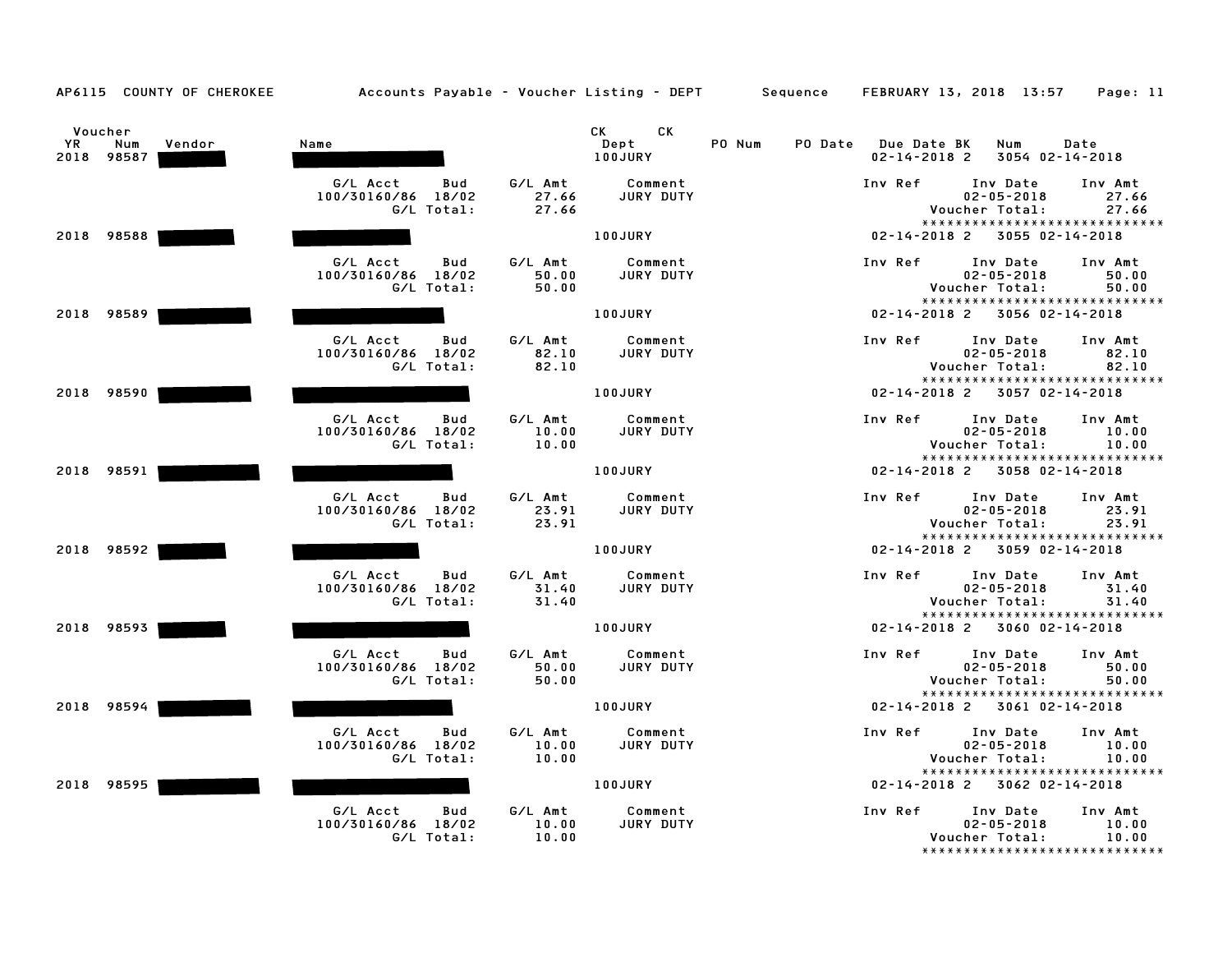| nce | FEBRUARY 13, 2018 13:57 |  | Page: 12 |  |
|-----|-------------------------|--|----------|--|
|     |                         |  |          |  |

| YR. | Voucher<br>Vendor<br>Num<br>2018 98596 | Name                                                         |                             | CK <sub>2</sub><br><b>CK</b><br>Dept<br>PO Num<br>100JURY | PO Date<br><b>Due Date BK</b><br>$02 - 14 - 2018$ 2           | Num<br>3063 02-14-2018                                                          | Date                                 |
|-----|----------------------------------------|--------------------------------------------------------------|-----------------------------|-----------------------------------------------------------|---------------------------------------------------------------|---------------------------------------------------------------------------------|--------------------------------------|
|     |                                        | G/L Acct<br>Bud<br>100/30160/86 18/02<br>G/L Total:          | G/L Amt<br>138.28<br>138.28 | Comment<br>JURY DUTY                                      | Inv Ref                                                       | Inv Date<br>$02 - 05 - 2018$<br>Voucher Total:                                  | Inv Amt<br>138.28<br>138.28          |
|     | 2018 98597                             |                                                              |                             | <b>100JURY</b>                                            | $02 - 14 - 2018$ 2                                            | *****************************<br>3064 02-14-2018                                |                                      |
|     |                                        |                                                              |                             |                                                           |                                                               |                                                                                 |                                      |
|     |                                        | G/L Acct<br><b>Bud</b><br>100/30160/86 18/02<br>G/L Total:   | G/L Amt<br>23.38<br>23.38   | Comment<br>JURY DUTY                                      | Inv Ref                                                       | Inv Date<br>$02 - 05 - 2018$<br>Voucher Total:                                  | Inv Amt<br>23.38<br>23.38            |
|     | 2018 98598                             |                                                              |                             | 100JURY                                                   |                                                               | *****************************<br>02-14-2018 2 3065 02-14-2018                   |                                      |
|     |                                        | G/L Acct<br>Bud<br>100/30160/86 18/02<br>G/L Total:          | G/L Amt<br>33.01<br>33.01   | Comment<br>JURY DUTY                                      | Inv Ref                                                       | Inv Date<br>$02 - 05 - 2018$<br>Voucher Total:                                  | Inv Amt<br>33.01<br>33.01            |
|     | 2018 98599                             |                                                              |                             | <b>100JURY</b>                                            | $02 - 14 - 2018$ 2                                            | *****************************<br>3066 02-14-2018                                |                                      |
|     |                                        | G/L Acct<br>Bud<br>100/30160/86 18/02<br>G/L Total:          | G/L Amt<br>29.80<br>29.80   | Comment<br>JURY DUTY                                      | Inv Ref                                                       | Inv Date<br>$02 - 05 - 2018$<br>Voucher Total:<br>***************************** | Inv Amt<br>29.80<br>29.80            |
|     |                                        |                                                              |                             |                                                           | <b>DEPT</b>                                                   | Total:                                                                          | 2114.26                              |
|     | 2018 98463 BOB BARKER                  | <b>BOB BARKER COMPANY INC</b>                                |                             | <b>100SHERIFF</b>                                         | 02-14-2018 2                                                  | 3067 02-14-2018                                                                 |                                      |
|     |                                        | G/L Acct<br>Bud<br>100/30060/37 18/02<br>18/02<br>G/L Total: | G/L Amt<br>306.82<br>306.82 | Comment<br>POLOS <sub>2</sub><br>RAZORS,                  | Inv Ref<br>WEB000521763 01-22-2018<br>WEB000520671 01-15-2018 | Inv Date<br>Voucher Total:                                                      | Inv Amt<br>41.76<br>265.06<br>306.82 |
|     | 2018 98464 BTOD                        | BTOD.COM                                                     |                             | <b>100SHERIFF</b>                                         | $02 - 14 - 2018$ 2                                            | *****************************<br>3068 02-14-2018                                |                                      |
|     |                                        | G/L Acct<br>Bud<br>100/30060/22 18/02<br>G/L Total:          | G/L Amt<br>822.91<br>822.91 | Comment<br>CHAIRS                                         | Inv Ref<br>37324                                              | Inv Date<br>$01 - 03 - 2018$<br>Voucher Total:                                  | Inv Amt<br>822.91<br>822.91          |
|     | 2018 98465 BUTCH                       | BUTCH'S PEST CONTROL SERVICE                                 |                             | <b>100SHERIFF</b>                                         |                                                               | *****************************<br>$02 - 14 - 2018$ 2 3069 02-14-2018             |                                      |
|     |                                        | G/L Acct<br>Bud<br>100/30060/80 18/02<br>G/L Total:          | G/L Amt<br>75.00<br>75.00   | Comment<br>MONTHLY SPRAY                                  | Inv Ref<br>18167670                                           | Inv Date<br>$01 - 26 - 2018$<br>Voucher Total:                                  | Inv Amt<br>75.00<br>75.00            |
|     | 2018 98466 CINTAS 0855                 | CINTAS CORP                                                  |                             | <b>100SHERIFF</b>                                         | $02 - 14 - 2018$ 2                                            | *****************************<br>3070 02-14-2018                                |                                      |
|     |                                        | G/L Acct<br>Bud<br>100/30060/21 18/02<br>G/L Total:          | G/L Amt<br>90.92<br>90.92   | Comment<br>GLOVES, BATTERIES                              | Inv Ref<br>8403495569                                         | Inv Date<br>$01 - 12 - 2018$<br>Voucher Total:                                  | Inv Amt<br>90.92<br>90.92            |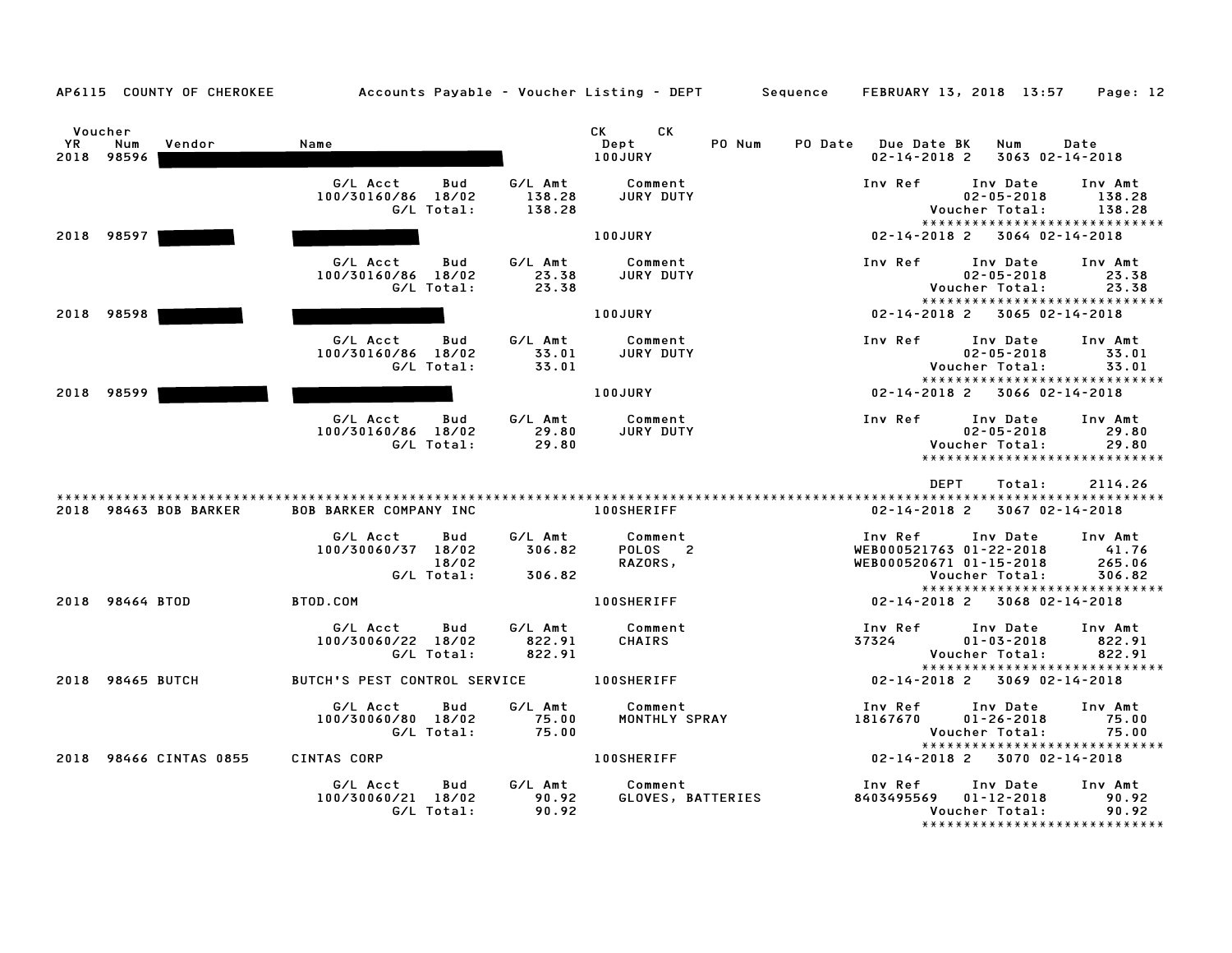|                                                |                                                                                                                           |                                                                                                                       | AP6115 COUNTY OF CHEROKEE Accounts Payable - Voucher Listing - DEPT Sequence FEBRUARY 13, 2018 13:57 Page: 13                                                                                                                           |
|------------------------------------------------|---------------------------------------------------------------------------------------------------------------------------|-----------------------------------------------------------------------------------------------------------------------|-----------------------------------------------------------------------------------------------------------------------------------------------------------------------------------------------------------------------------------------|
| Voucher                                        | Voucher<br>YR Num Vendor – Name – Dept – PO Num PO Date<br>2018 98467 CITY TELE – CITY TELE COIN COMPANY INC – 100SHERIFF |                                                                                                                       | CK CK<br>Dept     PO Num   PO Date   Due Date BK   Num    Date<br>PO Num   PO Date   Do-14-2018 2   3071 02-14-2018<br>02-14-2018 2 3071 02-14-2018                                                                                     |
|                                                |                                                                                                                           |                                                                                                                       | G/L Acct Bud G/L Amt Comment<br>100/30060/37 18/02 2000.00 CALLING CARDS 16159 01-18-2018 2000.00<br>C/L Total: 2000.00 CALLING CARDS 16159 01-18-2018 2000.00<br>2018 98468 COL TEL COLUMBUS TELEPHONE COMPANY 100SHERIFF 100SERIFF 02 |
|                                                |                                                                                                                           |                                                                                                                       |                                                                                                                                                                                                                                         |
|                                                |                                                                                                                           |                                                                                                                       | G/L Acct Bud G/L Amt Comment<br>100/30060/74 18/02 1604.16 ACCT 2963 100/30060/74 18/02 1604.16<br>C/L Total: 1604.16 ACCT 2963 1604.16 CITY OF COLUMBUS CITY OF COLUMBUS 2018 98605 COLUMBUS CITY OF COLUMBUS                          |
|                                                |                                                                                                                           |                                                                                                                       |                                                                                                                                                                                                                                         |
|                                                |                                                                                                                           |                                                                                                                       | G/L Acct Bud G/L Amt Comment Inv Ref Inv Date Inv Amt<br>100/30060/72 18/02 110.00 ACCT 09-52410-01 101-29-2018 110.00<br>C/L Total: 110.00 G/L Total: 110.00<br>2018 98606 CORRECT CARE SOLUTIONS LLC 100SHERIFF 1000 02-14-2018 2 307 |
|                                                |                                                                                                                           |                                                                                                                       |                                                                                                                                                                                                                                         |
|                                                |                                                                                                                           | <u> Tanzania de la provincia de la provincia de la provincia de la provincia de la provincia de la provincia de l</u> | G/L Acct       Bud        G/L Amt           Comment                                Inv Ref       Inv Date      Inv Amt<br>100/30060/86   18/02          18.00 <u>INMATE HEAL</u> THCARE                  CCS32746        01–30–20       |
|                                                | G/L Total: 18.00                                                                                                          |                                                                                                                       | 18.00 Voucher Total: 18.00<br>18.00 18.00 18.00 100SHERIFF 19.00 100SHERIFF 1005HERIFF 1005HERIFF 1005HERIFF 1000 14-2018<br>Voucher Total: 18.00<br>****************************                                                       |
| 2018 98469 CUSTOM CAGE CUSTOM CAGE             |                                                                                                                           |                                                                                                                       |                                                                                                                                                                                                                                         |
|                                                |                                                                                                                           |                                                                                                                       | G/L Acct      Bud      G/L Amt        Comment                        Inv Ref     Inv Date    Inv Amt<br>100/30060/94   18/02       2400.00      CAGES, FORD, DODGE                     CC18 0028    01–23–2018     2400.00<br>G/L To    |
|                                                |                                                                                                                           |                                                                                                                       | 2018 98470 CWD CASH-WA DISTRIBUTING 100SHERIFF 2018 22 3076 02-14-2018                                                                                                                                                                  |
|                                                |                                                                                                                           |                                                                                                                       | G/L Acct Bud G/L Amt Comment Inv Ref Inv Date Inv Amt<br>100/30060/32 18/02 56.25 CHIC GROUND MSC RAWL BULK C11350364 01-18-2018 56.25<br>C/L Total: 56.25 CHIC GROUND MSC RAWL BULK C11350364 01-18-2018 56.25<br>2018 98471 DIRECT BE |
|                                                |                                                                                                                           |                                                                                                                       |                                                                                                                                                                                                                                         |
|                                                |                                                                                                                           |                                                                                                                       | G/L Acct Bud G/L Amt Comment Inv Ref Inv Date Inv Amt<br>100/30060/86 18/02 440.72 INMATE MEDICAL 2016 222 01-19-2018 440.72<br>G/L Total: 440.72 100SHERIFF 100311 2016 222 01-19-2018 440.72<br>ANK FLETCHER DODGE 100SHERIFF 100SHER |
| 2018 98472 FRANK FLET DOD FRANK FLETCHER DODGE |                                                                                                                           |                                                                                                                       |                                                                                                                                                                                                                                         |
|                                                |                                                                                                                           |                                                                                                                       |                                                                                                                                                                                                                                         |
|                                                | 2018 98473 HENRY KRAFT HENRY KRAFT INC NET ALL RESERVES TO PRESERT A RESERVE THE                                          |                                                                                                                       | 02-14-2018 2 3079 02-14-2018                                                                                                                                                                                                            |
|                                                |                                                                                                                           | SQUEEGEE, BLEACH                                                                                                      | G/L Acct Bud G/L Amt Comment Inv Ref Inv Date Inv Amt<br>100/30060/40 18/02 816.64 LINERS, T/TISSUE, TOWELS 254275 11-21-2017 257.42<br>100/30060/40 18/02 816.64 LINERS, T/TISSUE, TOWELS 257139 01-18-2018 559.22<br>SQUEEGEE, BLEACH |
|                                                | G/L Total: 816.64                                                                                                         |                                                                                                                       | Voucher Total: 816.64                                                                                                                                                                                                                   |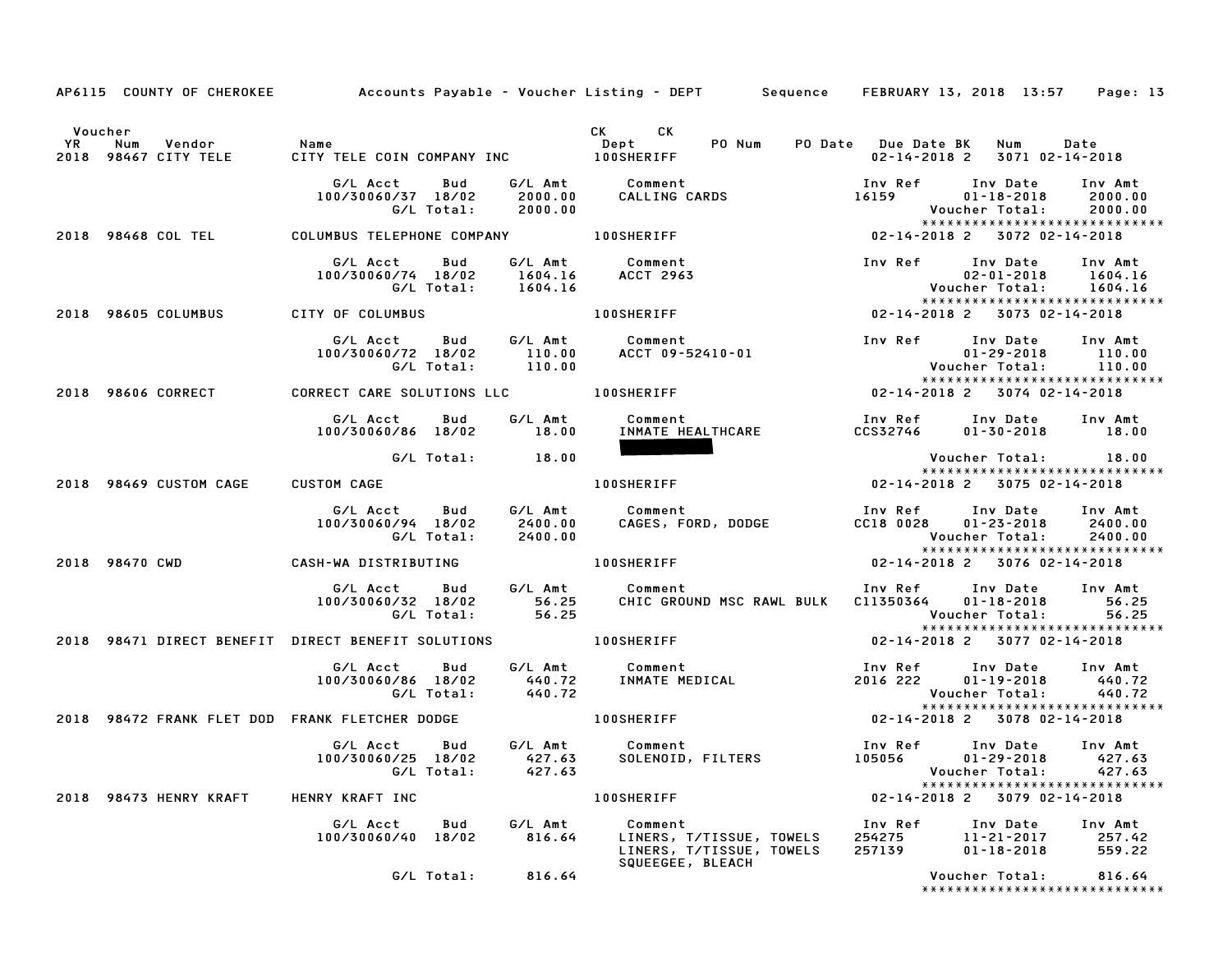|               |                                                 |                                          |                          |                      | AP6115 COUNTY OF CHEROKEE Accounts Payable - Voucher Listing - DEPT Sequence FEBRUARY 13, 2018 13:57 Page: 14                                                                                                                                                                                                                                                                                                                                                                                  |                                     |                                                                                                     |                                                                                                                |
|---------------|-------------------------------------------------|------------------------------------------|--------------------------|----------------------|------------------------------------------------------------------------------------------------------------------------------------------------------------------------------------------------------------------------------------------------------------------------------------------------------------------------------------------------------------------------------------------------------------------------------------------------------------------------------------------------|-------------------------------------|-----------------------------------------------------------------------------------------------------|----------------------------------------------------------------------------------------------------------------|
| Voucher<br>YR | Vendor Name<br>Num<br>2018 98474 JOE HARDING    | JOE HARDING INC                          |                          |                      | PO Num<br>Dept<br>100SHERIFF                                                                                                                                                                                                                                                                                                                                                                                                                                                                   | PO Date Due Date BK<br>02-14-2018 2 | CK<br>Num<br>3080 02-14-2018                                                                        | CK<br>Date                                                                                                     |
|               |                                                 | G/L Acct<br>100/30060/79 18/02           | Bud<br>G/L Total:        | 1410.00<br>1410.00   | G/L Amt Comment<br>1410.00 DISPOSER,<br>DISPOSER, LEG KIT                                                                                                                                                                                                                                                                                                                                                                                                                                      | Inv Ref<br>12038                    | Inv Date<br>$01 - 12 - 2018$<br>Voucher Total:                                                      | Inv Amt<br>1410.00<br>1410.00                                                                                  |
|               | 2018 98475 MANZER FAMILY MANZER FAMILY MEDICINE |                                          |                          |                      | 02-14-2018 2 3081 02-14-2018<br><b>100SHERIFF</b>                                                                                                                                                                                                                                                                                                                                                                                                                                              |                                     | *****************************                                                                       |                                                                                                                |
|               |                                                 | G/L Acct<br>100/30060/86 18/02           | Bud<br>G/L Total:        | 3480.00<br>3480.00   | G/L Amt Comment<br>Comment Inv Ref Inv Date Inv Am<br>MONTHLY FEE 12-31-2017 3480.<br>Inv Ref Inv Date I2-31-2017 3480.<br>Voucher Total: 3480.<br>INV Victor Total: 3480.<br>INV Victor Sample 2018 2 3082 02-14-2018                                                                                                                                                                                                                                                                         |                                     |                                                                                                     | Inv Amt<br>3480.00<br>3480.00                                                                                  |
|               | 2018 98476 MIDWEST COLOR MIDWEST COLOR GRAPHICS |                                          |                          |                      |                                                                                                                                                                                                                                                                                                                                                                                                                                                                                                |                                     |                                                                                                     |                                                                                                                |
|               |                                                 | G/L Acct<br>100/30060/22 18/02           | Bud<br>G/L Total:        | 742.50<br>742.50     | G/L Amt Comment                                                                                                                                                                                                                                                                                                                                                                                                                                                                                |                                     |                                                                                                     | Inv Amt<br>742.50<br>742.50                                                                                    |
|               | 2018 98477 NATALINIS NATALINI'S AUTOMOTIVE      |                                          |                          |                      | <b>100SHERIFF</b>                                                                                                                                                                                                                                                                                                                                                                                                                                                                              |                                     | *****************************                                                                       |                                                                                                                |
|               |                                                 | G/L Acct<br>100/30060/25 18/02           | <b>Bud</b><br>18/02      |                      | G/L Amt            Comment<br>874.90        WIRES, CO<br>1<br>Comment<br>WIRES, CONNECTOR, TERMINAL 640609<br>BATTERY<br>PAKE CONTROLLER<br>CONTROLLER<br>PAKE CONTROLLER<br>BLADES<br>CREDIT<br>CREDIT<br>CREDIT<br>CREDIT<br>CREDIT<br>CREDIT<br>CREDIT<br>CREDIT<br>CREDIT<br>CREDIT<br>CREDIT<br>CREDIT<br>CREDIT<br>CREDIT<br><br>950<br>BATTERY BATTERY<br>BRAKE PADS (558<br>BRAKE PADS (559)<br>BRAKE PADS (599)<br>2018 98478 SOUTHERN UNIFOR SOUTHERN UNIFORM & EQUIPMENT 100SHERIFF |                                     |                                                                                                     | Inv Amt<br>43.63<br>97.15<br>64.49<br>64.49<br>2.00CR<br>30.36<br>114.63<br>229.26<br>51.92<br>77.48<br>167.98 |
|               |                                                 |                                          |                          |                      |                                                                                                                                                                                                                                                                                                                                                                                                                                                                                                |                                     | *****************************                                                                       | 874.90                                                                                                         |
|               |                                                 |                                          |                          |                      |                                                                                                                                                                                                                                                                                                                                                                                                                                                                                                |                                     | 02-14-2018 2 3084 02-14-2018                                                                        |                                                                                                                |
|               |                                                 | G/L Acct Bud<br>100/30060/22 18/02 35.28 | 18/02                    | $G/L$ Total: $35.28$ | G/L Amt Comment<br>Comment<br>CLIP ON TIES<br>NAMETAG                                                                                                                                                                                                                                                                                                                                                                                                                                          | Inv Ref<br>62830<br>63196           | Inv Date Inv Amt<br>$01 - 19 - 2018$<br>$01 - 29 - 2018$<br>Voucher Total:                          | 13.98<br>21.30<br>35.28                                                                                        |
|               | 2018 98479 TRUE VALUE COL TRUE VALUE COLUMBUS   |                                          |                          |                      | <b>100SHERIFF</b>                                                                                                                                                                                                                                                                                                                                                                                                                                                                              |                                     | *****************************<br>02-14-2018 2 3085 02-14-2018                                       |                                                                                                                |
|               |                                                 | G/L Acct<br>100/30060/80 18/02           | 18/02<br>G/L Total:      | 55.93<br>55.93       | Bud G/L Amt Comment                                                                                                                                                                                                                                                                                                                                                                                                                                                                            | Inv Ref                             | Inv Date<br>$01 - 29 - 2018$<br>$02 - 01 - 2018$<br>Voucher Total:<br>***************************** | Inv Amt<br>35.46<br>20.47<br>55.93                                                                             |
|               | 2018 98480 TURNKEY                              | TURNKEY CORRECTIONS                      |                          |                      | 100SHERIFF                                                                                                                                                                                                                                                                                                                                                                                                                                                                                     |                                     | 02-14-2018 2 3086 02-14-2018                                                                        |                                                                                                                |
|               |                                                 | G/L Acct<br>100/30060/37 18/02           | <b>Bud</b><br>G/L Total: | 1889.00<br>1889.00   | G/L Amt Comment                                                                                                                                                                                                                                                                                                                                                                                                                                                                                |                                     | Inv Date Inv Amt<br>Voucher Total:<br>******************************                                | 1889.00<br>1889.00                                                                                             |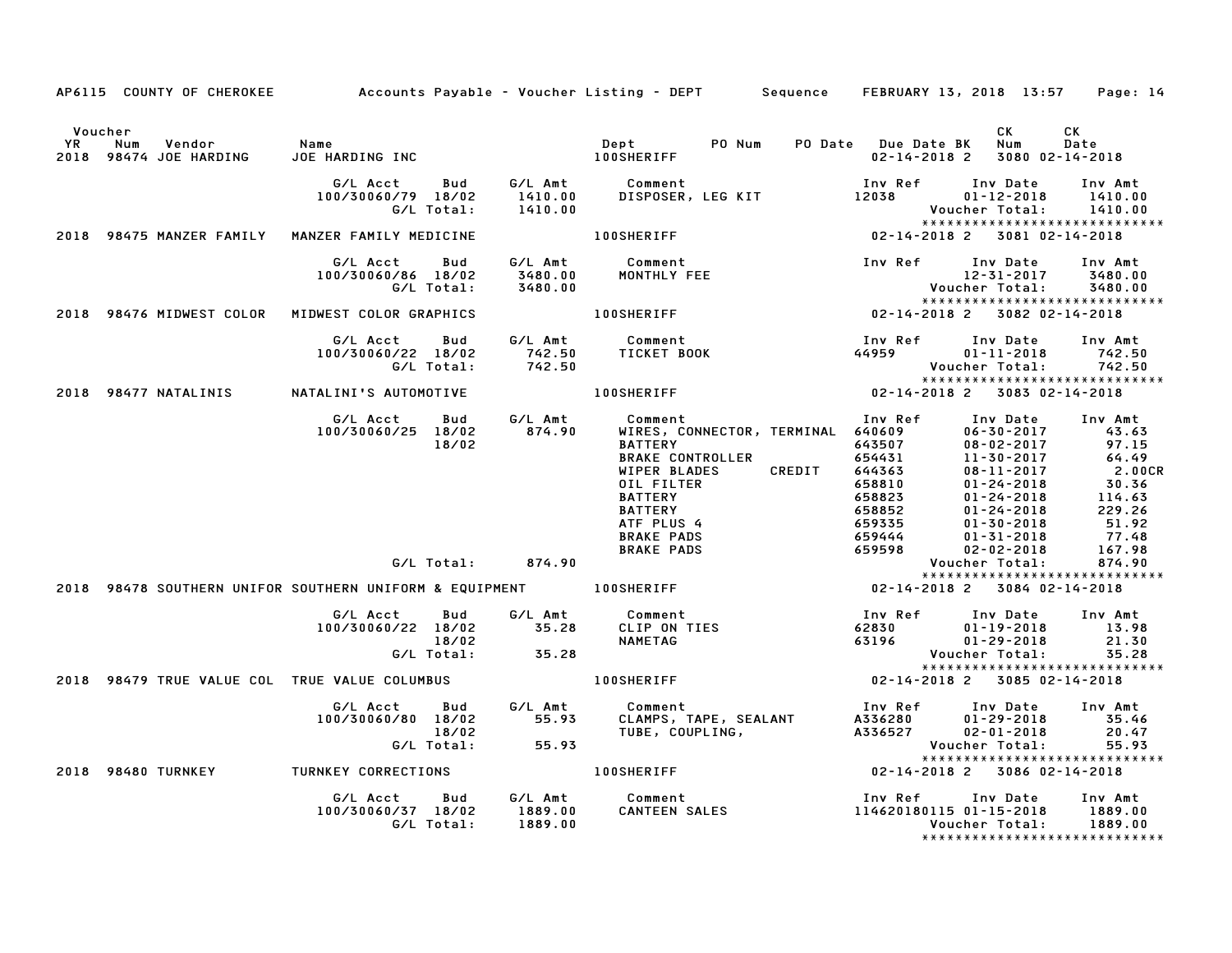|                                                         |                                                     |                       | AP6115 COUNTY OF CHEROKEE Accounts Payable - Voucher Listing - DEPT Sequence FEBRUARY 13, 2018 13:57 Page: 15 |                                           |                                                                                 |                                     |
|---------------------------------------------------------|-----------------------------------------------------|-----------------------|---------------------------------------------------------------------------------------------------------------|-------------------------------------------|---------------------------------------------------------------------------------|-------------------------------------|
| Voucher<br><b>YR</b><br>Vendor<br>Num<br>2018 98607 VIA | Name<br>VIA CHRISTI HOSPITAL PITT 100SHERIFF        |                       | CK CK<br>PO Num<br>Dept                                                                                       | PO Date Due Date BK<br>$02 - 14 - 2018$ 2 | Num<br>3087 02-14-2018                                                          | Date                                |
|                                                         | G/L Acct<br>Bud<br>100/30060/86 18/02               | 170.38                | G/L Amt Comment<br>NEGOTIATED RATE                                                                            |                                           | Inv Ref Inv Date                                                                | Inv Amt                             |
|                                                         | G/L Total:                                          | 170.38                |                                                                                                               | VAL69185 11-15-2017                       | Voucher Total: 170.38                                                           | 170.38                              |
| 2018 98481 WAGNER, K                                    | KRISTIN WAGNER                                      |                       | <b>100SHERIFF</b>                                                                                             | 02-14-2018 2 3088 02-14-2018              | ******************************                                                  |                                     |
|                                                         | G/L Acct<br>Bud<br>100/30060/86 18/02<br>G/L Total: | $\frac{19.30}{19.30}$ |                                                                                                               |                                           | Inv Date<br>$01 - 18 - 2018$<br>Voucher Total:<br>***************************** | Inv Amt<br>19.30<br>19.30           |
|                                                         |                                                     |                       |                                                                                                               | DEPT                                      | Total:                                                                          | 17846.34                            |
| 2018 98513 FARMERS                                      | FARMERS COOPERATIVE ASSOCIATION 100SOLID            |                       |                                                                                                               |                                           | 02-14-2018 2 3089 02-14-2018                                                    |                                     |
|                                                         | G/L Acct<br>Bud<br>100/30500/02 18/02<br>G/L Total: | 12.36<br>12.36        | G/L Amt Comment<br>PIN, ROPE, DOOR PULL                                                                       | Inv Ref<br>220658                         | Inv Date<br>$02 - 01 - 2018$<br>Voucher Total:                                  | Inv Amt<br>12.36<br>12.36           |
| 2018 98482 NATALINIS                                    | NATALINI'S AUTOMOTIVE                               |                       | <b>100SOLID</b>                                                                                               | 02-14-2018 2 3090 02-14-2018              | *****************************                                                   |                                     |
|                                                         | G/L Acct<br>Bud<br>100/30500/02 18/02 352.86        | G/L Amt               | Comment<br>SUPPORT, BALL STUD<br>SUPPORT<br><b>SUPPORT</b>                                                    | Inv Ref<br>658907<br>659017<br>659207     | Inv Date<br>$01 - 25 - 2018$<br>$01 - 26 - 2018$<br>$01 - 29 - 2018$            | Inv Amt<br>222.89<br>64.99<br>64.98 |
|                                                         | G/L Total: 352.86                                   |                       |                                                                                                               |                                           | Voucher Total:<br>*****************************                                 | 352.86                              |
|                                                         |                                                     |                       | 2018 98544 SEK RECYCLING SOUTHEAST KANSAS RECYCLING, INC 100SOLID                                             |                                           | 02-14-2018 2 3091 02-14-2018                                                    |                                     |
|                                                         | G/L Acct<br>Bud<br>100/30500/02 18/02               | G/L Amt<br>1000.00    | Comment<br>COLLECTION FEE<br>JANUARY 2018                                                                     | Inv Ref<br>241209                         | Inv Date Inv Amt<br>$02 - 02 - 2018$ 1000.00                                    |                                     |
|                                                         | G/L Total:                                          | 1000.00               |                                                                                                               |                                           | Voucher Total: 1000.00                                                          |                                     |
| 2018 98483 TRUE VALUE COL TRUE VALUE COLUMBUS           |                                                     |                       | 100SOLID                                                                                                      | $02 - 14 - 2018$ 2 3092 02-14-2018        | *****************************                                                   |                                     |
|                                                         | G/L Acct<br>Bud<br>100/30500/02 18/02<br>G/L Total: | 42.09<br>42.09        | G/L Amt Comment<br>42.09 HOOK, BOL<br>Comment<br>HOOK, BOLT, HINGES                                           | Inv Ref<br>A335953                        | Inv Date<br>$01 - 24 - 2018$<br>Voucher Total:<br>***************************** | Inv Amt<br>42.09<br>42.09           |
|                                                         |                                                     |                       |                                                                                                               | DEPT                                      | Total:                                                                          | 1407.31                             |
| 2018 98543 COLUMBUS NEWS COLUMBUS NEWS REPORT           |                                                     | 100TREAS              |                                                                                                               |                                           | 02-14-2018 2 3093 02-14-2018                                                    |                                     |
|                                                         | G/L Acct<br>Bud<br>100/30030/29 18/02               | G/L Amt<br>132.00     | Comment<br>1 YEAR SUBSCRIPTION<br>CHEROKEE COUNTY TREASURER                                                   | Inv Ref      Inv Date<br>3136 70          | $01 - 15 - 2018$ 132.00                                                         | Inv Amt                             |
|                                                         | G/L Total:                                          | 132.00                | <b>RAVEN ELMORE</b>                                                                                           |                                           | Voucher Total:<br>*******************************                               | 132.00                              |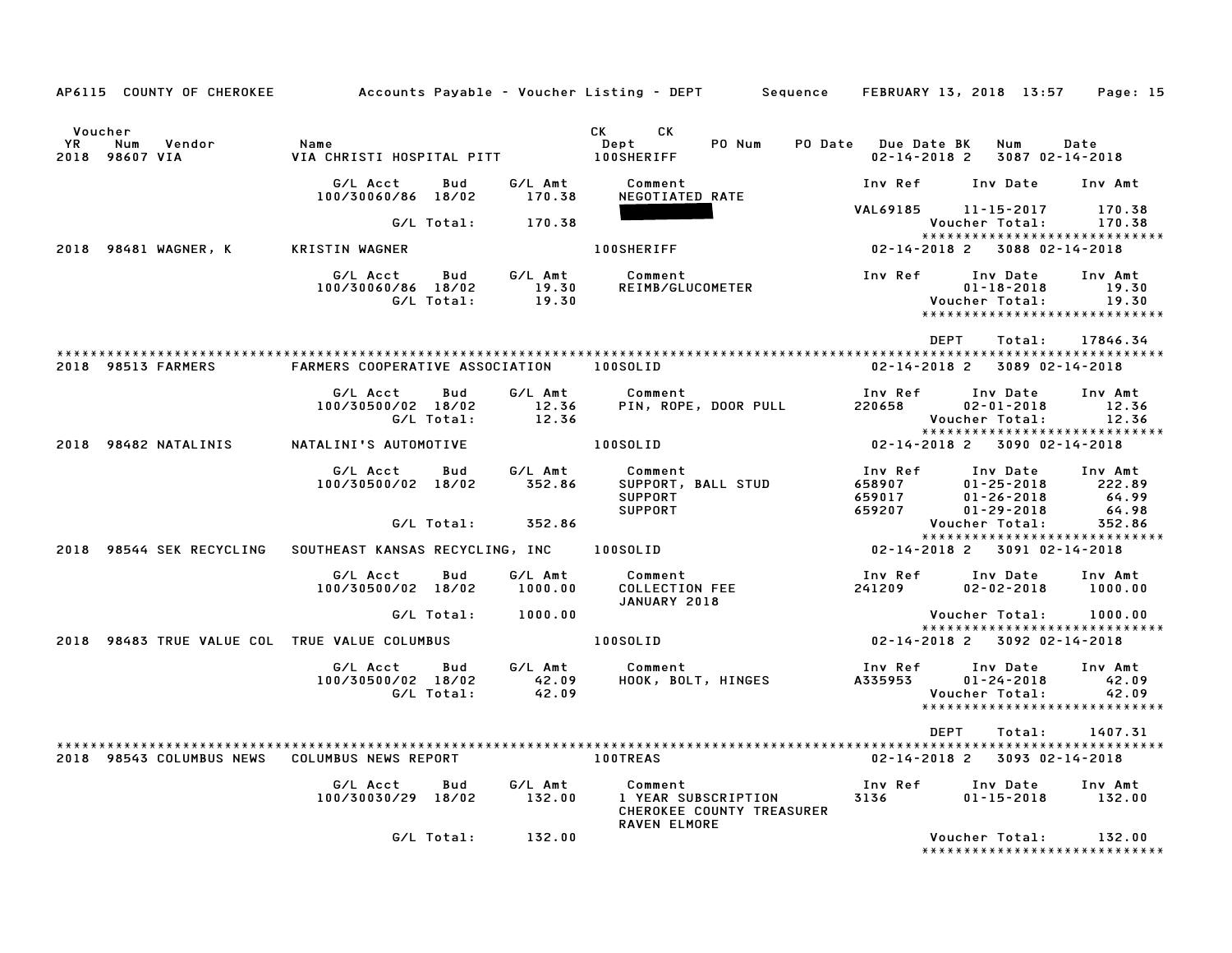|               |                                             |                                            |                   |                             | AP6115 COUNTY OF CHEROKEE Accounts Payable – Voucher Listing – DEPT Sequence FEBRUARY 13, 2018 13:57 Page: 16 |                                                                 |                                                                                                              |                                                 |
|---------------|---------------------------------------------|--------------------------------------------|-------------------|-----------------------------|---------------------------------------------------------------------------------------------------------------|-----------------------------------------------------------------|--------------------------------------------------------------------------------------------------------------|-------------------------------------------------|
| Voucher<br>YR | Num<br>Vendor<br>2018 98484 KCTA            | Name<br>KCTA TREASURER                     |                   |                             | PO Num<br>Dept<br><b>100TREAS</b>                                                                             | PO Date Due Date BK<br>$02 - 14 - 2018$ 2                       | CK<br>Num<br>3094 02-14-2018                                                                                 | CK<br>Date                                      |
|               |                                             | G/L Acct<br>100/30030/75 18/02             | Bud               | G/L Amt<br>250.00           | Comment<br><b>2018 DUES</b>                                                                                   | Inv Ref                                                         | Inv Date<br>$12 - 05 - 2017$                                                                                 | Inv Amt<br>250.00                               |
|               |                                             |                                            | G/L Total:        | 250.00                      | CHEROKEE COUNTY                                                                                               |                                                                 | Voucher Total:<br>******************************                                                             | 250.00                                          |
|               |                                             |                                            |                   |                             |                                                                                                               | DEPT                                                            | Total:                                                                                                       | 382.00                                          |
|               | 2018 98429 AMERICAN BATTER AMERICAN BATTERY |                                            |                   |                             | 110HWY                                                                                                        |                                                                 | 02-14-2018 2 3095 02-14-2018                                                                                 |                                                 |
|               |                                             | G/L Acct<br>110/30110/79 18/02             | Bud               | G/L Amt<br>236.45           | Comment<br>REPAIR ALT<br>REPLACE PULLEY                                                                       | Inv Ref<br>17051<br>17060                                       | Inv Date<br>$01 - 24 - 2018$<br>$01 - 25 - 2018$                                                             | Inv Amt<br>199.00<br>37.45                      |
|               |                                             |                                            | G/L Total:        | 236.45                      |                                                                                                               |                                                                 | Voucher Total:                                                                                               | 236.45                                          |
|               | 2018 98425 APPLE                            | APPLEMARKET                                |                   |                             | <b>110HWY</b>                                                                                                 | $02 - 14 - 2018$ 2                                              | *****************************<br>3096 02-14-2018                                                             |                                                 |
|               |                                             | G/L Acct<br>110/30110/42 18/02             | Bud               | G/L Amt<br>23.69            | Comment<br>LEMON WIPE, MAIL TAPE<br>AIR FRESH<br><b>BATTERY</b><br>FOAM PLATES, FORKS<br><b>SPOONS</b>        | Inv Ref<br>2121918<br>3607069<br>3607010<br>3607026<br>21219127 | Inv Date<br>$01 - 23 - 2018$<br>$01 - 24 - 2018$<br>$01 - 24 - 2018$<br>$01 - 30 - 2018$<br>$02 - 01 - 2018$ | Inv Amt<br>8.39<br>4.00<br>3.99<br>4.31<br>3.00 |
|               |                                             |                                            | G/L Total:        | 23.69                       |                                                                                                               |                                                                 | Voucher Total:                                                                                               | 23.69                                           |
|               | 2018 98516 BLEVINS                          | BLEVINS ASPHALT CONSTRUCTION CO INC 110HWY |                   |                             |                                                                                                               |                                                                 | *****************************<br>02-14-2018 2 3097 02-14-2018                                                |                                                 |
|               |                                             | G/L Acct<br>110/30110/34 18/02             | Bud               | G/L Amt<br>99.76            | Comment<br>COLD MIX                                                                                           | Inv Ref<br>1744<br>1745                                         | Inv Date<br>$01 - 26 - 2018$<br>$01 - 30 - 2018$                                                             | Inv Amt<br>29.66<br>70.10                       |
|               |                                             |                                            | G/L Total:        | 99.76                       |                                                                                                               |                                                                 | Voucher Total:                                                                                               | 99.76                                           |
|               | 2018 98434 CALL'S SERVICE CALL'S SERVICE    |                                            |                   |                             | 110HWY                                                                                                        |                                                                 | *****************************<br>02-14-2018 2 3098 02-14-2018                                                |                                                 |
|               |                                             | G/L Acct<br>110/30110/79 18/02             | Bud               | G/L Amt<br>549.00           | Comment<br>PARTS & REPAIR                                                                                     | Inv Ref<br>70125<br>70458                                       | Inv Date<br>$01 - 03 - 2018$<br>$01 - 22 - 2018$                                                             | Inv Amt<br>270.00<br>279.00                     |
|               |                                             |                                            | G/L Total:        | 549.00                      |                                                                                                               |                                                                 | Voucher Total:                                                                                               | 549.00                                          |
|               | 2018 98511 CINTAS 0855                      | CINTAS CORP                                |                   |                             | 110HWY                                                                                                        |                                                                 | *****************************<br>02-14-2018 2 3099 02-14-2018                                                |                                                 |
|               |                                             | G/L Acct<br>110/30110/42 18/02             | Bud<br>G/L Total: | G/L Amt<br>62.43<br>62.43   | Comment                                                                                                       | Inv Ref<br>8403509617 01-26-2018                                | Inv Date<br>Voucher Total:<br>*****************************                                                  | Inv Amt<br>62.43<br>62.43                       |
|               | 2018 98419 CITY OF COLUMB CITY OF COLUMBUS  |                                            |                   |                             | 110HWY                                                                                                        |                                                                 | 02-14-2018 2 3100 02-14-2018                                                                                 |                                                 |
|               |                                             | G/L Acct<br>110/30110/72 18/02             | Bud<br>G/L Total: | G/L Amt<br>110.00<br>110.00 | Comment<br>GARBAGE                                                                                            | Inv Ref<br>$08 - 88010 - 00$ $01 - 29 - 2018$                   | Inv Date<br>Voucher Total:<br>*****************************                                                  | Inv Amt<br>110.00<br>110.00                     |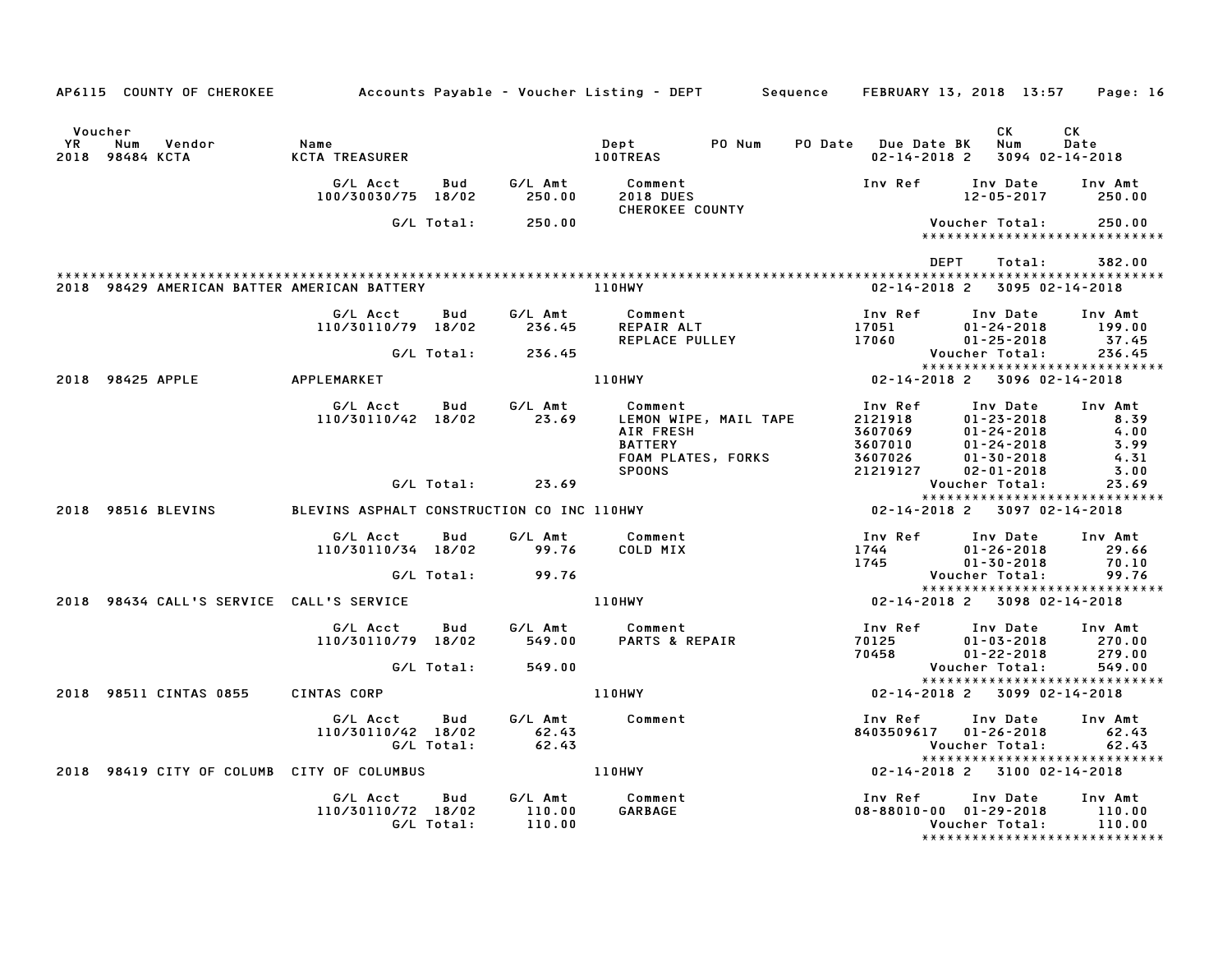|         | AP6115 COUNTY OF CHEROKEE Accounts Payable - Voucher Listing - DEPT Sequence FEBRUARY 13, 2018 13:57 Page: 17                                                                                                                           |                                                                                                                                                                                                                                 |                   |                                                                                                                                                                                                                                |  |                                                                                                                                                    |            |
|---------|-----------------------------------------------------------------------------------------------------------------------------------------------------------------------------------------------------------------------------------------|---------------------------------------------------------------------------------------------------------------------------------------------------------------------------------------------------------------------------------|-------------------|--------------------------------------------------------------------------------------------------------------------------------------------------------------------------------------------------------------------------------|--|----------------------------------------------------------------------------------------------------------------------------------------------------|------------|
| Voucher |                                                                                                                                                                                                                                         |                                                                                                                                                                                                                                 |                   |                                                                                                                                                                                                                                |  | CK .<br>02-14-2018 2 3101 02-14-2018                                                                                                               | CK<br>Date |
|         | G/L Acct Bud G/L Amt Comment<br>110/30110/42 18/02 80.08 MAT, AIR FRESH, SOAP 21259069 01-29-2018 80.08<br>G/L Total: 80.08<br>2018 98436 COL TEL COLUMBUS TELEPHONE COMPANY 110HWY 102-14-2018 2 3102 02-14-2018                       |                                                                                                                                                                                                                                 |                   |                                                                                                                                                                                                                                |  |                                                                                                                                                    |            |
|         |                                                                                                                                                                                                                                         |                                                                                                                                                                                                                                 |                   |                                                                                                                                                                                                                                |  |                                                                                                                                                    |            |
|         | G/L Acct Bud G/L Amt Comment<br>110/30110/72 18/02 213.83 ACCT #2586 12586 02-01-2018 213.83<br>G/L Total: 213.83 ACCT #2586 2586 02-01-2018 213.83<br>2018 98420 FARMERS FARMERS COOPERATIVE ASSOCIATION 110HWY 1992-14-2018 22-14-201 |                                                                                                                                                                                                                                 |                   |                                                                                                                                                                                                                                |  |                                                                                                                                                    |            |
|         |                                                                                                                                                                                                                                         |                                                                                                                                                                                                                                 |                   |                                                                                                                                                                                                                                |  |                                                                                                                                                    |            |
|         |                                                                                                                                                                                                                                         | G/L Acct  Bud  G/L Amt  Comment<br>110/30110/79  18/02  17.75  CHAIN                                                                                                                                                            |                   | <b>FARM HOSE</b><br>CREDIT                                                                                                                                                                                                     |  | 1nv Ref      Inv Date     Inv Amt<br>220302          01-26-2018          2.76<br>220568         01-31-2018          44.99                          | 30.00CR    |
|         |                                                                                                                                                                                                                                         |                                                                                                                                                                                                                                 | G/L Total: 17.75  |                                                                                                                                                                                                                                |  | 1.0 30<br>'.Youcher Total: 17<br>'***********************<br>102-14-2018 2 3104 02-14-2018<br>Voucher Total: 17.75<br>**************************** |            |
|         | 2018 98509 FASTENAL FASTENAL COMPANY THE RESIDENCE RESIDENCE RESIDENCE                                                                                                                                                                  |                                                                                                                                                                                                                                 |                   |                                                                                                                                                                                                                                |  |                                                                                                                                                    |            |
|         |                                                                                                                                                                                                                                         | G/L Acct Bud G/L Amt Comment Inv Ref Inv Date Inv Ami<br>110/30110/79 18/02 188.13 PARTS KSPIT70604 01-25-2018 188.18<br>.G/L Total: 188.13 PARTS Voucher Total: 188.13<br>.EETPRIDE 110HWY 110HWY 02-14-2018 2 3105-02-14-2018 |                   |                                                                                                                                                                                                                                |  | Inv Ref      Inv Date    Inv Amt<br>KSPIT70604    01–25–2018        188.13<br>Voucher Total: 188.13                                                |            |
|         | 2018 98441 FLEETPRIDE FLEETPRIDE                                                                                                                                                                                                        |                                                                                                                                                                                                                                 |                   |                                                                                                                                                                                                                                |  |                                                                                                                                                    |            |
|         |                                                                                                                                                                                                                                         |                                                                                                                                                                                                                                 |                   | 4 Comment (1nv Ref Inv Date Inv Amt 256.58 FILTER 91776215 01-24-2018 87.88<br>256.58 FILTER 91997679 02-02-2018 168.70<br>256.58 Voucher Total: 256.58<br>256.58 Voucher Total: 256.58<br>256.58 22-14-2018 2 3106 02-14-2018 |  |                                                                                                                                                    |            |
|         |                                                                                                                                                                                                                                         |                                                                                                                                                                                                                                 | G/L Total: 256.58 |                                                                                                                                                                                                                                |  |                                                                                                                                                    |            |
|         | 2018 98418 FROST OIL FROST OIL COMPANY                                                                                                                                                                                                  |                                                                                                                                                                                                                                 |                   |                                                                                                                                                                                                                                |  |                                                                                                                                                    |            |
|         |                                                                                                                                                                                                                                         | G/L Acct bud G/L Amt Comment<br>110/30110/32 18/02 734.29 ABSORBENT<br>G/L Total: 734.29 EXHAUST FLUID                                                                                                                          |                   |                                                                                                                                                                                                                                |  | Inv Ref       Inv Date     Inv Amt<br>0137929-IN    01-25-2018       190.87                                                                        |            |
|         |                                                                                                                                                                                                                                         |                                                                                                                                                                                                                                 |                   |                                                                                                                                                                                                                                |  | 0138303-1N 01-30-2018 543.42<br>Voucher Total: 734.29<br>******************************                                                            |            |
|         | 2018 98440 FULL SERVICE FULL SERVICE AUTOMOTIVE   110HWY                                                                                                                                                                                |                                                                                                                                                                                                                                 |                   |                                                                                                                                                                                                                                |  | 02-14-2018 2 3107 02-14-2018                                                                                                                       |            |
|         |                                                                                                                                                                                                                                         |                                                                                                                                                                                                                                 |                   |                                                                                                                                                                                                                                |  |                                                                                                                                                    |            |
|         | 2018 98603 HANDSHY, MIKE MIKE HANDSHY<br>2018 98603 HANDSHY, MIKE MIKE HANDSHY MICHAEL MILL MANUSHY                                                                                                                                     |                                                                                                                                                                                                                                 |                   |                                                                                                                                                                                                                                |  | 02-14-2018 2 3108 02-14-2018                                                                                                                       |            |
|         |                                                                                                                                                                                                                                         | G/L Acct  Bud  G/L Amt  Comment<br>110/30110/79  18/02  10.00  FUEL<br>G/L Total:  10.00                                                                                                                                        |                   |                                                                                                                                                                                                                                |  | Inv Ref      Inv Date     Inv Amt<br>151420 02-05-2018 10.00<br>Voucher Total: 10.00                                                               |            |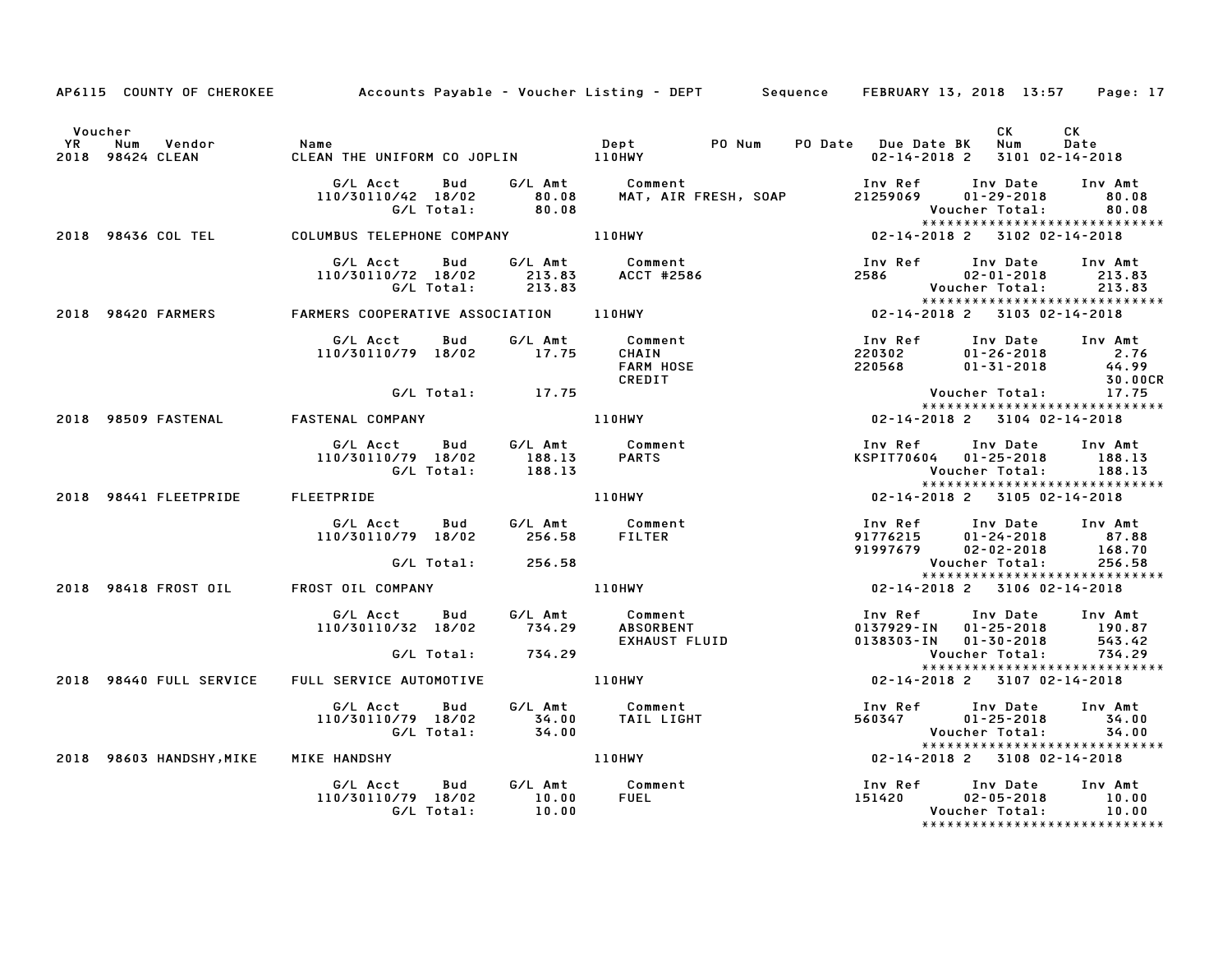|         |                                    |                                                     |                           | AP6115 COUNTY OF CHEROKEE Accounts Payable – Voucher Listing – DEPT Sequence FEBRUARY 13, 2018 13:57 Page: 18          |                                                |                                                          |                                                                  |
|---------|------------------------------------|-----------------------------------------------------|---------------------------|------------------------------------------------------------------------------------------------------------------------|------------------------------------------------|----------------------------------------------------------|------------------------------------------------------------------|
| Voucher |                                    |                                                     |                           |                                                                                                                        |                                                | CK                                                       | CK                                                               |
|         | YR Num Vendor<br>2018 98430 HY–FLO | Name                                                |                           |                                                                                                                        | PO Date Due Date BK<br>$02 - 14 - 2018$ 2      | Num<br>3109 02-14-2018                                   | Date                                                             |
|         |                                    | G/L Acct<br>Bud<br>110/30110/79 18/02<br>G/L Total: | 11250.00                  |                                                                                                                        | Inv Ref      Inv Date<br>122469                | $01 - 10 - 2018$<br>Voucher Total:                       | Inv Amt<br>11250.00<br>11250.00<br>***************************** |
|         |                                    |                                                     |                           | 2018 98508 JOPLIN FREIGHT JOPLIN FREIGHTLINER SALES INC 110HWY 102-14-2018 2 3110 02-14-2018                           |                                                |                                                          |                                                                  |
|         |                                    | G/LAcct Bud G/LAmt<br>110/30110/79 18/02 1112.22    |                           | Comment<br><b>Comment</b><br>PARTS & LABOR<br>REPAIR                                                                   | Inv Ref Inv Date Inv Amt<br>171178<br>2779087  | $01 - 31 - 2018$ 805.12<br>$01 - 31 - 2018$              | 307.10                                                           |
|         |                                    | G/L Total: 1112.22                                  |                           |                                                                                                                        |                                                | Voucher Total:                                           | 1112.22                                                          |
|         | 2018 98433 KANSAS ASSOC            |                                                     |                           | KANSAS ASSOCIATION OF COUNTIES 110HWY                                                                                  | 02-14-2018 2 3111 02-14-2018                   |                                                          |                                                                  |
|         |                                    |                                                     |                           |                                                                                                                        |                                                |                                                          |                                                                  |
|         |                                    | G/L Acct<br>Bud<br>110/30110/79 18/02               | 90.00                     | G/L Amt Comment<br>2018 ANNUAL KANSAS COUNTY 159<br>HIGHWAY ASSOCIATION DUES                                           | Inv Ref      Inv Date     Inv Amt              | $01 - 17 - 2018$ 90.00                                   |                                                                  |
|         |                                    | G/L Total: 90.00                                    |                           |                                                                                                                        |                                                | Voucher Total: 90.00                                     |                                                                  |
|         | 2018 98507 KANSASLAND              | KANSASLAND TIRE OF PITTSBURG 110HWY                 |                           |                                                                                                                        | 02-14-2018 2 3112 02-14-2018                   |                                                          | *****************************                                    |
|         |                                    | G/L Acct Bud<br>110/30110/33 18/02                  |                           | G/L Amt           Comment<br>1515.50       TIRES                                                                       | Inv Ref<br>177594<br>177432<br>177432          | Inv Date<br>02-01-2018<br>$01 - 23 - 2018$               | Inv Amt<br>840.50<br>675.00                                      |
|         |                                    | G/L Total: 1515.50                                  |                           |                                                                                                                        |                                                | Voucher Total:                                           | 1515.50                                                          |
|         |                                    |                                                     |                           |                                                                                                                        |                                                |                                                          | *****************************                                    |
|         |                                    | 2018 98510 KS GAS           KANSAS GAS SERVICE      |                           | 110HWY                                                                                                                 | 02-14-2018 2 3113 02-14-2018                   |                                                          |                                                                  |
|         |                                    |                                                     |                           |                                                                                                                        | Inv Ref Inv Date Inv Amt                       | $01 - 25 - 2018$ 1960.09                                 |                                                                  |
|         |                                    |                                                     |                           |                                                                                                                        |                                                | $01 - 25 - 2018$<br>Voucher Total:                       | 318.97<br>2279.06                                                |
|         |                                    |                                                     |                           |                                                                                                                        |                                                |                                                          |                                                                  |
|         | 2018 98423 MCCABE IND              | MCCABE INDUSTRIAL MINERALS INC 110HWY               |                           |                                                                                                                        | 02-14-2018 2 3114 02-14-2018                   |                                                          |                                                                  |
|         |                                    |                                                     |                           | G/L Acct        Bud          G/L Amt            Comment<br>110/30110/35   18/02         2744.86         BLASTING  GRIT | Inv Ref<br>33114                               | Inv Date<br>$01 - 16 - 2018$                             | Inv Amt<br>1387.13                                               |
|         |                                    | G/L Total: 2744.86                                  |                           |                                                                                                                        | 33125                                          | $01 - 19 - 2018$<br>Voucher Total:                       | 1357.73<br>2744.86                                               |
|         | 2018 98426 MCCARTYS MCCARTY'S      |                                                     |                           | 110HWY                                                                                                                 | 02-14-2018 2 3115 02-14-2018                   |                                                          | *****************************                                    |
|         |                                    |                                                     |                           |                                                                                                                        |                                                |                                                          |                                                                  |
|         |                                    | G/L Acct Bud<br>110/30110/79 18/02                  | G⁄L Amt<br>57.49          | Comment<br><b>PAPER</b><br>BLUE RIBBON                                                                                 | Inv Ref<br>P33579<br>P32977                    | Inv Date Inv Amt<br>$01 - 25 - 2018$<br>$02 - 01 - 2018$ | 34.99<br>22.50                                                   |
|         |                                    |                                                     |                           |                                                                                                                        |                                                | Voucher Total:                                           | 57.49                                                            |
|         | 2018 98439 MERCY 505399            |                                                     |                           |                                                                                                                        | 02-14-2018 2 3116 02-14-2018                   |                                                          | *****************************                                    |
|         |                                    | G/L Acct Bud<br>110/30110/75 18/02<br>G/L Total:    | G/L Amt<br>65.00<br>65.00 | Comment<br>NEW HIRE                                                                                                    | Inv Ref      Inv Date     Inv Amt<br>609473473 | $01 - 18 - 2018$<br>Voucher Total: 65.00                 | 65.00<br>*****************************                           |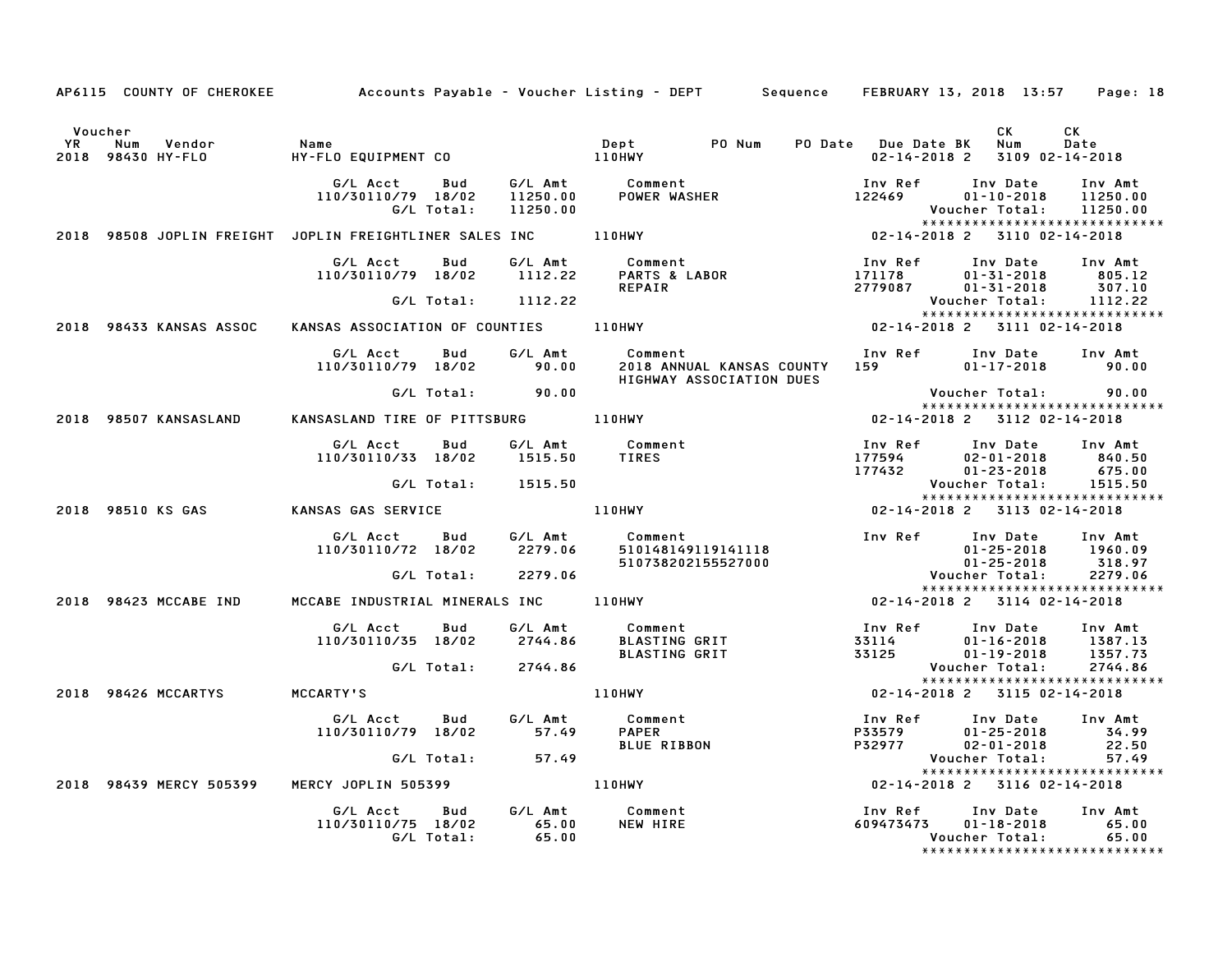|         | AP6115 COUNTY OF CHEROKEE Accounts Payable - Voucher Listing - DEPT Sequence FEBRUARY 13, 2018 13:57 Page: 19 |                                  |            |                    |                                                   |        |                         |                                      |                               |
|---------|---------------------------------------------------------------------------------------------------------------|----------------------------------|------------|--------------------|---------------------------------------------------|--------|-------------------------|--------------------------------------|-------------------------------|
|         |                                                                                                               |                                  |            |                    |                                                   |        |                         |                                      |                               |
| Voucher |                                                                                                               |                                  |            |                    |                                                   |        |                         | CK                                   | CK                            |
| YR      | Num<br>Vendor                                                                                                 | Name                             |            | Dept<br>110HWY     | Dept                                              | PO Num | PO Date Due Date BK Num |                                      | Date                          |
|         | 2018 98427 MFA OIL                                                                                            | MFA OIL - NEOSHO 1055            |            |                    |                                                   |        | 02-14-2018 2            |                                      | 3117 02-14-2018               |
|         |                                                                                                               | G/L Acct                         | <b>Bud</b> |                    |                                                   |        | Inv Ref                 | Inv Date                             | Inv Amt                       |
|         |                                                                                                               | 110/30110/31 18/02               |            |                    | G/L Amt          Comment<br>7564.90        DIESEL |        | 343145                  | $01 - 23 - 2018$                     | 1461.47                       |
|         |                                                                                                               |                                  |            |                    |                                                   |        | 343136                  | $01 - 23 - 2018$                     | 701.36                        |
|         |                                                                                                               |                                  |            |                    |                                                   |        | 342266                  | $01 - 23 - 2018$                     | 504.32                        |
|         |                                                                                                               |                                  |            |                    |                                                   |        | 356108                  | $01 - 29 - 2018$                     | 900.87                        |
|         |                                                                                                               |                                  |            |                    |                                                   |        | 356111                  | $01 - 29 - 2018$                     | 595.77                        |
|         |                                                                                                               |                                  |            |                    |                                                   |        | 356112<br>354919        | $01 - 29 - 2018$                     | 955.12<br>711.08              |
|         |                                                                                                               |                                  |            |                    |                                                   |        | 373634                  | $01 - 29 - 2018$<br>$02 - 05 - 2018$ | 1141.28                       |
|         |                                                                                                               |                                  |            |                    |                                                   |        | 373629                  | $02 - 05 - 2018$                     | 593.63                        |
|         |                                                                                                               |                                  |            | G/L Total: 7564.90 |                                                   |        |                         | Voucher Total:                       | 7564.90                       |
|         |                                                                                                               |                                  |            |                    |                                                   |        |                         |                                      | ***************************** |
|         | 2018 98435 MUNICIPAL     MUNICIPAL INDUSTRIAL SUPPLY         110HWY                                           |                                  |            |                    |                                                   |        |                         | 02-14-2018 2 3118 02-14-2018         |                               |
|         |                                                                                                               | G/L Acct Bud                     |            | G/L Amt            | Comment                                           |        |                         | Inv Ref      Inv Date     Inv Amt    |                               |
|         |                                                                                                               | 110/30110/79 18/02               |            |                    | <b>PARTS</b>                                      |        | 2910                    | $01 - 25 - 2018$                     | 216.36                        |
|         |                                                                                                               |                                  | G/L Total: | 216.36<br>216.36   |                                                   |        |                         | Voucher Total:                       | 216.36                        |
|         |                                                                                                               |                                  |            |                    |                                                   |        |                         |                                      | ***************************** |
|         | 2018 98421 NATALINIS NATALINI'S AUTOMOTIVE 110HWY                                                             |                                  |            |                    |                                                   |        |                         | 02-14-2018 2 3119 02-14-2018         |                               |
|         |                                                                                                               | G/L Acct Bud                     |            | G/L Amt            | Comment                                           |        | <b>Inv Ref</b>          | Inv Date                             | Inv Amt                       |
|         |                                                                                                               | 110/30110/74 18/02               |            | 194.08             | LAMP                                              |        | 658768                  | $01 - 23 - 2018$                     | 4.97                          |
|         |                                                                                                               |                                  | 18/02      |                    | LAMP                                              |        | 659038                  | $01 - 26 - 2018$                     | 7.46                          |
|         |                                                                                                               |                                  |            |                    | LAMP                                              |        | 659019                  | $01 - 26 - 2018$                     | 21.57                         |
|         |                                                                                                               |                                  |            |                    | FITTING                                           |        | 659262                  | $01 - 29 - 2018$                     | 8.45                          |
|         |                                                                                                               |                                  |            |                    | <b>PARTS</b><br>CREDIT                            |        | 659323<br>659307        | $01 - 30 - 2018$<br>$01 - 30 - 2018$ | 98.75<br>254.29CR             |
|         |                                                                                                               |                                  |            |                    | <b>SUPPORT</b>                                    |        | 659411                  | $01 - 31 - 2018$                     | 64.98                         |
|         |                                                                                                               |                                  |            |                    | <b>GREASE GUN</b>                                 |        | 659461                  | $01 - 31 - 2018$                     | 34.99                         |
|         |                                                                                                               |                                  |            |                    | CAP, PLUG                                         |        | 659556                  | $02 - 01 - 2018$                     | 43.21                         |
|         |                                                                                                               |                                  |            |                    | DRILL BIT                                         |        | 659526                  | $02 - 01 - 2018$                     | 10.99                         |
|         |                                                                                                               |                                  |            |                    | AIR FILTER                                        |        | 659597                  | $02 - 02 - 2018$                     | 64.57                         |
|         |                                                                                                               |                                  |            |                    | <b>HOSE</b>                                       |        | 659827                  | $02 - 05 - 2018$                     | 44.44                         |
|         |                                                                                                               |                                  |            |                    | <b>CYLINDER</b>                                   |        | 659832                  | $02 - 05 - 2018$                     | 43.99                         |
|         |                                                                                                               |                                  |            | G/L Total: 194.08  |                                                   |        |                         | Voucher Total:                       | 194.08                        |
|         |                                                                                                               | 0'MALLEY IMPLEMENT CO INC 110HWY |            |                    |                                                   |        |                         |                                      | ***************************** |
|         | 2018 98422 O'MALLEY                                                                                           |                                  |            |                    |                                                   |        |                         | 02-14-2018 2 3120 02-14-2018         |                               |
|         |                                                                                                               | G/L Acct Bud                     |            | G/L Amt            | Comment<br>SERVICE & LABOR<br>Comment             |        |                         | Inv Ref Inv Date                     | Inv Amt                       |
|         |                                                                                                               | 110/30110/79 18/02               |            | 1209.69            |                                                   |        | W13712                  | $01 - 29 - 2018$                     | 741.82                        |
|         |                                                                                                               |                                  |            |                    | AIR FILTER                                        |        | S34432                  | $02 - 02 - 2018$                     | 467.87                        |
|         |                                                                                                               |                                  | G/L Total: | 1209.69            |                                                   |        |                         | Voucher Total:                       | 1209.69                       |
|         | 2018 98437 PRIER PRIER TIRE SUPPLY INC                                                                        |                                  |            |                    | 110HWY                                            |        |                         | $02 - 14 - 2018$ 2 3121 02-14-2018   | ***************************** |
|         |                                                                                                               |                                  |            |                    |                                                   |        |                         |                                      |                               |
|         |                                                                                                               | G/L Acct<br>110/30110/79 18/02   | Bud        |                    | G/L Amt Comment<br>PURPLE TIRE LUBE               |        | Inv Ref                 | Inv Date<br>0078138-IN 01-23-2018    | Inv Amt<br>61.81              |
|         |                                                                                                               |                                  | G/L Total: | $61.81$<br>$61.81$ |                                                   |        |                         | Voucher Total:                       | 61.81                         |
|         |                                                                                                               |                                  |            |                    |                                                   |        |                         |                                      | ***************************** |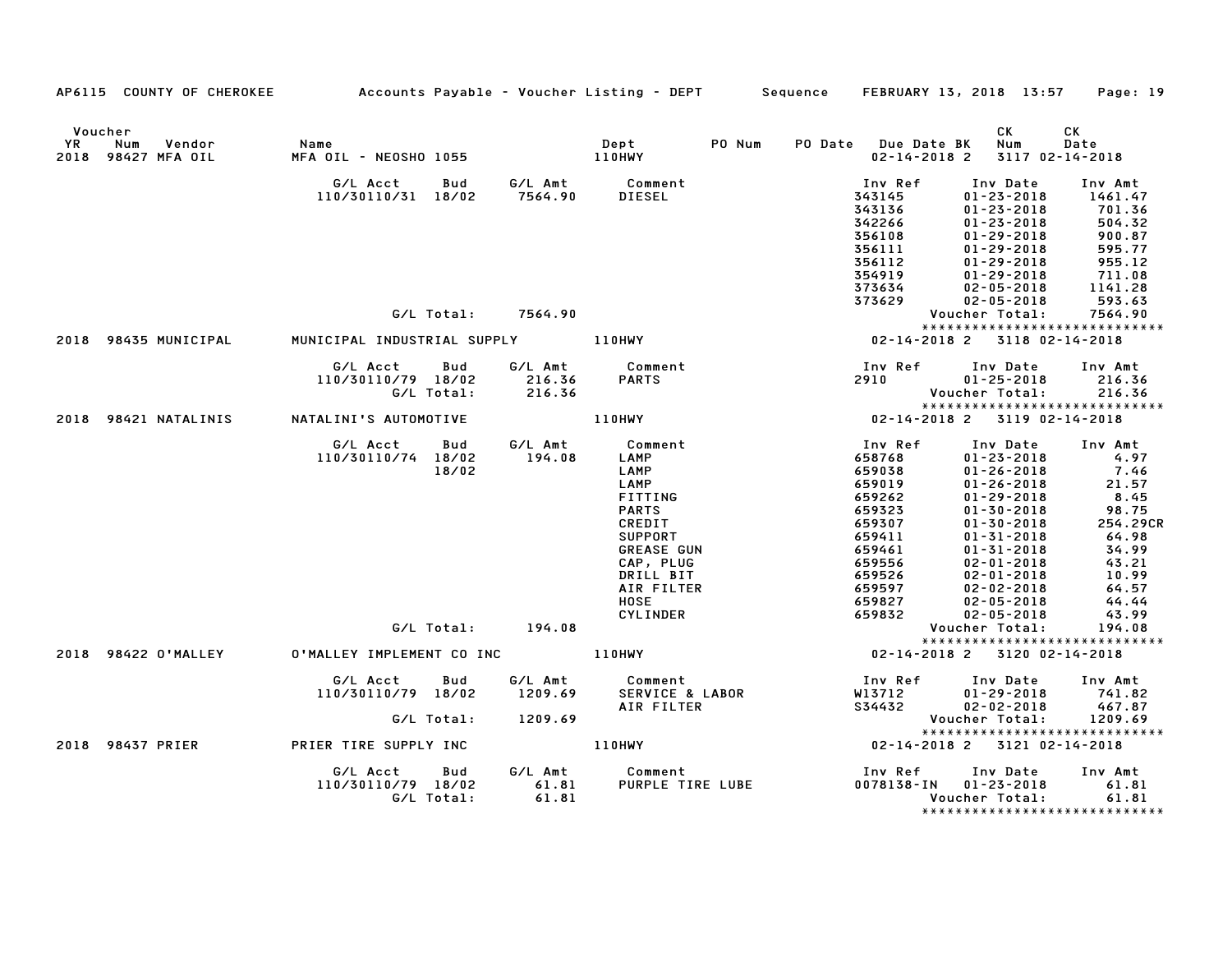|               | AP6115 COUNTY OF CHEROKEE                | Accounts Payable – Voucher Listing – DEPT         Sequence     FEBRUARY 13, 2018  13:57  |                       |                                               |                                                          |                                                                |                                                        | Page: 20                                                      |
|---------------|------------------------------------------|------------------------------------------------------------------------------------------|-----------------------|-----------------------------------------------|----------------------------------------------------------|----------------------------------------------------------------|--------------------------------------------------------|---------------------------------------------------------------|
| Voucher<br>YR | Vendor<br>Num<br>2018 98432 PRODUCTIVITY | Name                                                                                     |                       |                                               |                                                          | PO Date Due Date BK<br>$02 - 14 - 2018$ 2                      | CK<br>Num                                              | CK<br>Date<br>3122 02-14-2018                                 |
|               |                                          | G/L Acct<br>Bud<br>110/30110/79 18/02                                                    | 101.41                | G/L Amt Comment<br>FILTER<br>6035181142905276 |                                                          |                                                                | Inv Ref Inv Date Inv Amt                               | $01 - 22 - 2018$ 101.41                                       |
|               |                                          | G/L Total: 101.41                                                                        |                       |                                               |                                                          |                                                                | Voucher Total: 101.41                                  |                                                               |
|               | 2018 98428 RANDYS AUTO                   | RANDY W FROEBE                                                                           |                       | 110HWY                                        |                                                          | 02-14-2018 2 3123 02-14-2018                                   |                                                        | ******************************                                |
|               |                                          | G/L Acct<br><b>Bud</b><br>110/30110/79 18/02                                             | 91.30                 | <b>2012 CHEVY</b>                             | G/L Amt          Comment<br>91.30       RAN DIAGNOSIS ON | Inv Ref Inv Date<br>24308                                      | $01 - 26 - 2018$                                       | Inv Amt<br>91.30                                              |
|               |                                          | G/L Total:                                                                               | 91.30                 |                                               |                                                          |                                                                | Voucher Total: 91.30                                   | *****************************                                 |
|               |                                          | 2018 98417 TRUCK PARTS TRUCK PARTS & EQUIPMENT INC 110HWY                                |                       |                                               |                                                          | 02-14-2018 2 3124 02-14-2018                                   |                                                        |                                                               |
|               |                                          | G/L Acct<br>Bud<br>110/30110/79 18/02<br>G/L Total:                                      | 158.15<br>158.15      | Comment<br>SOLENOID VALVE<br>G/L Amt Comment  |                                                          | Inv Ref<br>1359416                                             | Inv Date<br>$01 - 23 - 2018$<br>Voucher Total:         | Inv Amt<br>158.15<br>158.15                                   |
|               |                                          | 2018   98442 TRUE VALUE COL   TRUE VALUE COLUMBUS                                        |                       | 110HWY                                        |                                                          |                                                                | 02-14-2018 2 3125 02-14-2018                           | ****************************                                  |
|               |                                          | G/L Acct<br>110/30110/79 18/02<br>G/L Total:                                             | $\frac{12.99}{12.99}$ | Bud G/L Amt Comment<br>JIG BLADE              |                                                          | A335861                                                        | Inv Ref Inv Date<br>$01 - 23 - 2018$<br>Voucher Total: | Inv Amt<br>12.99<br>12.99                                     |
|               | 2018 98431 US CELLULAR US CELLULAR       |                                                                                          |                       | 110HWY                                        |                                                          | 02-14-2018 2 3126 02-14-2018                                   |                                                        | *****************************                                 |
|               |                                          | G/L Acct<br>110/30110/72 18/02<br>G/L Total:                                             | 51.50<br>51.50        | Bud G/L Amt Comment<br>CELL PHONE - LEONARD   |                                                          | 0230863481   01-20-2018   0230863481<br>Voucher Total:   51.50 | Inv Ref Inv Date Inv Amt                               |                                                               |
|               |                                          | 2018 98517 VIA CHRISTI OCC VIA CHRISTI OCCUPATIONAL HEALTH 110HWY                        |                       |                                               |                                                          | 02-14-2018 2 3127 02-14-2018                                   |                                                        | *****************************                                 |
|               |                                          | ou G/L Amt Comment<br>110/30110/89 18/02 108.00 ANNUAL FEE, DOT<br>G/L Total: 108.00     |                       |                                               |                                                          | Inv Ref Inv Date<br>5878 02-01-2018<br>Voucher Total:          |                                                        | Inv Amt<br>108.00<br>108.00                                   |
|               |                                          |                                                                                          |                       |                                               |                                                          | DEPT                                                           | Total:                                                 | 31500.31                                                      |
|               | 2018 98485 COL TEL                       | COLUMBUS TELEPHONE COMPANY 130NOXWEED                                                    |                       |                                               |                                                          |                                                                | 02-14-2018 2 3128 02-14-2018                           |                                                               |
|               |                                          | G/L Acct Bud G/L Amt Comment<br>130/30130/74 18/02 109.76 ACCT 2293<br>G/L Total: 109.76 |                       |                                               |                                                          | Inv Ref Inv Date<br>Voucher Total:                             | $02 - 01 - 2018$                                       | Inv Amt<br>109.76<br>109.76<br>****************************** |
|               |                                          |                                                                                          |                       |                                               |                                                          | DEPT                                                           | Total:                                                 | 109.76                                                        |
|               |                                          |                                                                                          |                       |                                               |                                                          |                                                                |                                                        |                                                               |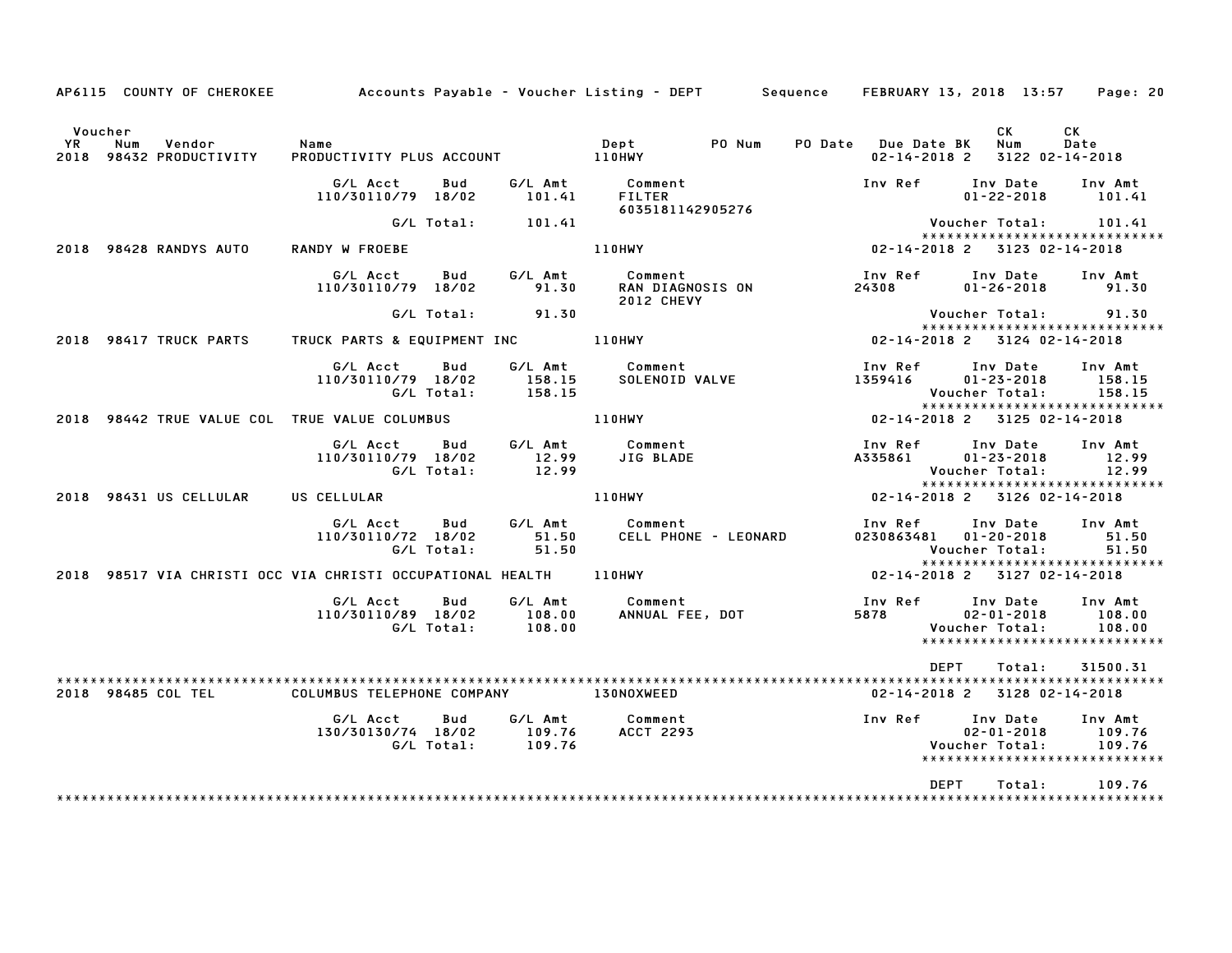|           |                                                                         |                                          |            |                   | AP6115 COUNTY OF CHEROKEE Accounts Payable - Voucher Listing - DEPT Sequence FEBRUARY 13, 2018 13:57 Page: 21                                                       |                         |                                                                           |            |
|-----------|-------------------------------------------------------------------------|------------------------------------------|------------|-------------------|---------------------------------------------------------------------------------------------------------------------------------------------------------------------|-------------------------|---------------------------------------------------------------------------|------------|
| <b>YR</b> | Voucher<br>Num Vendor<br>2018 98528 COL TEL                             | Name<br>COLIIMR                          |            |                   |                                                                                                                                                                     | PO Date Due Date BK Num | CK<br>02-14-2018 2 3129 02-14-2018                                        | CK<br>Date |
|           |                                                                         | G/L Acct<br>140/30140/72 18/02           | Bud        |                   | G/L Amt          Comment<br>507.28        WIC PROGRAM                                                                                                               |                         | Inv Ref Inv Date Inv Amt                                                  |            |
|           |                                                                         |                                          |            |                   | ACCT 2311<br><b>HEALTH DEPT</b><br><b>ACCT 2060</b>                                                                                                                 |                         | $02 - 01 - 2018$ 90.94<br>02-01-2018 416.34                               |            |
|           |                                                                         |                                          |            | G/L Total: 507.28 |                                                                                                                                                                     |                         | Voucher Total:<br>*****************************                           | 507.28     |
|           | 2018 98529 COLUMBUS                                                     | CITY OF COLUMBUS                         |            |                   | 140HEALTH 02-14-2018 2 3130 02-14-2018                                                                                                                              |                         |                                                                           |            |
|           |                                                                         |                                          |            |                   | G/L Acct Bud G/L Amt Comment<br>140/30140/72 18/02 55.00 HEALTH DEPT                                                                                                |                         | Inv Ref      Inv Date     Inv Amt                                         |            |
|           |                                                                         |                                          |            | G/L Total: 55.00  | ACCT 07-17240-00                                                                                                                                                    |                         | $01 - 29 - 2018$ 55.00<br>Voucher Total: 55.00                            |            |
|           | 2018 98530 CRAW KAN TELEPH CRAW-KAN TELEPHONE COOPERATIVE INC 140HEALTH |                                          |            |                   |                                                                                                                                                                     |                         | *****************************<br>02-14-2018 2 3131 02-14-2018             |            |
|           |                                                                         | G/L Acct Bud<br>140/30140/76 18/02 21.25 |            |                   | G/L Amt Comment<br><b>HEATLH DEPT</b>                                                                                                                               |                         | Inv Ref Inv Date Inv Amt                                                  |            |
|           |                                                                         |                                          |            | G/L Total: 21.25  | ACCT 129793                                                                                                                                                         |                         | $02 - 01 - 2018$ 21.25<br>Voucher Total: 21.25                            |            |
|           |                                                                         |                                          |            |                   | 2018 98531 CRAWFORD HEALTH CRAWFORD COUNTY HEALTH DEPT 140HEALTH 140HEALTH 02-14-2018 2 3132 02-14-2018                                                             |                         | *****************************                                             |            |
|           |                                                                         | G/L Acct Bud                             |            |                   | G/L Amt Comment                                                                                                                                                     |                         | Inv Ref Inv Date Inv Amt                                                  |            |
|           |                                                                         | 140/30140/82 18/02                       | G/L Total: | 667.36<br>667.36  | WIC PROGRAM<br>CONTRACTED SERVICES                                                                                                                                  |                         | $02 - 01 - 2018$ 667.36<br>Voucher Total: 667.36                          |            |
|           | 2018 98532 GARCIA, M MELISSA GARCIA                                     |                                          |            |                   | 140HEALTH                                                                                                                                                           |                         | *****************************<br>02-14-2018 2 3133 02-14-2018             |            |
|           |                                                                         |                                          |            |                   |                                                                                                                                                                     |                         |                                                                           |            |
|           |                                                                         | G/L Acct Bud<br>140/30140/22 18/02       |            |                   | G/L Amt Comment<br>29.39 REIMB/SCRI<br>REIMB/SCRUBS,<br>HEALTH DEPT                                                                                                 |                         | Inv Ref Inv Date<br>$02 - 02 - 2018$ 29.39                                | Inv Amt    |
|           |                                                                         |                                          |            | G/L Total: 29.39  |                                                                                                                                                                     |                         | Voucher Total: 29.39<br>*****************************                     |            |
|           | 2018 98533 HOUSER, N NICOLE HOUSER                                      |                                          |            |                   | <b>140HEALTH</b>                                                                                                                                                    |                         | 02-14-2018 2 3134 02-14-2018                                              |            |
|           |                                                                         | G/L Acct<br>140/30140/22 18/02           | Bud        | 75.00             | G/L Amt Comment<br>HEALTH DEPT                                                                                                                                      |                         | Inv Ref Inv Date Inv Amt                                                  |            |
|           |                                                                         | 140/30140/75 18/02                       |            | 55.00             | 02-02-2018<br>NURSING LICENSE RENEWAL 02-05-2018<br>Compare the Magnus of the Magnus of the Magnus of the Magnus of the Magnus of the Magnus of the Magnus of the M |                         |                                                                           |            |
|           |                                                                         |                                          |            | G/L Total: 130.00 |                                                                                                                                                                     |                         | Voucher Total: 130.00<br>******************************                   |            |
|           | 2018 98534 KS GAS                                                       | <b>KANSAS GAS SERVICE</b>                |            |                   | 140HEALTH                                                                                                                                                           |                         | 02-14-2018 2 3135 02-14-2018                                              |            |
|           |                                                                         |                                          |            |                   |                                                                                                                                                                     |                         | Inv Ref      Inv Date     Inv Amt                                         |            |
|           |                                                                         |                                          | G/L Total: | 87.41             | ACCT 510080477 1188672 27                                                                                                                                           |                         | $02 - 02 - 2018$ 87.41<br>Voucher Total:<br>***************************** | 87.41      |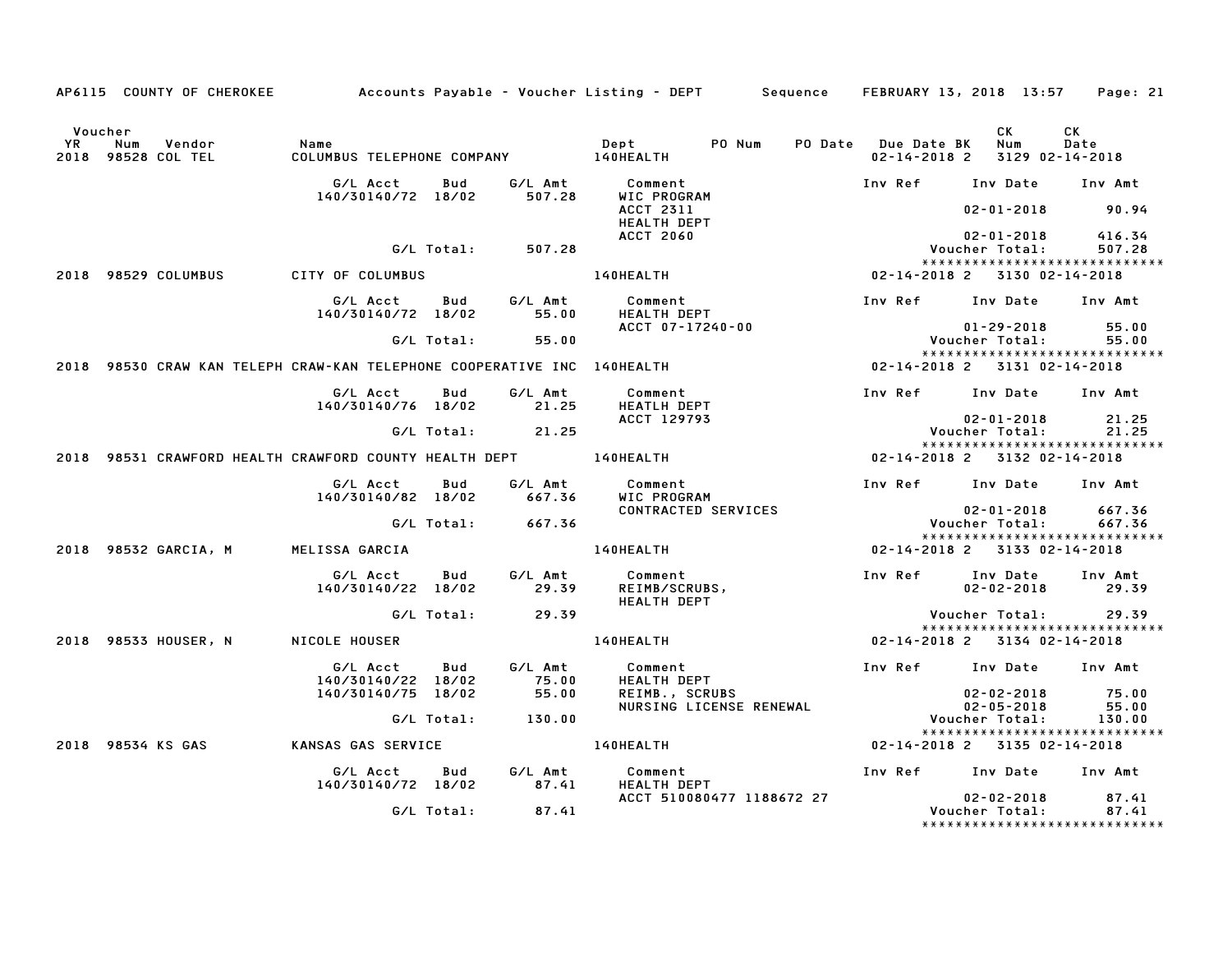|                                                                 |                                                                            |            |                   | AP6115 COUNTY OF CHEROKEE Accounts Payable - Voucher Listing - DEPT Sequence FEBRUARY 13, 2018 13:57 Page: 22             |                                                                       |                                                         |                                                   |
|-----------------------------------------------------------------|----------------------------------------------------------------------------|------------|-------------------|---------------------------------------------------------------------------------------------------------------------------|-----------------------------------------------------------------------|---------------------------------------------------------|---------------------------------------------------|
| Voucher<br><b>YR</b><br>Num<br>Vendor<br>2018<br>98535 MCCARTYS | Name<br><b>MCCARTY'S</b>                                                   |            |                   | Dept PO Num PO Date Due Date BK Num<br><b>140HEALTH</b>                                                                   |                                                                       | CK<br>02-14-2018 2 3136 02-14-2018                      | CK .<br>Date                                      |
|                                                                 | G/L Acct<br>140/30140/21 18/02                                             | Bud        |                   | G/L Amt         Comment<br>153.57      HEALTH DEP<br><b>HEALTH DEPT</b><br>TAPE DISPENSER<br>WRISTREST<br><b>DIVIDERS</b> | Inv Ref      Inv Date     Inv Amt<br>01212900<br>01210900<br>01205500 | 02-01-2018 2.06<br>02-01-2018 21.99<br>$01 - 22 - 2018$ | 9.78<br>28.96                                     |
|                                                                 |                                                                            |            | G/L Total: 153.57 | DIVIDERS<br>CLIPS, MARKERS<br>PAPER, PENS, PADS                                                                           | UIZU5500<br>01205400<br>P3370200                                      | $01 - 22 - 2018$<br>$01 - 25 - 2018$<br>Voucher Total:  | 90.78<br>153.57<br>*****************************  |
| 2018 98536 MEDICAL WASTE MEDICAL WASTE SERVICES                 |                                                                            |            |                   | 140HEALTH                                                                                                                 | 02-14-2018 2 3137 02-14-2018                                          |                                                         |                                                   |
|                                                                 | G/L Acct   Bud<br>140/30140/82 18/02                                       |            | G/L Amt<br>99.00  | Comment<br>HEALTH DEPT                                                                                                    | Inv Ref      Inv Date     Inv Amt                                     |                                                         |                                                   |
|                                                                 |                                                                            |            | G/L Total: 99.00  | MO BIOHAZARD WASTE DISPOSAL W111838 02-01-2018                                                                            |                                                                       | Voucher Total:                                          | 99.00<br>99.00<br>*****************************   |
| 2018 98537 PITNEY GLOBAL PITNEY BOWES                           |                                                                            |            |                   | <b>140HEALTH</b>                                                                                                          | 02-14-2018 2 3138 02-14-2018                                          |                                                         |                                                   |
|                                                                 | G/L Acct Bud                                                               |            | G/L Amt           | Comment<br>140/30140/83 18/02 275.85 HEALTH DEPT                                                                          | Inv Ref Inv Date Inv Amt                                              |                                                         |                                                   |
|                                                                 |                                                                            |            | G/L Total: 275.85 | LEASE                                                                                                                     | 3305234317 12-31-2017                                                 | Voucher Total: 275.85                                   | 275.85<br>*****************************           |
| 2018 98538 STRONGHOLD                                           | STRONGHOLD DATA                                                            |            |                   | 140HEALTH 02-14-2018 2 3139 02-14-2018                                                                                    |                                                                       |                                                         |                                                   |
|                                                                 | G/L Acct<br>140/30140/21 18/02                                             | <b>Bud</b> | G/L Amt<br>100.00 | Comment<br>HEALTH DEPT                                                                                                    | Inv Ref      Inv Date     Inv Amt                                     |                                                         |                                                   |
|                                                                 |                                                                            | G/L Total: | 100.00            | AGMT: BACKUP                                                                                                              | 25429 02-01-2018                                                      | Voucher Total:                                          | 100.00<br>100.00<br>***************************** |
| 2018 98539 VERIZON                                              | <b>VERIZON WIRELESS</b>                                                    |            |                   | 140HEALTH                                                                                                                 | 02-14-2018 2 3140 02-14-2018                                          |                                                         |                                                   |
|                                                                 | G/L Acct Bud<br>140/30140/72 18/02                                         |            |                   | G/L Amt         Comment<br>164.33      HEALTH DEPT<br>HEALTH DEPT                                                         | Inv Ref      Inv Date     Inv Amt                                     |                                                         |                                                   |
|                                                                 |                                                                            |            | G/L Total: 164.33 | ACCT 587034926 00001                                                                                                      | 9799797562 01-12-2018                                                 | Voucher Total:                                          | 164.33<br>164.33<br>***************************** |
| 2018 98540 WEX                                                  | WEX BANK                                                                   |            |                   | 140HEALTH <b>Andrew Strutter</b>                                                                                          | 02-14-2018 2 3141 02-14-2018                                          |                                                         |                                                   |
|                                                                 | G/L Acct   Bud   G/L Amt<br>140/30140/25 18/02 124.01                      |            |                   | Comment<br><b>HEALTH DEPT</b>                                                                                             | Inv Ref      Inv Date     Inv Amt                                     |                                                         |                                                   |
|                                                                 |                                                                            |            | G/L Total: 124.01 | FUEL PURCHASES                                                                                                            | 52934362                                                              | $01 - 31 - 2018$<br>Voucher Total:                      | 124.01<br>124.01<br>***************************** |
| 2018 98486 EDMONDSON, R                                         | RODNEY D EDMONDSON                                                         |            |                   | 160ELECT                                                                                                                  | <b>DEPT</b><br>02-14-2018 2 3142 02-14-2018                           | Total:                                                  | 2414.45                                           |
|                                                                 | G/L Acct   Bud   G/L Amt<br>160/30160/73 18/02 233.26<br>G/L Total: 233.26 |            |                   | Comment<br>MILEAGE/TOPEKA                                                                                                 | Inv Ref                                                               | Inv Date<br>$01 - 26 - 2018$<br>Voucher Total:          | Inv Amt<br>233.26<br>233.26                       |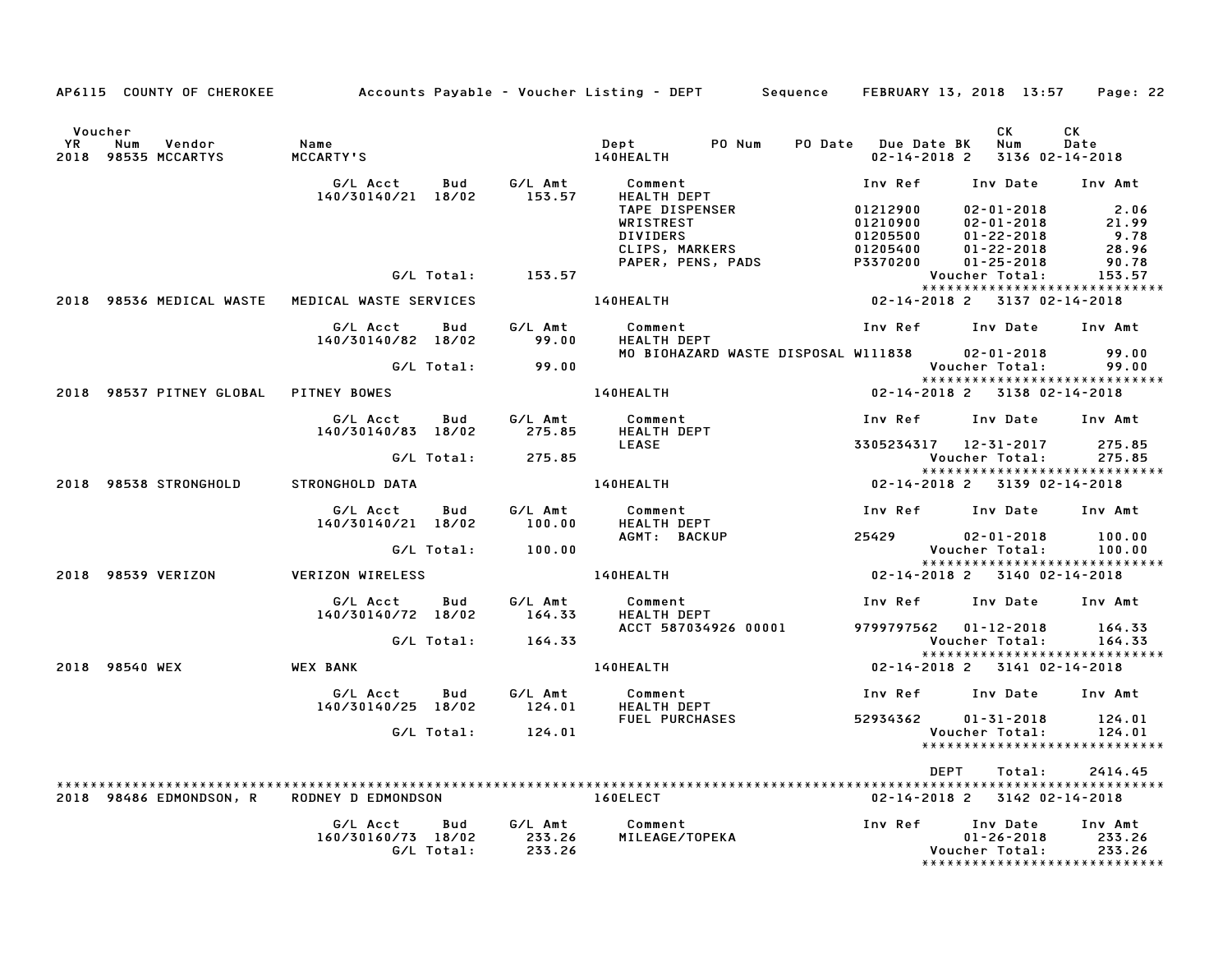| AP6115 COUNTY OF CHEROKEE                              |                                   |                   |                                 | Accounts Payable – Voucher Listing – DEPT   |                          | Sequence |                                           | FEBRUARY 13, 2018 13:57                                                         | Page: 23                                                       |
|--------------------------------------------------------|-----------------------------------|-------------------|---------------------------------|---------------------------------------------|--------------------------|----------|-------------------------------------------|---------------------------------------------------------------------------------|----------------------------------------------------------------|
| Voucher<br>YR.<br>Num<br>Vendor<br>2018 98487 LOCKWOOD | Name<br>LOCKWOOD COMPANY          |                   |                                 | Dept<br>160ELECT                            | PO Num                   |          | PO Date Due Date BK<br>$02 - 14 - 2018$ 2 | СK<br>Num                                                                       | СK<br>Date<br>3143 02-14-2018                                  |
|                                                        | G/L Acct<br>160/30160/21 18/02    | Bud<br>G/L Total: | G/L Amt<br>189.30<br>189.30     | Comment                                     | NOTICE OF DISPOSITION    |          | Inv Ref<br>121040                         | Inv Date<br>$01 - 18 - 2018$<br>Voucher Total:<br>***************************** | Inv Amt<br>189.30<br>189.30                                    |
|                                                        |                                   |                   |                                 |                                             |                          |          | <b>DEPT</b>                               | Total:                                                                          | 422.56                                                         |
| 2018 98450 SCHWAB                                      | <b>SCHWAB-EATON PA</b>            |                   |                                 | 190BRIDGE                                   |                          |          | $02 - 14 - 2018$ 2                        |                                                                                 | 3144 02-14-2018                                                |
|                                                        | G/L Acct<br>190/30190/89 18/02    | Bud               | G/L Amt<br>16240.61             | Comment<br>20-F.71075.8-704.0               | LOCAL BRIDGE REPLACEMENT |          | Inv Ref<br>$15.034B - 1$                  | Inv Date<br>$01 - 22 - 2018$                                                    | Inv Amt<br>16240.61                                            |
|                                                        |                                   | G/L Total:        | 16240.61                        |                                             |                          |          |                                           | Voucher Total:<br>*****************************                                 | 16240.61                                                       |
|                                                        |                                   |                   |                                 |                                             |                          |          | <b>DEPT</b>                               | Total:                                                                          | 16240.61                                                       |
| 2018 98496 AMBULANCE #1                                | CHEROKEE COUNTY AMBULANCE-DIST #1 |                   |                                 | 220AMBULANCE                                |                          |          | $02 - 14 - 2018$ 2                        |                                                                                 | 3145 02-14-2018                                                |
|                                                        | G/L Acct<br>220/30220/89 18/02    | Bud<br>G/L Total: | G/L Amt<br>16877.33<br>16877.33 | Comment<br>MONTHLY SUBSIDY                  |                          |          | Inv Ref                                   | Inv Date<br>$02 - 01 - 2018$<br>Voucher Total:                                  | Inv Amt<br>16877.33<br>16877.33                                |
| 2018 98497 AMBULANCE #2                                | CHEROKEE COUNTY AMBULANCE-DIST #2 |                   |                                 | 220AMBULANCE                                |                          |          |                                           | *****************************<br>02-14-2018 2 3146 02-14-2018                   |                                                                |
|                                                        | G/L Acct<br>220/30220/89 18/02    | Bud<br>G/L Total: | G/L Amt<br>16877.33<br>16877.33 | Comment<br>MONTHLY SUBSIDY                  |                          |          | Inv Ref                                   | Inv Date<br>$02 - 01 - 2018$<br>Voucher Total:                                  | Inv Amt<br>16877.33<br>16877.33                                |
| 2018 98498 AMBULANCE #3                                | CHEROKEE COUNTY AMBULANCE-DIST #3 |                   |                                 | 220AMBULANCE                                |                          |          |                                           | *****************************<br>$02 - 14 - 2018$ 2 3147 02-14-2018             |                                                                |
|                                                        | G/L Acct<br>220/30220/89 18/02    | Bud<br>G/L Total: | G/L Amt<br>16877.33<br>16877.33 | Comment<br>MONTHLY SUBSIDY                  |                          |          | Inv Ref                                   | Inv Date<br>$02 - 01 - 2018$<br>Voucher Total:<br>***************************** | Inv Amt<br>16877.33<br>16877.33                                |
| 2018 98488 CENTURYLINK2124 CENTURYLINK                 |                                   |                   |                                 | 224911                                      |                          |          | <b>DEPT</b><br>$02 - 14 - 2018$ 2         | Total:                                                                          | 50631.99<br>3148 02-14-2018                                    |
|                                                        | G/L Acct<br>224/31224/01          | Bud               | G/L Amt<br>3873.22              | Comment<br><b>SUPPORT</b><br><b>SUPPORT</b> |                          |          | Inv Ref<br>100822013<br>100822014         | Inv Date<br>$01 - 17 - 2018$<br>$01 - 17 - 2018$                                | Inv Amt<br>1955.22<br>1918.00                                  |
|                                                        |                                   | G/L Total:        | 3873.22                         |                                             |                          |          |                                           | Voucher Total:<br>*****************************                                 | 3873.22                                                        |
| 2018<br>98610 CENTURYLINK2961 CENTURYLINK              |                                   |                   |                                 | 224911                                      |                          |          | 02-14-2018 2                              |                                                                                 | 3149 02-14-2018                                                |
|                                                        | G/L Acct<br>224/31224/01          | Bud<br>G/L Total: | G/L Amt<br>1172.96<br>1172.96   | Comment<br>ACCT 313409961                   |                          |          | Inv Ref                                   | Inv Date<br>$01 - 25 - 2018$<br>Voucher Total:                                  | Inv Amt<br>1172.96<br>1172.96<br>***************************** |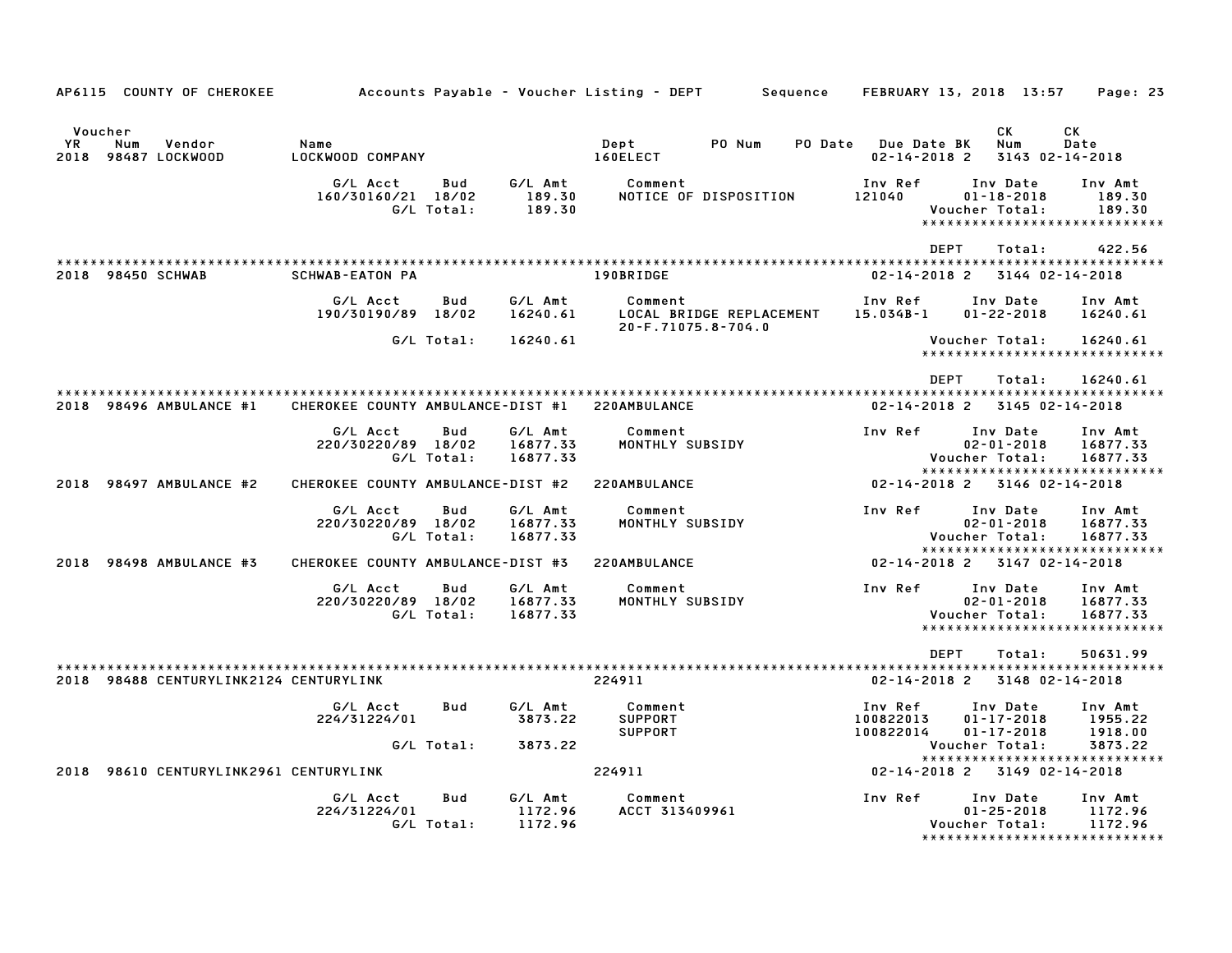|               |               | AP6115 COUNTY OF CHEROKEE    | Accounts Payable – Voucher Listing – DEPT         Sequence     FEBRUARY 13, 2018  13:57 |                          |                                             |                                                 |                          |                                           |                |                                                  | Page: 24                                                                     |
|---------------|---------------|------------------------------|-----------------------------------------------------------------------------------------|--------------------------|---------------------------------------------|-------------------------------------------------|--------------------------|-------------------------------------------|----------------|--------------------------------------------------|------------------------------------------------------------------------------|
| Voucher<br>YR | Num           | Vendor<br>2018 98611 COL TEL | Name<br>COLUMBUS TELEPHONE COMPANY                                                      |                          |                                             | Dept<br>224911                                  | PO Num                   | PO Date Due Date BK<br>$02 - 14 - 2018$ 2 |                | СK<br>Num                                        | СK<br>Date<br>3150 02-14-2018                                                |
|               |               |                              | G/L Acct<br>224/31224/01                                                                | Bud                      | G/L Amt<br>1609.03                          | Comment<br><b>ACCT 166</b><br>173               |                          | Inv Ref                                   |                | Inv Date<br>$02 - 01 - 2018$<br>$02 - 01 - 2018$ | Inv Amt<br>1102.31<br>506.72                                                 |
|               |               |                              |                                                                                         | G/L Total:               | 1609.03                                     |                                                 |                          |                                           | Voucher Total: |                                                  | 1609.03                                                                      |
|               |               |                              | 2018 98612 CRAW KAN TELEPH CRAW-KAN TELEPHONE COOPERATIVE INC 224911                    |                          |                                             |                                                 |                          |                                           |                |                                                  | *****************************<br>02-14-2018 2 3151 02-14-2018                |
|               |               |                              | G/L Acct<br>224/31224/01                                                                | Bud                      | G/L Amt<br>148.00                           | Comment<br>ACCESS SERVICE<br>1818SZ10901.020    |                          | Inv Ref                                   |                | Inv Date<br>$02 - 01 - 2018$                     | Inv Amt<br>148.00                                                            |
|               |               |                              |                                                                                         | G/L Total:               | 148.00                                      |                                                 |                          |                                           |                | Voucher Total:                                   | 148.00                                                                       |
|               |               | 2018 98613 PENGUIN           | PENGUIN MANAGEMENT INC                                                                  |                          |                                             | 224911                                          |                          | 02-14-2018 2 3152 02-14-2018              |                |                                                  | *****************************                                                |
|               |               |                              | G/L Acct<br>224/31224/01                                                                | Bud                      | G/L Amt<br>3636.00                          | Comment<br><b>NOTIFICATIONS</b>                 | CHIEF PLAN, APP AND TEXT | Inv Ref<br>47969                          |                | Inv Date<br>$02 - 01 - 2018$                     | Inv Amt<br>3636.00                                                           |
|               |               |                              |                                                                                         | G/L Total:               | 3636.00                                     |                                                 |                          |                                           | Voucher Total: |                                                  | 3636.00                                                                      |
|               | 2018 98614 UR |                              | UR SOLUTIONS                                                                            |                          |                                             | 224911                                          |                          | 02-14-2018 2 3153 02-14-2018              |                |                                                  | *****************************                                                |
|               |               |                              | G/L Acct<br>224/31224/01                                                                | Bud<br>G/L Total:        | G/L Amt<br>166.25<br>166.25                 | Comment<br>OFFSITE SUPPORT                      |                          | Inv Ref<br>20180107                       | Voucher Total: | Inv Date<br>$02 - 06 - 2018$                     | Inv Amt<br>166.25<br>166.25<br>******************************                |
|               |               | 2018 98489 VERIZON           | <b>VERIZON WIRELESS</b>                                                                 |                          |                                             | 224911                                          |                          | 02-14-2018 2 3154 02-14-2018              |                |                                                  |                                                                              |
|               |               |                              | G/L Acct<br>224/31224/01                                                                | Bud<br>G/L Total:        | G/L Amt<br>920.23<br>920.23                 | Comment<br>ACCT 986487568 00001                 |                          | Inv Ref<br>9800139278 01-18-2018          | Voucher Total: | Inv Date                                         | Inv Amt<br>920.23<br>920.23<br>******************************                |
|               |               |                              |                                                                                         |                          |                                             |                                                 |                          |                                           | <b>DEPT</b>    | Total:                                           | 11525.69                                                                     |
|               |               |                              | 2018 98541 FOUR STATE OFFI FOUR STATE OFFICE PRODUCTS                                   |                          |                                             | <b>230APP</b>                                   |                          |                                           |                | 02-14-2018 2 3155 02-14-2018                     |                                                                              |
|               |               |                              | G/L Acct<br>230/30230/21 18/02                                                          | Bud<br>G/L Total:        | G/L Amt<br>345.98<br>345.98                 | Comment<br>TONER CARTRIDGES                     |                          | Inv Ref<br>173630                         | Voucher Total: | Inv Date<br>$01 - 12 - 2018$                     | Inv Amt<br>345.98<br>345.98<br>*****************************                 |
|               |               |                              |                                                                                         |                          |                                             |                                                 |                          |                                           | <b>DEPT</b>    | Total:                                           | 345.98                                                                       |
|               |               | 2018 98619 FEDERAL ACCT      | CHEROKEE COUNTY FEDERAL/FICA TAX AC 260BENEFITS                                         |                          |                                             |                                                 |                          | 02-14-2018 2 3156 02-14-2018              |                |                                                  |                                                                              |
|               |               |                              | G/L Acct<br>260/30260/02<br>260/30260/02 18/02                                          | <b>Bud</b><br>G/L Total: | G/L Amt<br>12630.90<br>12630.84<br>25261.74 | Comment<br><b>FICA TAX</b><br>EMPLOYER FICA TAX |                          | Inv Ref                                   | Voucher Total: | Inv Date<br>$02 - 14 - 2018$<br>$02 - 14 - 2018$ | Inv Amt<br>12630.90<br>12630.84<br>25261.74<br>***************************** |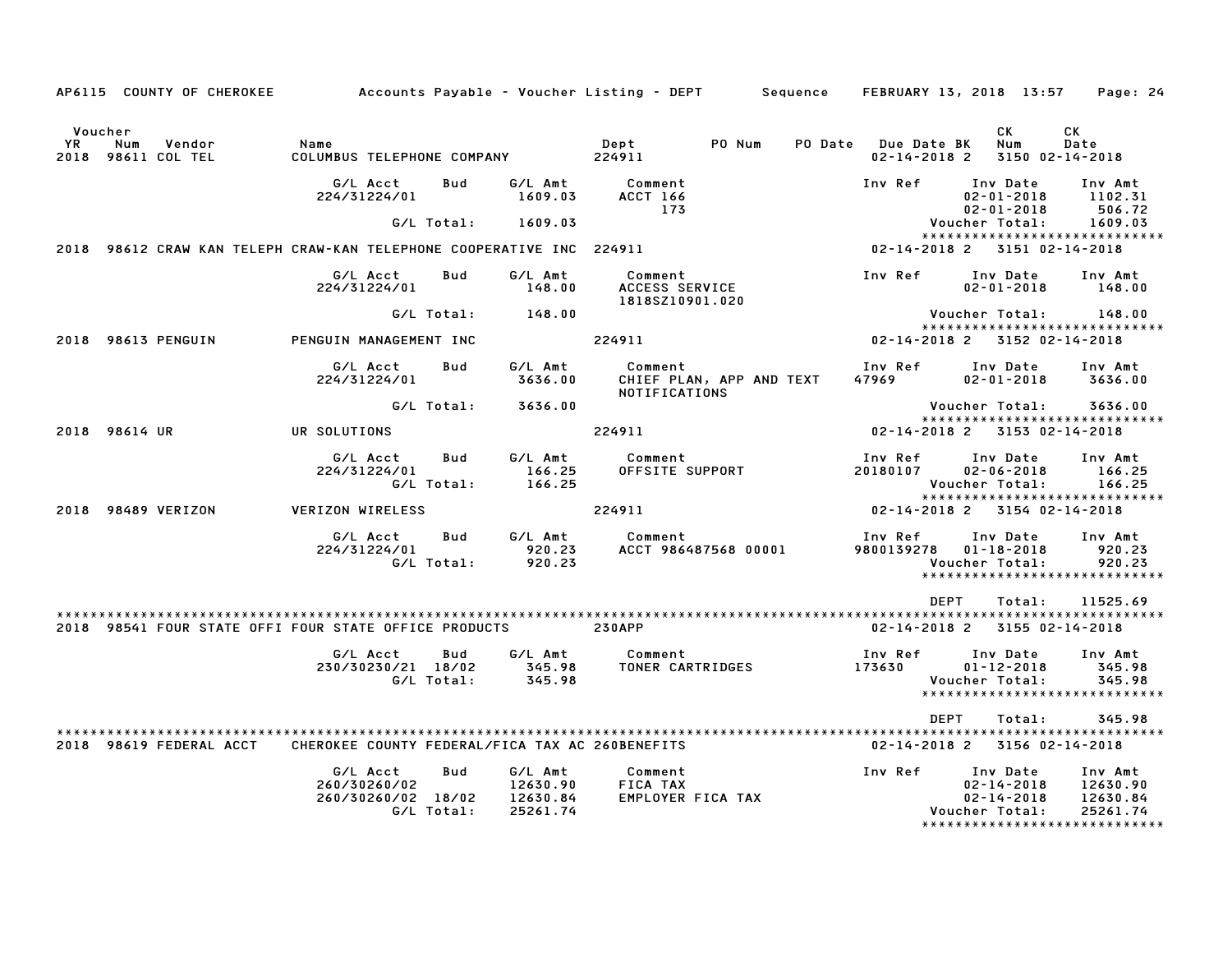|                                                                |                                                                                                                     |                                                | AP6115 COUNTY OF CHEROKEE Accounts Payable - Voucher Listing - DEPT Sequence FEBRUARY 13, 2018 13:57 Page: 25                                                                                                                                  |  |  |
|----------------------------------------------------------------|---------------------------------------------------------------------------------------------------------------------|------------------------------------------------|------------------------------------------------------------------------------------------------------------------------------------------------------------------------------------------------------------------------------------------------|--|--|
| Voucher<br><b>YR</b><br>Vendor<br>Num<br>2018 98621 GREAT WEST | Name                                                                                                                | CK CK<br>PO Num<br>Dept                        | PO Date Due Date BK Num<br>Date<br>02-14-2018 2 3157 02-14-2018                                                                                                                                                                                |  |  |
|                                                                |                                                                                                                     |                                                | Inv Ref Inv Date Inv Amt<br>$02 - 14 - 2018$<br>977.00<br>Voucher Total: 977.00<br>****************************                                                                                                                                |  |  |
|                                                                | 2018 98622 KP&F ACCT CHEROKEE COUNTY KP&F ACCOUNT 260BENEFITS                                                       |                                                | 02-14-2018 2 3158 02-14-2018                                                                                                                                                                                                                   |  |  |
|                                                                | Bud<br>G/L Acct<br>2103.14<br>260/30260/22<br>260/30260/22 18/02 5909.31<br>Call Gott Total: 8012.45                | G/L Amt Comment                                | <b>Inv Ref</b> Inv Date<br>Inv Amt<br>*****************************                                                                                                                                                                            |  |  |
|                                                                | 2018 98623 KPERS ACCT CHEROKEE COUNTY KPERS ACCOUNT 260BENEFITS                                                     |                                                | 02-14-2018 2 3159 02-14-2018                                                                                                                                                                                                                   |  |  |
|                                                                | G/L Acct Bud G/L Amt Comment<br>7917.66<br>260/30260/03<br>11625.50<br>260/30260/03 18/02<br>G/L Total:<br>19543.16 | Comment<br>KPERS WITHOLDING                    | Inv Ref Inv Date Inv Amt<br>02-14-2018 7917.66<br>19917.66 NOVER SUITHOLDING 02-14-2018 7917.66<br>EMPLOYER KPERS WITHOLDING 02-14-2018 11625.50<br>Voucher Total: 19543.16                                                                    |  |  |
|                                                                | 2018 98624 KPERS ACCT CHEROKEE COUNTY KPERS ACCOUNT 260BENEFITS                                                     |                                                | *****************************<br>02-14-2018 2 3159 02-14-2018                                                                                                                                                                                  |  |  |
|                                                                |                                                                                                                     |                                                | G/L Acct Bud G/L Amt Comment Inv Ref Inv Date Inv Amt<br>260/30260/07 18/02 1319.64 EMPLOYER KPERS INSURANCE 02–14–2018 1319.64<br>6/E Total: 1319.64 C/L Total: 1319.64<br>1319.64<br>Voucher Total: 1319.64<br>***************************** |  |  |
|                                                                |                                                                                                                     |                                                | <b>DEPT</b><br>55113.99<br>Total:                                                                                                                                                                                                              |  |  |
| 2018 98615 ACCUFLEX                                            | ACCUFLEX SERVICES INC<br><b>265PR</b>                                                                               |                                                | 02-14-2018 2 3160 02-14-2018                                                                                                                                                                                                                   |  |  |
|                                                                | G/L Acct<br>265/10265/67                                                                                            |                                                | Inv Ref 100 Date Inv Amt 102-14-2018 31.00<br>*****************************                                                                                                                                                                    |  |  |
| 2018 98616 AFLAC AFLAC                                         |                                                                                                                     | 265PR                                          | 02-14-2018 2 3161 02-14-2018                                                                                                                                                                                                                   |  |  |
|                                                                | G/L Acct Bud<br>265/30265/90                                                                                        |                                                | Inv Ref Inv Date Inv Amt<br>$02 - 14 - 2018$<br>190.18<br>Voucher Total:<br>190.18<br>*****************************                                                                                                                            |  |  |
| 2018 98617 CLEAN                                               | CLEAN THE UNIFORM CO JOPLIN 265PR                                                                                   |                                                | $02 - 14 - 2018$ 2 3162 02-14-2018                                                                                                                                                                                                             |  |  |
|                                                                | G/L Acct Bud<br>265/30265/90 24.15<br>G/L Total: 24.15                                                              | G/L Amt Comment<br>Comment<br>CLEAN UNIFORM CO | Inv Ref Inv Date Inv Amt<br>*****************************                                                                                                                                                                                      |  |  |
|                                                                | 2018 98618 COLLECTION COLLECTION SERVICES CENTER 265PR                                                              |                                                | 02-14-2018 2 3163 02-14-2018                                                                                                                                                                                                                   |  |  |
|                                                                | Bud<br>G∕L Amt<br>G/L Acct<br>265/11260/80 168.00<br>G/L Total: 168.00                                              | Comment                                        | Inv Ref Inv Date Inv Amt<br>$02 - 14 - 2018$<br>168.00<br>Voucher Total:<br>168.00<br>*****************************                                                                                                                            |  |  |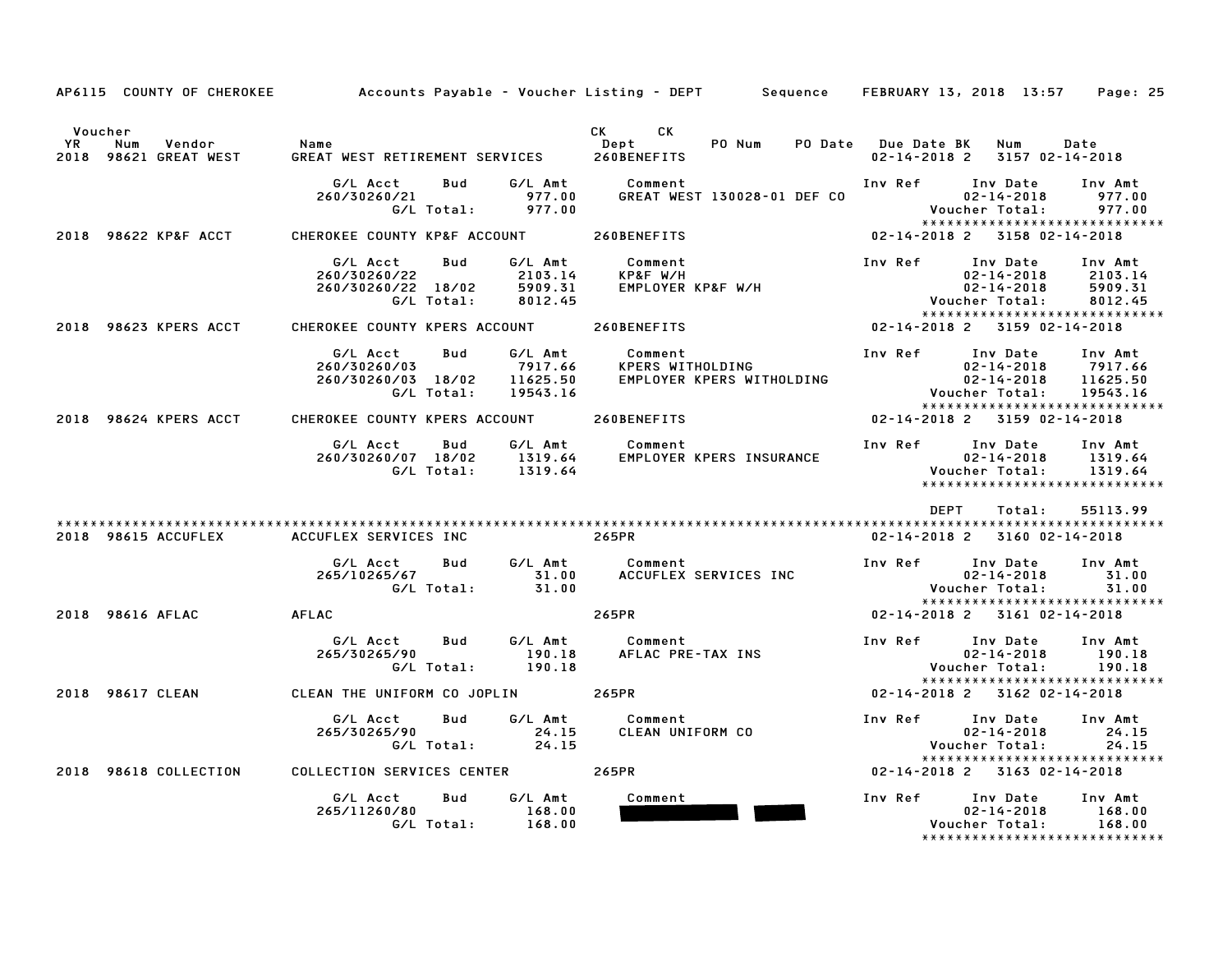|                                                                  |                                                      | AP6115 COUNTY OF CHEROKEE Accounts Payable – Voucher Listing – DEPT Sequence FEBRUARY 13, 2018 13:57 Page: 26                                                                                                                                          |                                                                                                                           |
|------------------------------------------------------------------|------------------------------------------------------|--------------------------------------------------------------------------------------------------------------------------------------------------------------------------------------------------------------------------------------------------------|---------------------------------------------------------------------------------------------------------------------------|
| Voucher<br><b>YR</b><br>Vendor<br>Num<br>2018 98620 FEDERAL ACCT | Name<br>CHEROKEE COUNTY FEDERAL/FICA TAX AC 265PR    | CK the control of the control of the control of the control of the control of the control of the control of the control of the control of the control of the control of the control of the control of the control of the contr<br>CK<br>PO Num<br>Dept | PO Date Due Date BK<br>Num<br>Date<br>02-14-2018 2 3164 02-14-2018                                                        |
|                                                                  | G/L Acct<br>Bud<br>265/30265/90<br>G/L Total:        | G/L Amt<br>Comment<br>10314.43<br>FEDERAL TAX<br>10314.43                                                                                                                                                                                              | Inv Ref Inv Date<br>Inv Amt<br>02-14-2018<br>10314.43<br>Voucher Total:<br>10314.43<br>*****************************      |
| 2018 98625 KS PAYMENT                                            | KANSAS PAYMENT CENTER                                | 265PR                                                                                                                                                                                                                                                  | 02-14-2018 2 3165 02-14-2018                                                                                              |
|                                                                  | G/L Acct<br>Bud<br>265/11260/94<br>G/L Total:        | G/L Amt<br>Comment<br>111.27<br>111.27                                                                                                                                                                                                                 | Inv Ref Inv Date Inv Amt<br>$02 - 14 - 2018$<br>111.27<br>Voucher Total:<br>111.27<br>*****************************       |
| 2018 98626 KS PAYMENT                                            | KANSAS PAYMENT CENTER                                | 265PR                                                                                                                                                                                                                                                  | 02-14-2018 2 3165 02-14-2018                                                                                              |
|                                                                  | G/L Acct<br>Bud<br>265/11260/95<br>G/L Total:        | G/L Amt<br>Comment<br>592.31<br>592.31                                                                                                                                                                                                                 | Inv Ref<br>Inv Date<br>Inv Amt<br>$02 - 14 - 2018$<br>592.31<br>Voucher Total:<br>592.31<br>***************************** |
| 2018 98627 LEGAL SHIELD                                          | LEGAL SHIELD                                         | 265PR                                                                                                                                                                                                                                                  | 02-14-2018 2 3166 02-14-2018                                                                                              |
|                                                                  | G/L Acct<br>265/30265/90<br>$G/L$ Total: $65.07$     | Bud G/L Amt Comment<br>65.07<br>LEGAL SHIELD                                                                                                                                                                                                           | Inv Ref Inv Date<br>Inv Amt<br>$02 - 14 - 2018$<br>65.07<br>Voucher Total:<br>65.07<br>*****************************      |
| 2018 98628 LIBERTY LIFE                                          | LIBERTY NATIONAL LIFE INS 265PR                      |                                                                                                                                                                                                                                                        | $02 - 14 - 2018$ 2 3167 02-14-2018                                                                                        |
|                                                                  | G/L Acct<br>Bud<br>265/11260/19<br>G/L Total:        | G/L Amt<br>Comment<br>19.50<br>19.50                                                                                                                                                                                                                   | Inv Ref<br>Inv Date<br>Inv Amt<br>$02 - 14 - 2018$<br>19.50<br>Voucher Total:<br>19.50<br>*****************************   |
| 2018 98629 LIBERTY LIFE                                          | LIBERTY NATIONAL LIFE INS 265PR                      |                                                                                                                                                                                                                                                        | 02-14-2018 2 3167 02-14-2018                                                                                              |
|                                                                  | G/L Acct<br>Bud<br>265/11260/30<br>G/L Total:        | G/L Amt<br>Comment<br>20.75<br>20.75                                                                                                                                                                                                                   | Inv Ref Inv Date Inv Amt<br>$02 - 14 - 2018$<br>20.75<br>Voucher Total:<br>20.75<br>******************************        |
| 2018 98630 LIBERTY LIFE                                          | LIBERTY NATIONAL LIFE INS                            | 265PR                                                                                                                                                                                                                                                  | 02-14-2018 2 3167 02-14-2018                                                                                              |
|                                                                  | G/L Acct<br>Bud<br>265/11260/31<br>G/L Total:        | G/L Amt<br>Comment<br>6.22<br>6.22                                                                                                                                                                                                                     | Inv Ref Inv Date<br>Inv Amt<br>$02 - 14 - 2018$<br>6.22<br>Voucher Total:<br>6.22<br>*****************************        |
| 2018 98631 LIBERTY LIFE                                          | LIBERTY NATIONAL LIFE INS                            | 265PR                                                                                                                                                                                                                                                  | 02-14-2018 2 3167 02-14-2018                                                                                              |
|                                                                  | G/L Acct<br>Bud<br>265/11260/42<br>G/L Total:        | G/L Amt<br>Comment<br>24.78<br>24.78                                                                                                                                                                                                                   | Inv Ref Inv Date<br>Inv Amt<br>$02 - 14 - 2018$<br>24.78<br>Voucher Total:<br>24.78<br>*****************************      |
| 2018 98632 LIBERTY LIFE                                          | LIBERTY NATIONAL LIFE INS 265PR                      |                                                                                                                                                                                                                                                        | 02-14-2018 2 3167 02-14-2018                                                                                              |
|                                                                  | G/L Acct<br><b>Bud</b><br>265/11260/48<br>G/L Total: | G/L Amt<br>Comment<br>13.23<br>13.23                                                                                                                                                                                                                   | Inv Ref<br>Inv Date<br>Inv Amt<br>13.23<br>$02 - 14 - 2018$<br>Voucher Total:<br>13.23<br>*****************************   |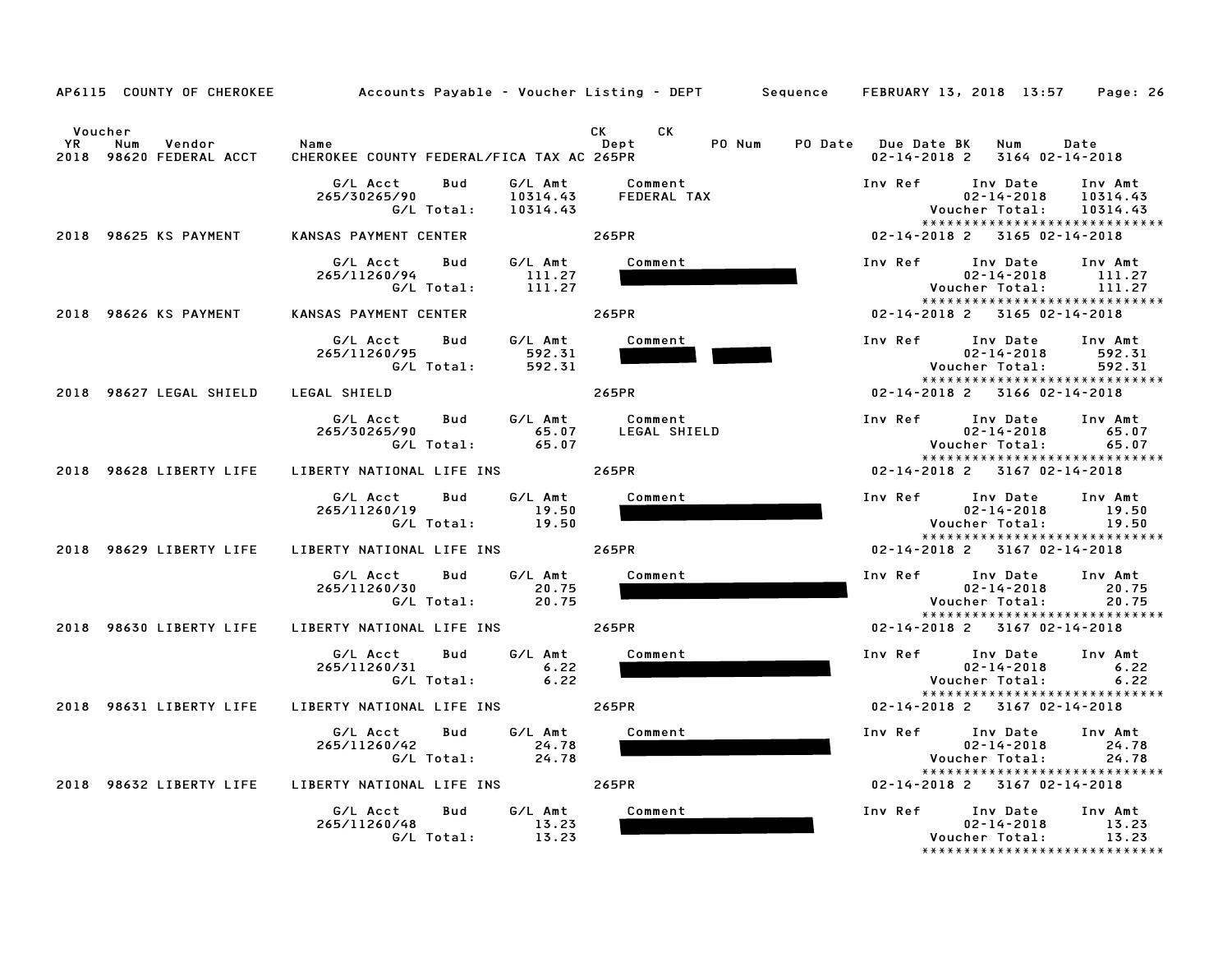|                                                                  | AP6115 COUNTY OF CHEROKEE Accounts Payable - Voucher Listing - DEPT Sequence FEBRUARY 13, 2018 13:57 |                                                                                                                                                                                                                                               | Page: 27                                                                                                                |
|------------------------------------------------------------------|------------------------------------------------------------------------------------------------------|-----------------------------------------------------------------------------------------------------------------------------------------------------------------------------------------------------------------------------------------------|-------------------------------------------------------------------------------------------------------------------------|
| Voucher<br><b>YR</b><br>Num<br>Vendor<br>2018 98633 LIBERTY LIFE | Name<br>LIBERTY NATIONAL LIFE INS 265PR                                                              | CK and the set of the set of the set of the set of the set of the set of the set of the set of the set of the set of the set of the set of the set of the set of the set of the set of the set of the set of the set of the se<br>CK.<br>Dept | PO Num PO Date Due Date BK Num<br>Date<br>02-14-2018 2 3167 02-14-2018                                                  |
|                                                                  | G/L Amt<br>G/L Acct<br>Bud<br>20.75<br>265/11260/49<br>G/L Total: 20.75                              | Comment                                                                                                                                                                                                                                       | Inv Ref Inv Date Inv Amt<br>20.75<br>02-14-2018<br>Voucher Total:<br>20.75<br>*****************************             |
| 2018 98634 LIBERTY LIFE                                          | LIBERTY NATIONAL LIFE INS 265PR                                                                      |                                                                                                                                                                                                                                               | 02-14-2018 2 3167 02-14-2018                                                                                            |
|                                                                  | G/L Acct<br>Bud<br>G/L Amt<br>265/11260/50<br>27.83<br>G/L Total:<br>27.83                           | Comment                                                                                                                                                                                                                                       | Inv Ref Inv Date<br>Inv Amt<br>$02 - 14 - 2018$<br>27.83<br>Voucher Total:<br>27.83<br>******************************   |
| 2018 98635 LIBERTY LIFE                                          | LIBERTY NATIONAL LIFE INS 265PR                                                                      |                                                                                                                                                                                                                                               | 02-14-2018 2 3167 02-14-2018                                                                                            |
|                                                                  | G/L Acct<br>G/L Amt<br>Bud<br>265/11260/64<br>3.50<br>G/L Total: 3.50                                | Comment                                                                                                                                                                                                                                       | Inv Ref Inv Date Inv Amt<br>02-14-2018<br>3.50<br>Voucher Total:<br>3.50<br>*****************************               |
|                                                                  | 2018 98636 LIBERTY LIFE LIBERTY NATIONAL LIFE INS 265PR                                              |                                                                                                                                                                                                                                               | 02-14-2018 2 3167 02-14-2018                                                                                            |
|                                                                  | G/L Amt<br>G/L Acct<br>Bud<br>20.28<br>265/11260/86<br>G/L Total: 20.28                              | Comment                                                                                                                                                                                                                                       | Inv Ref Inv Date Inv Amt<br>$02 - 14 - 2018$<br>20.28<br>Voucher Total:<br>20.28<br>*****************************       |
| 2018 98637 LIBERTY LIFE                                          | LIBERTY NATIONAL LIFE INS 265PR                                                                      |                                                                                                                                                                                                                                               | 02-14-2018 2 3167 02-14-2018                                                                                            |
|                                                                  | G/L Acct<br>Bud<br>G/L Amt<br>35.15<br>265/11260/88<br>G/L Total:<br>35.15                           | Comment                                                                                                                                                                                                                                       | Inv Ref<br>Inv Amt<br>Inv Date<br>$02 - 14 - 2018$<br>35.15<br>Voucher Total:<br>35.15<br>***************************** |
| 2018 98638 LIBERTY LIFE                                          | LIBERTY NATIONAL LIFE INS 265PR                                                                      |                                                                                                                                                                                                                                               | 02-14-2018 2 3167 02-14-2018                                                                                            |
|                                                                  | G/L Acct<br>G/L Amt<br>Bud<br>9.25<br>265/11260/96<br>$G/L$ Total: 9.25                              | Comment                                                                                                                                                                                                                                       | Inv Ref Inv Date Inv Amt<br>$02 - 14 - 2018$<br>9.25<br>9.25<br>Voucher Total:<br>*****************************         |
| 2018 98639 LIBERTY LIFE                                          | LIBERTY NATIONAL LIFE INS 265PR                                                                      |                                                                                                                                                                                                                                               | 02-14-2018 2 3167 02-14-2018                                                                                            |
|                                                                  | G/L Amt<br>Bud<br>G/L Acct<br>5.50<br>265/11260/97<br>G/L Total: 5.50                                | Comment                                                                                                                                                                                                                                       | Inv Ref Inv Date<br>Inv Amt<br>5.50<br>$02 - 14 - 2018$<br>Voucher Total:<br>5.50<br>*****************************      |
| 2018 98640 LIBERTY LIFE                                          | LIBERTY NATIONAL LIFE INS 265PR                                                                      |                                                                                                                                                                                                                                               | 02-14-2018 2 3167 02-14-2018                                                                                            |
|                                                                  | G/L Acct<br>G/L Amt<br>Bud<br>265/11260/98<br>13.50<br>G/L Total:<br>13.50                           | Comment                                                                                                                                                                                                                                       | Inv Ref Inv Date<br>Inv Amt<br>$02 - 14 - 2018$<br>13.50<br>Voucher Total:<br>13.50                                     |
| 2018 98641 LOYAL AMERICAN LOYAL AMERICAN                         |                                                                                                      | 265PR                                                                                                                                                                                                                                         | *****************************<br>02-14-2018 2 3168 02-14-2018                                                           |
|                                                                  | G/L Acct<br>Bud<br>265/30265/90<br>47.29<br>47.29<br>G/L Total:                                      | G/L Amt Comment<br>LOYAL AMERICAN                                                                                                                                                                                                             | Inv Ref Inv Date Inv Amt<br>47.29<br>$02 - 14 - 2018$<br>Voucher Total:<br>47.29<br>*****************************       |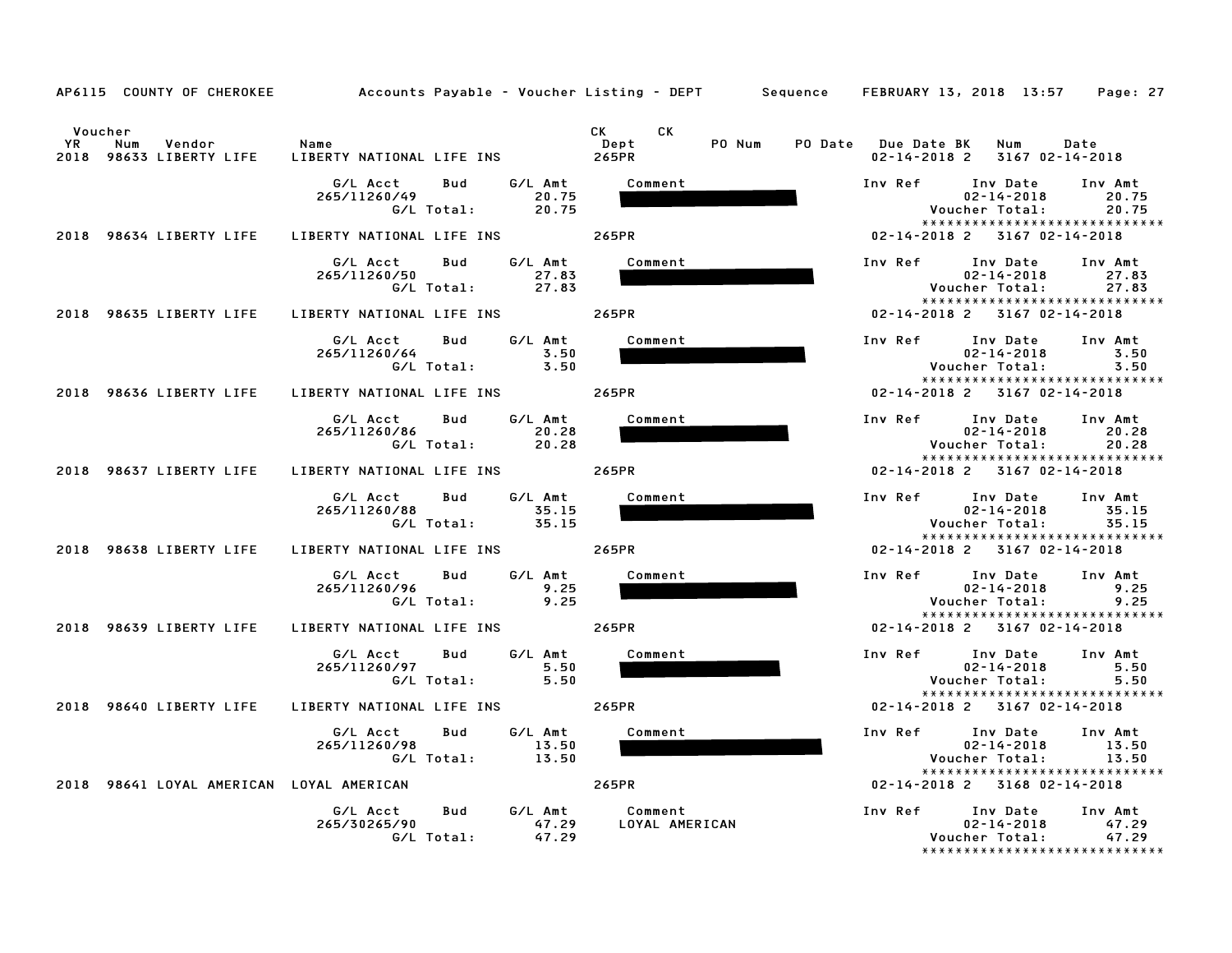| AP6115 COUNTY OF CHEROKEE                                           |                                                   |                            |                               | Accounts Payable – Voucher Listing – DEPT         Sequence     FEBRUARY 13, 2018  13:57     Page: 28                                                                                                                                                   |                                           |                                                                                                     |                                       |
|---------------------------------------------------------------------|---------------------------------------------------|----------------------------|-------------------------------|--------------------------------------------------------------------------------------------------------------------------------------------------------------------------------------------------------------------------------------------------------|-------------------------------------------|-----------------------------------------------------------------------------------------------------|---------------------------------------|
| Voucher<br><b>YR</b><br>Vendor<br>Num<br>2018 98642 NEOSHO REG      | Name<br>NEOSHO MEMORIAL REGIONAL MEDICAL CE 265PR |                            |                               | CK and the set of the set of the set of the set of the set of the set of the set of the set of the set of the set of the set of the set of the set of the set of the set of the set of the set of the set of the set of the se<br>CK<br>PO Num<br>Dept | PO Date Due Date BK<br>$02 - 14 - 2018$ 2 | Num<br>3169 02-14-2018                                                                              | Date                                  |
|                                                                     | G/L Acct<br>265/11260/91<br>G/L Total:            | Bud                        | G/L Amt<br>166.16<br>166.16   | Comment                                                                                                                                                                                                                                                | Inv Ref                                   | Inv Date<br>$02 - 14 - 2018$<br>Voucher Total:                                                      | Inv Amt<br>166.16<br>166.16           |
| 2018 98643 PRUDENTIAL                                               | PRUDENTIAL INSURANCE                              |                            |                               | 265PR                                                                                                                                                                                                                                                  |                                           | *****************************<br>02-14-2018 2 3170 02-14-2018                                       |                                       |
|                                                                     | G/L Acct Bud<br>265/30265/90<br>G/L Total:        |                            | G/L Amt<br>44.10<br>44.10     | Comment                                                                                                                                                                                                                                                | Inv Ref                                   | Inv Date<br>$02 - 14 - 2018$<br>Voucher Total:<br>*****************************                     | Inv Amt<br>44.10<br>44.10             |
| 2018 98644 STATE ACCT                                               | CHEROKEE COUNTY STATE TAX ACCT 265PR              |                            |                               |                                                                                                                                                                                                                                                        | 02-14-2018 2 3171 02-14-2018              |                                                                                                     |                                       |
|                                                                     | G/L Acct<br>265/30265/90<br>G/L Total:            | Bud                        | G/L Amt<br>4752.97<br>4752.97 | Comment<br>STATE TAX                                                                                                                                                                                                                                   | Inv Ref                                   | Inv Date<br>$02 - 14 - 2018$<br>Voucher Total:<br>*****************************                     | Inv Amt<br>4752.97<br>4752.97         |
| 2018 98645 WASHINGTON INS WASHINGTON NATIONAL INSURANCE COMPA 265PR |                                                   |                            |                               |                                                                                                                                                                                                                                                        | 02-14-2018 2 3172 02-14-2018              |                                                                                                     |                                       |
|                                                                     | G/L Acct<br>265/30265/90                          | Bud<br>G/L Total: 1273.83  | G/L Amt<br>1273.83            | Comment<br>WASHINGTON INSURANCE                                                                                                                                                                                                                        | Inv Ref                                   | Inv Date<br>$02 - 14 - 2018$<br>Voucher Total:<br>*****************************                     | Inv Amt<br>1273.83<br>1273.83         |
| 2018 98504 CENTURYLINK1319 CENTURYLINK                              |                                                   |                            |                               | 300ELDERLY                                                                                                                                                                                                                                             | DEPT                                      | Total:<br>02-14-2018 2 3173 02-14-2018                                                              | 18001.00                              |
|                                                                     | G/L Acct<br>300/30300/74 18/02                    | Bud<br>G/L Total:          | G/L Amt<br>5.82<br>5.82       | Comment<br>ACCT 320494722<br>320497874                                                                                                                                                                                                                 | Inv Ref                                   | Inv Date Inv Amt<br>$01 - 24 - 2018$<br>$01 - 24 - 2018$<br>Voucher Total:                          | 4.54<br>1.28<br>5.82                  |
| 2018 98490 COLUMBUS                                                 | CITY OF COLUMBUS                                  |                            |                               | 300ELDERLY                                                                                                                                                                                                                                             | 02-14-2018 2 3174 02-14-2018              | *****************************                                                                       |                                       |
|                                                                     | G/L Acct<br>300/30300/74 18/02<br>G/L Total:      | Bud                        | G/L Amt<br>54.56<br>54.56     | Comment<br>ACCT 07-48820-01                                                                                                                                                                                                                            | Inv Ref                                   | Inv Date<br>$01 - 29 - 2018$<br>Voucher Total:<br>*****************************                     | Inv Amt<br>54.56<br>54.56             |
| 2018 98491 EMPIRE                                                   | EMPIRE DISTRICT ELECTRIC COMPANY                  |                            |                               | <b>300ELDERLY</b>                                                                                                                                                                                                                                      | 02-14-2018 2 3175 02-14-2018              |                                                                                                     |                                       |
|                                                                     | G/L Acct<br>300/30300/72 18/02                    | Bud<br>18/02<br>G/L Total: | G/L Amt<br>249.07<br>249.07   | Comment<br>ACCT 828267-31-0<br>124991-59-7                                                                                                                                                                                                             | Inv Ref                                   | Inv Date<br>$01 - 22 - 2018$<br>$01 - 23 - 2018$<br>Voucher Total:<br>***************************** | Inv Amt<br>120.27<br>128.80<br>249.07 |
| 2018 98505 GALENA                                                   | CITY OF GALENA                                    |                            |                               | <b>300ELDERLY</b>                                                                                                                                                                                                                                      | 02-14-2018 2 3176 02-14-2018              |                                                                                                     |                                       |
|                                                                     | G/L Acct<br>300/30300/72 18/02                    | Bud                        | G/L Amt<br>83.62              | Comment<br>ACCT 10006000<br>720 WALL ST                                                                                                                                                                                                                | Inv Ref                                   | Inv Date<br>$01 - 05 - 2018$                                                                        | Inv Amt<br>83.62                      |
|                                                                     | G/L Total:                                        |                            | 83.62                         |                                                                                                                                                                                                                                                        |                                           | Voucher Total:<br>*****************************                                                     | 83.62                                 |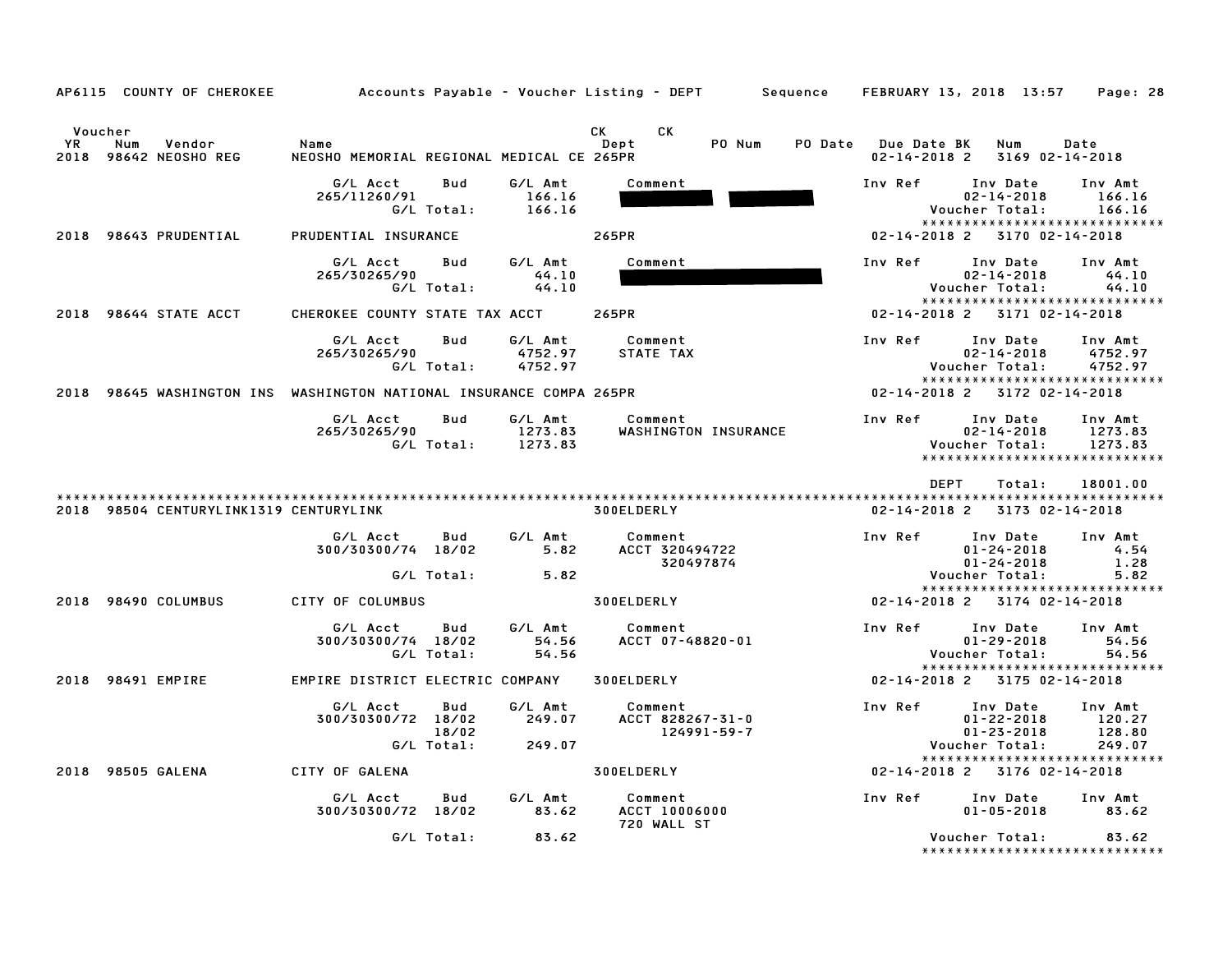|                                                                       |                                                      |                             | AP6115 COUNTY OF CHEROKEE Accounts Payable – Voucher Listing – DEPT Sequence FEBRUARY 13, 2018 13:57 Page: 29 |                                                                                                                                                                   |                                                          |
|-----------------------------------------------------------------------|------------------------------------------------------|-----------------------------|---------------------------------------------------------------------------------------------------------------|-------------------------------------------------------------------------------------------------------------------------------------------------------------------|----------------------------------------------------------|
| Voucher<br>YR.<br>Num<br>Vendor<br>2018 98503 KS GAS                  | Name<br>KANSAS GAS SERVICE                           |                             | Dept<br>PO Num<br>300ELDERLY                                                                                  | CK<br>Num<br>PO Date Due Date BK<br>$02 - 14 - 2018$ 2<br>3177 02-14-2018                                                                                         | <b>CK</b><br>Date                                        |
|                                                                       | G/L Acct<br>Bud<br>300/30300/72 18/02<br>G/L Total:  | G⁄L Amt<br>341.71           | Comment<br>341.71 ACCT 512076592 1191351 09                                                                   | Inv Ref<br>Inv Date<br>$01 - 29 - 2018$<br>Voucher Total:<br>*****************************                                                                        | Inv Amt<br>341.71<br>341.71                              |
|                                                                       |                                                      |                             |                                                                                                               | DEPT<br>Total:                                                                                                                                                    | 734.78                                                   |
| 2018 98495 BROOKS JEFFREY BROOKS-JEFFREY MARKETING, INC 304SPIDER     |                                                      |                             |                                                                                                               | 02-14-2018 2<br>3178 02-14-2018                                                                                                                                   |                                                          |
|                                                                       | G/L Acct<br>Bud<br>304/31304/01<br>G/L Total:        | G/L Amt<br>504.00<br>504.00 | Comment<br>EMAIL OVERAGES                                                                                     | Inv Ref<br>Inv Date<br>179635<br>$01 - 21 - 2018$<br>Voucher Total:<br>*****************************                                                              | Inv Amt<br>504.00<br>504.00                              |
| 2018 98608 WESTCO                                                     | WESTCO APPLIANCE                                     |                             | 304SPIDER                                                                                                     | 02-14-2018 2 3179 02-14-2018                                                                                                                                      |                                                          |
|                                                                       | G/L Acct<br><b>Bud</b><br>304/31304/01<br>G/L Total: | G⁄L Amt<br>499.99<br>499.99 | Comment<br>REFRIDGERATOR                                                                                      | Inv Ref<br>Inv Date<br>510313080<br>$01 - 30 - 2018$<br>Voucher Total:<br>*****************************                                                           | Inv Amt<br>499.99<br>499.99                              |
|                                                                       |                                                      |                             |                                                                                                               | DEPT<br>Total:                                                                                                                                                    | 1003.99                                                  |
| 2018 98443 ADVANTAGE COMP ADVANTAGE COMPUTER ENTERPRISES INC 330SEWER |                                                      |                             |                                                                                                               | 02-14-2018 2 3180 02-14-2018                                                                                                                                      |                                                          |
|                                                                       | G/L Acct<br>Bud<br>330/30330/89 18/02                | G/L Amt<br>525.00           | Comment<br>JUBS ANNUAL SOFTWARE<br><b>ASSURANCE</b>                                                           | Inv Ref<br>Inv Date<br>01-24-2018                                                                                                                                 | Inv Amt<br>525.00                                        |
|                                                                       | G/L Total:                                           | 525.00                      |                                                                                                               | Voucher Total:<br>*****************************                                                                                                                   | 525.00                                                   |
| 2018 98523 CASEYS                                                     | CASEY'S GENERAL STORES INC 330SEWER                  |                             |                                                                                                               | 02-14-2018 2 3181 02-14-2018                                                                                                                                      |                                                          |
|                                                                       | G/L Acct<br>Bud<br>330/30330/30 18/02<br>G/L Total:  | G/L Amt<br>225.45<br>225.45 | Comment<br><b>FUEL</b>                                                                                        | Inv Ref<br>Inv Date<br>20802<br>$03 - 31 - 2018$<br>Voucher Total:                                                                                                | Inv Amt<br>225.45<br>225.45                              |
| 2018 98447 EMPIRE                                                     | EMPIRE DISTRICT ELECTRIC COMPANY 330SEWER            |                             |                                                                                                               | *****************************<br>02-14-2018 2 3182 02-14-2018                                                                                                     |                                                          |
|                                                                       | G/L Acct<br>Bud<br>330/30330/72 18/02<br>18/02       | G/L Amt<br>1154.30          | Comment<br><b>ELECTRIC</b>                                                                                    | Inv Ref<br>Inv Date<br>535793-78-0 01-29-2018<br>487490-67-4 01-29-2018<br>$059522 - 21 - 9$ $01 - 29 - 2018$<br>547731-85-1 01-29-2018<br>369339-68-4 01-30-2018 | Inv Amt<br>34.39<br>136.26<br>150.25<br>591.72<br>143.02 |
|                                                                       | G/L Total:                                           | 1154.30                     |                                                                                                               | 866807-56-3 01-31-2018<br>Voucher Total:                                                                                                                          | 86.73<br>1154.30                                         |
| 2018 98444 KDHE                                                       | DIVISION OF ENVIRONMENT                              |                             | <b>330SEWER</b>                                                                                               | *****************************<br>02-14-2018 2 3183 02-14-2018                                                                                                     |                                                          |
|                                                                       | G/L Acct<br>Bud<br>330/30330/89 18/02                | G/L Amt<br>7721.05          | Comment<br>SEMI-ANNUAL LOAN PAYMENT                                                                           | Inv Ref<br>Inv Date Inv Amt<br>C20174501<br>$01 - 25 - 2018$                                                                                                      | 7721.05                                                  |
|                                                                       | G/L Total:                                           | 7721.05                     | <b>KWPCRF</b>                                                                                                 | Voucher Total:<br>*****************************                                                                                                                   | 7721.05                                                  |